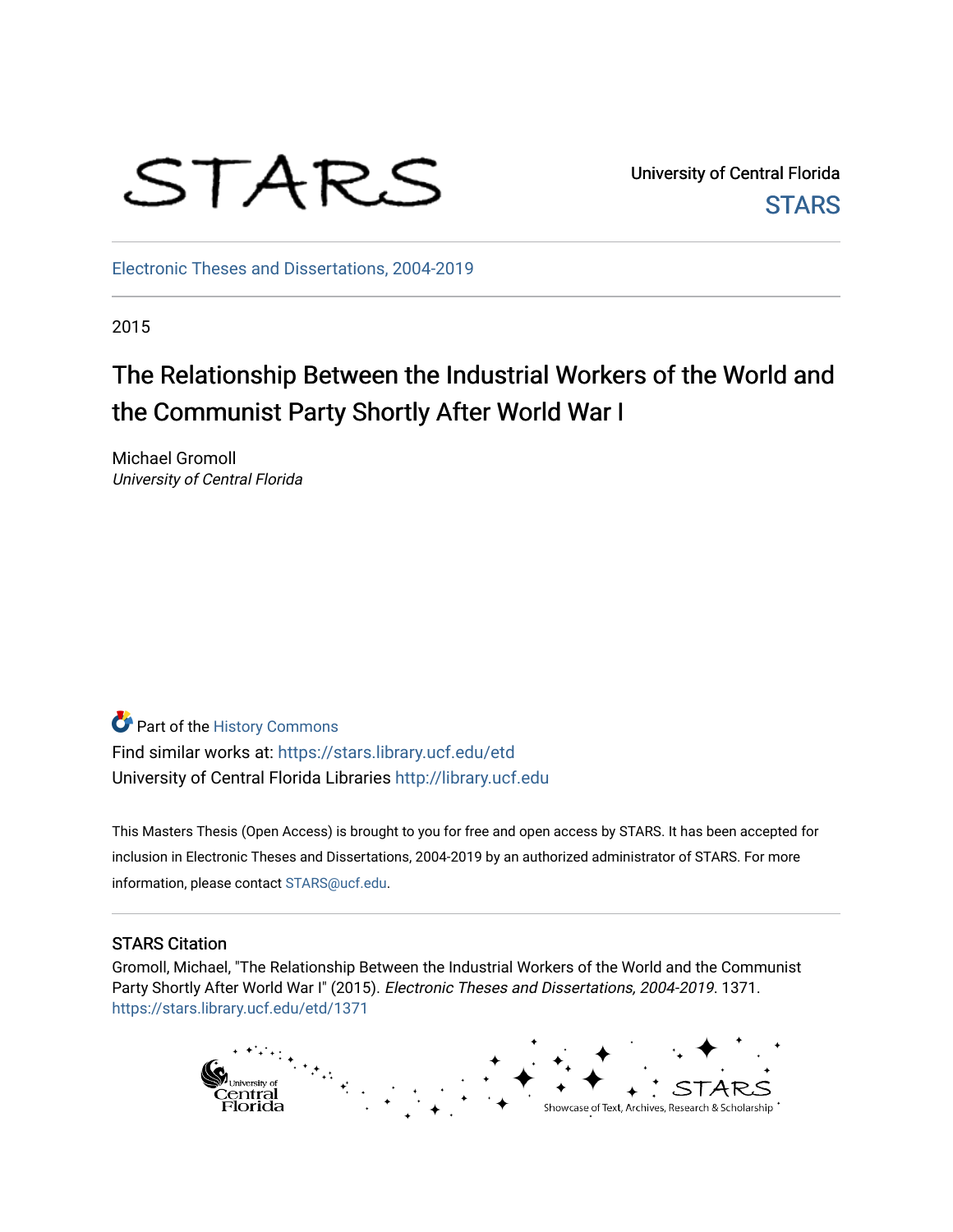## THE RELATIONSHIP BETWEEN THE INDUSTRIAL WORKERS OF THE WORLD AND THE COMMUNIST PARTY SHORTLY AFTER WORLD WAR I

by

MICHAEL GROMOLL B.A. Florida State University, 2012

A thesis submitted in partial fulfillment of the requirements for the degree of Master of Arts in the Department of History in the College of Arts and Humanities at the University of Central Florida Orlando, Florida

> Fall Term 2015

Major Professor: Richard Crepeau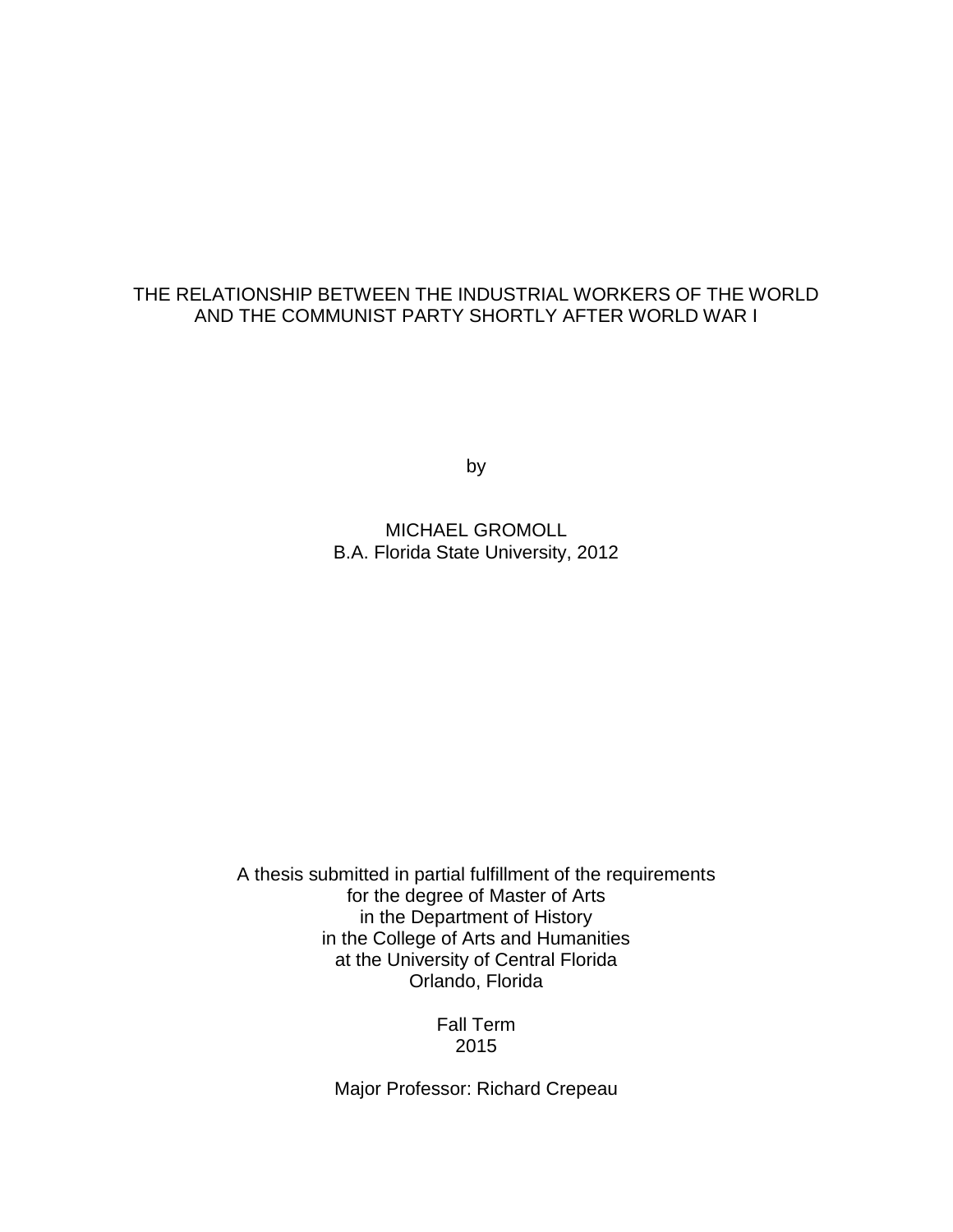#### ABSTRACT

Recognized as one of the most revolutionary labor unions in America during the early twentieth-century by the general public and the federal government, the Industrial Workers of the World (IWW) separated themselves from the rest of the labor unions because of their success in executing general strikes and their brash appeal. The group advocated tactics which, the organization believed, would strengthen the country's labor movement, which included "dual unionism" and a stance against politically affiliated groups. During a period of poor labor conditions and inadequate income with long working hours the United States experienced a swell of labor unions that looked to change the status quo. The IWW fought for industrial workers as opposed to craft workers, which meant the organization consisted of those who were rejected from craft union groups such as immigrant as well as ethnic workers. The creation of the IWW was a response to the monopoly the American Federation of Labor (AFL) held over the rest of the labor unions. As one of its primary qualities, the IWW separated itself from the AFL and other labor groups by enforcing its "dual unionist" stance, which prohibited any IWW member from infiltrating said labor unions.

Towards the end of World War I the Bolshevik Party inside Russia overthrew the Tsar and the provisional government during the Russian Revolution. The Bolsheviks then created a state in which the workers held control of the country. While the Communist ideology and the syndicalist beliefs of the IWW were not identical, leaders of the IWW saw the advantages of supporting Communism. However, the General Executive Board (GEB) of the IWW prohibited affiliation with the Communist Party, as the organization felt threatened by the party's attraction. Remaining firm in its stance as

ii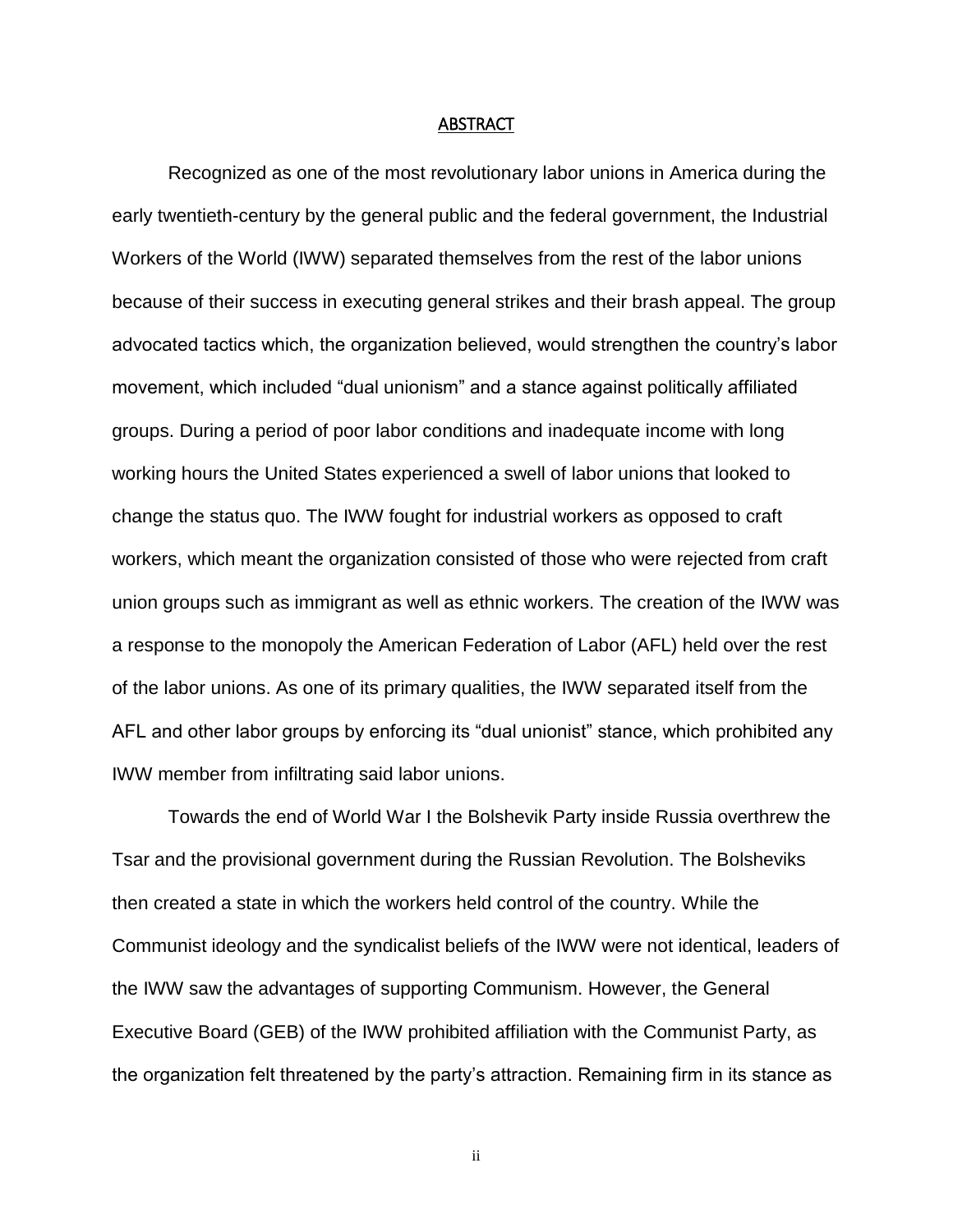a "dual unionist" organization the IWW disassociated itself from the Communist Party. The inability for the GEB to compromise on tactics that could have potentially amalgamate the two groups shrank the organization. Former IWW members, such as Bill Haywood, William Z. Foster, and James P. Cannon left the IWW and joined the Communist Party with hopes of furthering America's labor movement.

To better understand what life was like for labor activists in the early twentiethcentury one has to see the progressions workers took to achieve their goals. In this case, "history from above," represented by the three former IWW members already mentioned, (Haywood, Foster, and Cannon) shows how change was accomplished by the transition from one organization to another. The IWW was a change from previous labor groups in the 1900s and 1910s, but became stagnate as the organization refused to alternate the tactics it implemented. In order to establish a successful labor movement, collaboration was paramount, which, in turn, rejected the concept of "dual unionism."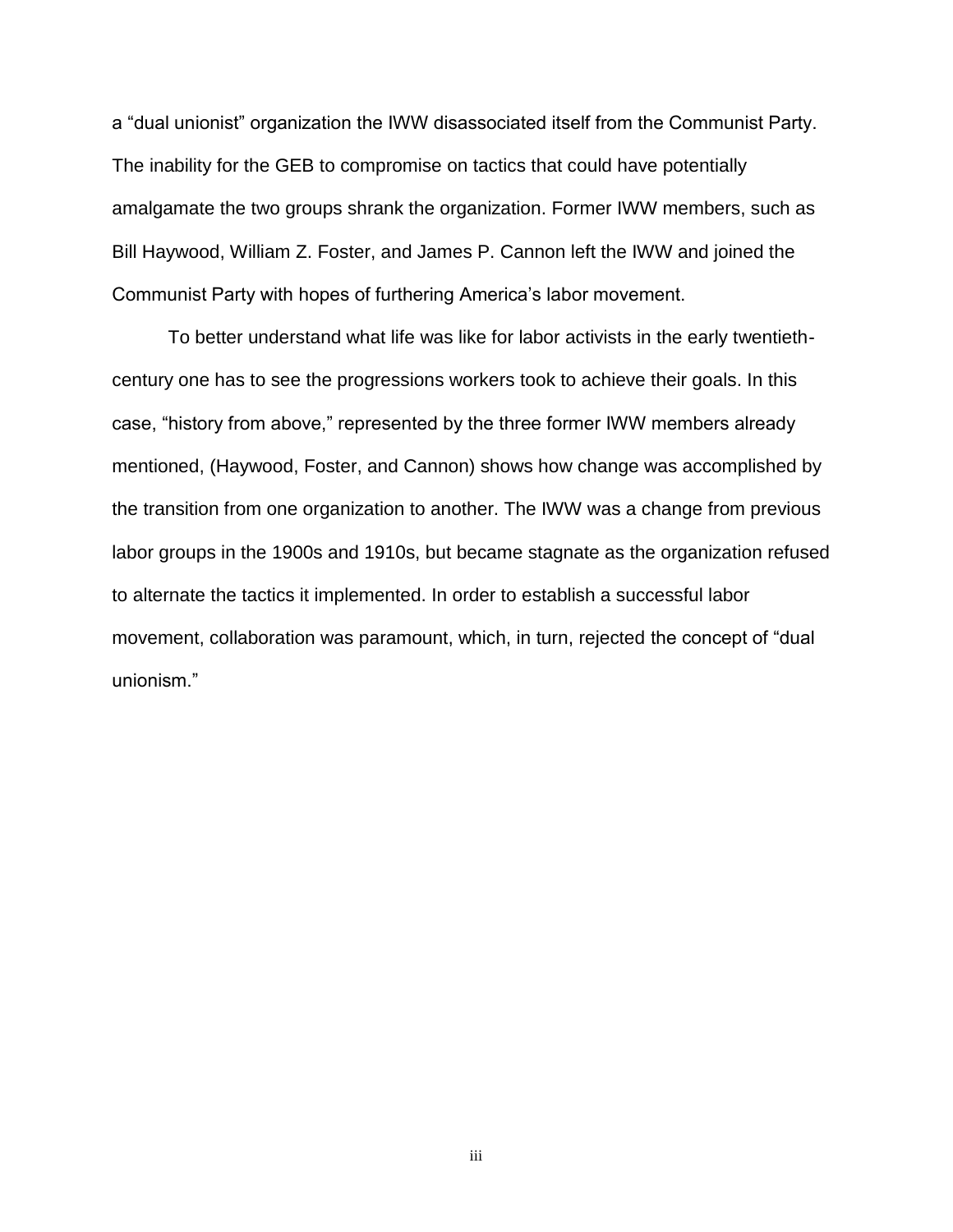## **TABLE OF CONTENTS**

| CHAPTER 2. COMMUNIST INTERNATIONAL (COMINTERN) STRUCTURE 21 |  |
|-------------------------------------------------------------|--|
|                                                             |  |
|                                                             |  |
|                                                             |  |
|                                                             |  |
|                                                             |  |
|                                                             |  |
|                                                             |  |
|                                                             |  |
|                                                             |  |
|                                                             |  |
|                                                             |  |
|                                                             |  |
|                                                             |  |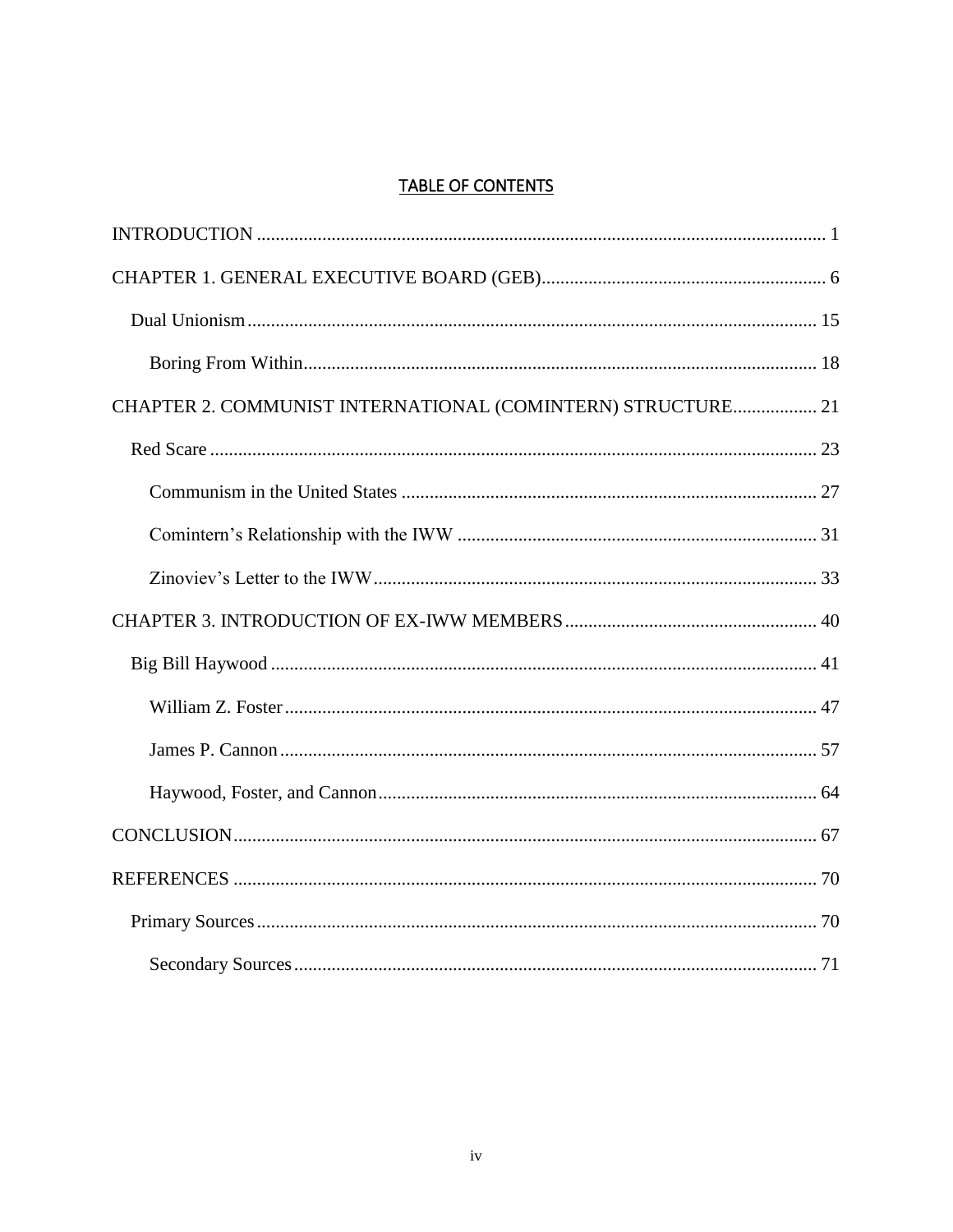#### INTRODUCTION

<span id="page-5-0"></span>During the late nineteenth century and the beginning of the twentieth century American workers challenged their superiors by creating labor unions. The three priorities many unions held during this time period consisted of shorter hours, better working conditions and recognition of said union.<sup>1</sup> The American Federation of Labor (AFL) was established nearly two decades before the Industrial Workers of the World (IWW). In 1886 the AFL was created by an alliance of craft unions. In response to the AFL the IWW enrolled unskilled workers.<sup>2</sup>

Beginning with its creation in 1905, the IWW was on a crusade to topple capitalism. Many labor unions attacked the capitalist model in order to replace it with an alternative system. Historians have used such terms as syndicalism, anarcohosyndicalism, radicalism, revolutionary, and industrial unionist to describe the IWW. Historian John S. Gambs claimed that members within the IWW disagreed on organizational ideals and "object[ed] to the word "syndicalism," which had been used by economists in connection with the organization." <sup>3</sup> In his book The I.W.W.: A Study of American Syndicalism<sup>4</sup> labor historian Paul F. Brissenden championed the idea that the IWW was a syndicalist group because other labor economists and the informed public

<sup>1</sup> Ralph Darlington, *Radical Unionism: The Rise and Fall of Revolutionary Syndicalism* (Chicago: Haymarket Books, 2008), 177.

<sup>2</sup> Walter Linder and Martin Stevens, "Dual Unionism: Outmoded Strategy or Useful Tactic?" *New England Free Press* 12, no. 1 (July-August 1967), 56.

<sup>3</sup> John S. Gambs, *The Decline of the I.W.W.* (New York: Columbia University Press, 1932), 178.

<sup>4</sup> Paul F. Brissenden, *The I.W.W.: A Study of American Syndicalism* (New York: Columbia University, 1919). 9.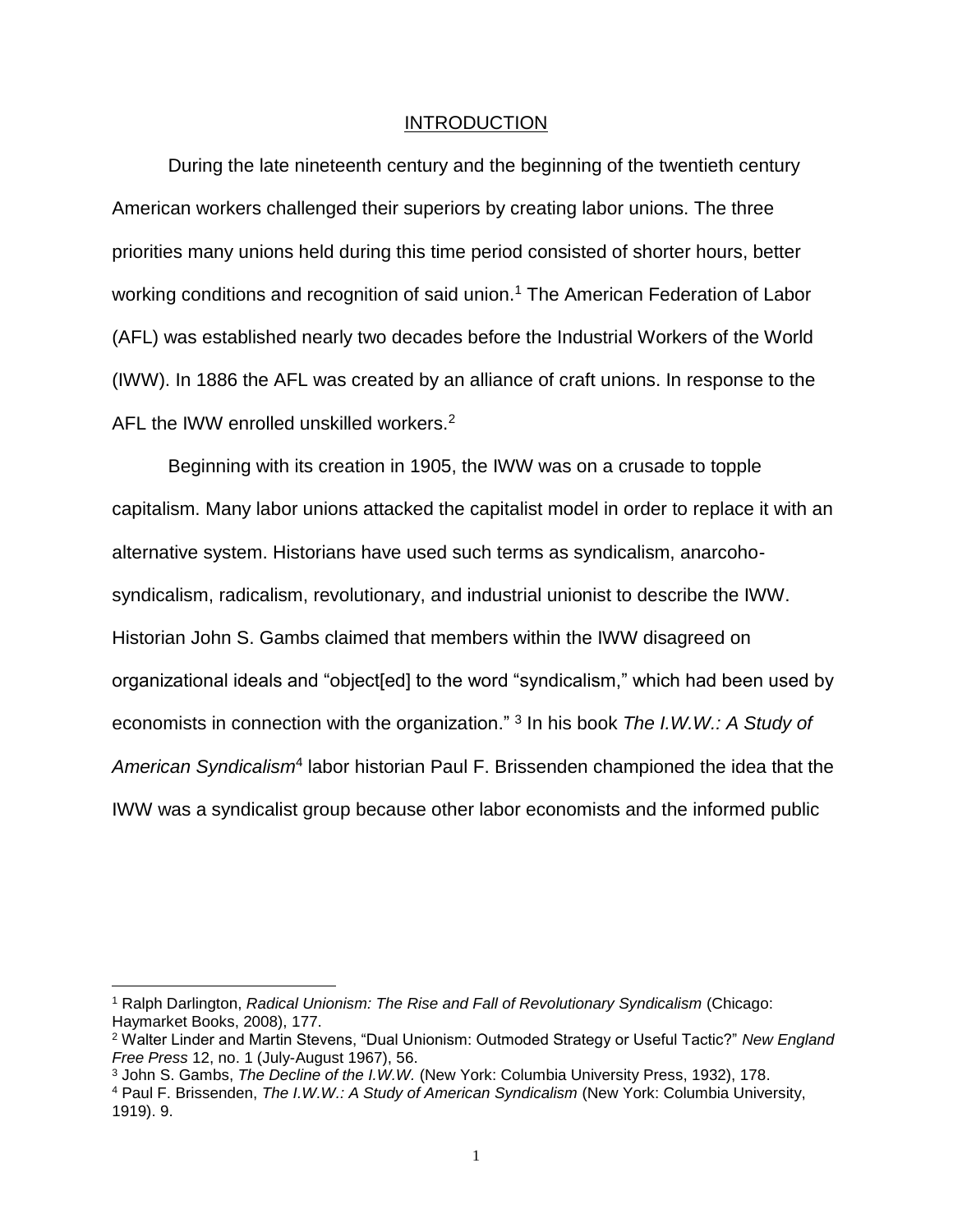identified the organization under that title.<sup>5</sup> Melvyn Dubofsky, another labor historian, identified the IWW as radical, especially when compared with other labor historians.<sup>6</sup>

The concern is not on what label the IWW should receive but rather the analysis of the tactics the group used and did not use. The IWW used a strategy known as "dual unionism." The American historian, David J. Saposs, identified "dual unionism" as the division of ideologies where groups of workers differentiate themselves by the different philosophies practiced by the organization. Saposs classified the IWW as a radical union based upon their revolutionary elements in comparison to that of the conservative practices of the AFL. Whereas both the AFL and the IWW wanted to replace the capitalist system with a structure where the workers had more control, the two groups could not agree on which tactic to implement.<sup>7</sup>

Walter Linder and Martin Stevens suggested, "dual unionism" was used by the IWW in order to strengthen industrial unionism. Linder and Stevens argued that the IWW thought industrial unionism, while under the syndicalist ideology, could free the working class from capitalism.<sup>8</sup> In other words, the workers could hold dominion over the workforce only if the unskilled led the fight against the status quo. A former member of the IWW, James P. Cannon, interpreted "dual unionism" internally rather than Saposs and many other labor historians who understood "dual unionism" as an external conflict between different unions. For Cannon, "dual unionism" was used by the IWW as a way to unite all workers and at the same time function as a sectionalist revolutionary party

<sup>5</sup> Gambs, *The Decline of the I.W.W.,* 15.

<sup>6</sup> Melvyn Dubofsky, *We Shall Be All: A History of the Industrial Workers of the World* (Chicago: Quadrangle Books, 1969), 5.

<sup>7</sup> David, J. Saposs, *Left Wing Unionism: A Study of Radical Policies and Tactics* (New York: International Publishers, 1926), 29.

<sup>8</sup> Linder and Stevens, "Dual Unionism," 64.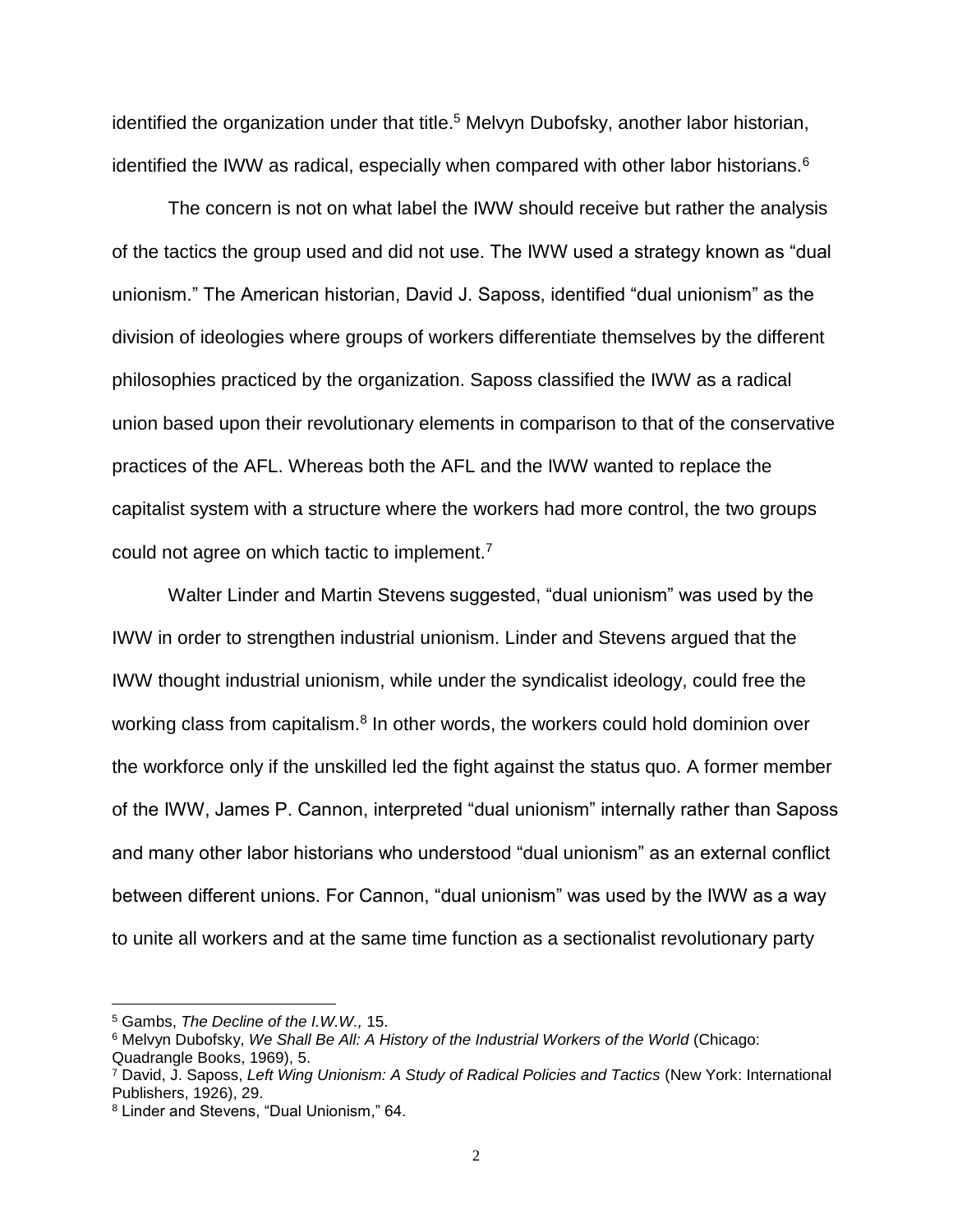bent on spreading propaganda.<sup>9</sup> Cannon would later critique the duality within the IWW as one of the main reasons for the organization's downfall.

Another important term to keep in mind is called "boring from within." This term essentially means that one group infiltrates a second group in order to persuade the second group's opinions in favor of the first. The tactic of "boring from within" was rejected by the IWW for practical reasons. Organizations such as the AFL and the Communist Party were disregarded because they were thought to be corrupted by politicians.<sup>10</sup> Rather than implementing to the tactic of "boring from within" the IWW remained firm with their "dual unionist" stance.

The IWW struggled to gather members during its first two decades for numerous reasons including the counter aggression by the federal government, public apathy towards labor unions, and controversies within the union itself. The friction within the IWW cannot be understood without the knowledge of the General Executive Board (GEB) and its resistance to compromise with other labor unions. William Z. Foster was a member of the GEB who left the IWW to join the Communist Party. In his article, "The Bankruptcy of the American Labor Movement," Foster explained the weakness of running a "dual union," where the union essentially cuts off the ability to negotiate with other labor parties, or in Foster's case, the Communist Party.<sup>11</sup>

Near the conclusion of World War I the Communist Party became more influential around the world as they sought to spread the proletarian revolution by attracting support from European and American workers. Syndicalism went against the

<sup>9</sup> James P. Cannon, "The IWW" *Fourth International* (Summer, 1955), Under the section: The Duality of the IWW.

<sup>10</sup> Linder and Stevens, "Dual Unionism," 58.

<sup>11</sup> William Z. Foster, "The Bankruptcy of the American Labor Movement" *Trade Union Education League*  no. 4 (October 1922), 17.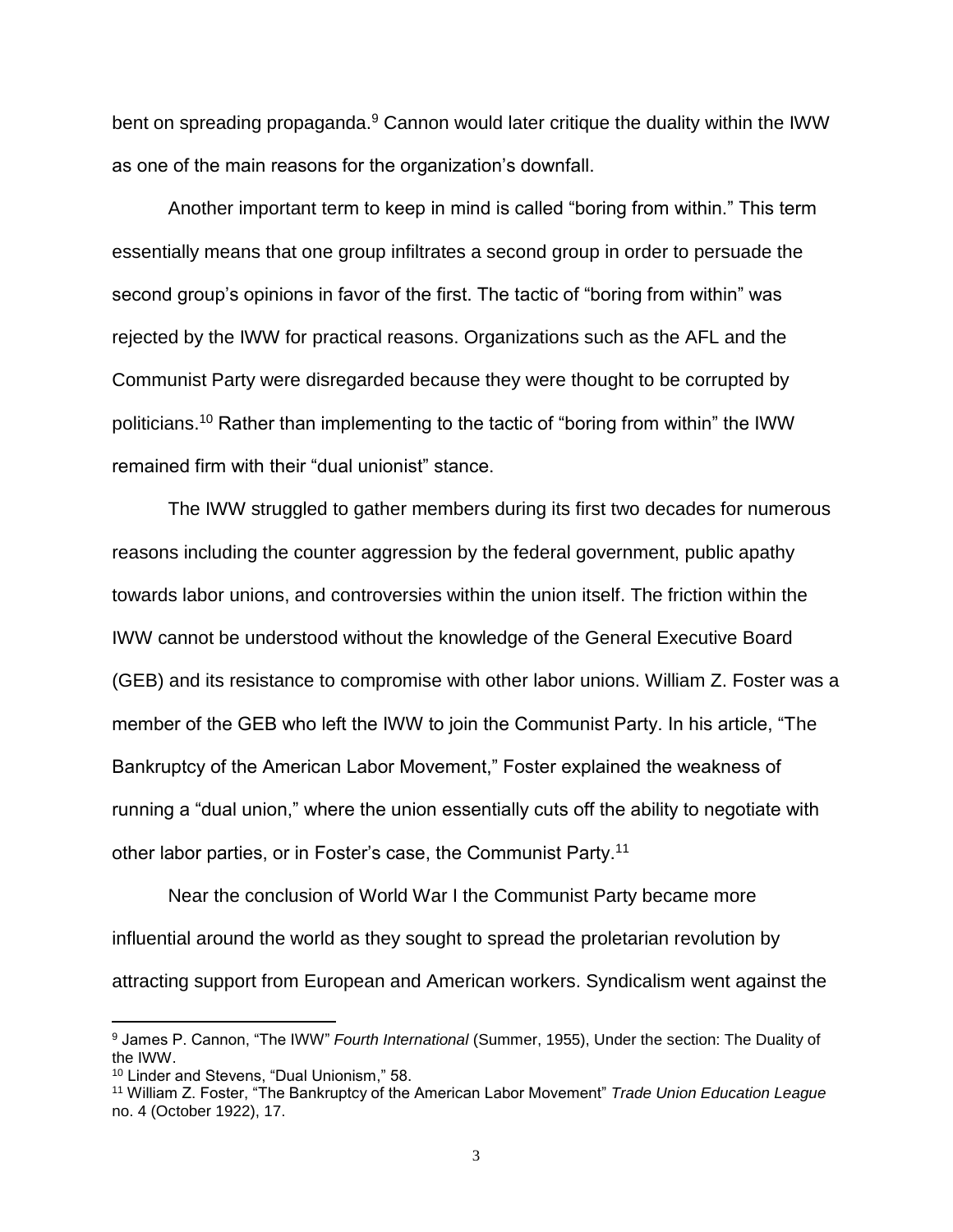progress of the world revolution according to Grigory Zinoviev, the head of the Communist International and Vladimir Lenin, the head of the government of the Russian Soviet Federation Socialist Republic. Communists, they felt, should establish Communist groups in all trade unions, thereby bringing all trade unions under Communist control.<sup>12</sup> Historian Ralph Darlington argued, however, that Zinoviev bullied the organizations the Comintern looked to absorb, thereby creating more friction between the IWW and the Communist Party.<sup>13</sup>

The decision making and communications between other labor unions was led by the General Executive Board which represented the IWW as a whole. Evidence shows that many leaders of the IWW who left the organization argued for a better accord with the Communist Party. The GEB's favoritism towards "dual unionism" over "boring from within" hurt the organization's relationship with the Communist Party shortly after World War I.

This thesis will discuss the structure of the GEB. The men and women who made up the board and the General Secretary of Treasury (GST) were the decision makers for the IWW. The first section will deconstruct the type of labor union the IWW fell under. The ideology of the IWW depended on the tactics enforced by the GEB. The IWW was a "dual unionist" group that rejected the tactic of "boring from within." This thesis looks to explain why the IWW accepted "dual unionism" over "boring from within" and why the GEB felt it unnecessary to change their strategy.

The second section will explore the relationship the Communist Party had with the IWW, both domestically and abroad. The Comintern became influential within the

<sup>12</sup> Darlington, Radical Unionism, 207.

<sup>13</sup> Ibid, 195.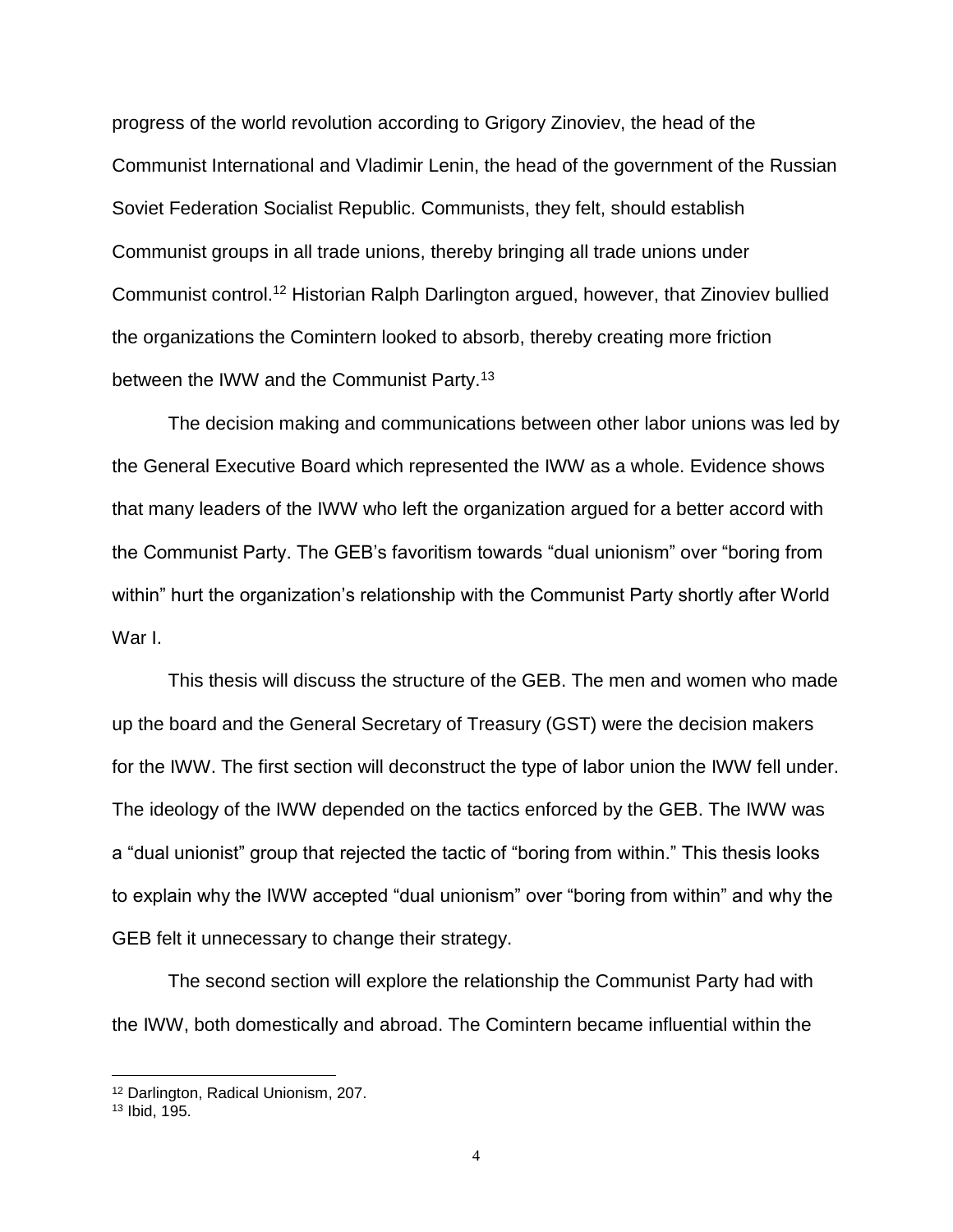American labor movement by aiding select labor unions. Shortly after World War I the United States went through a period known as the Red Scare, where the federal government aggressively attacked labor unions, which included the IWW and Communist organizations. The inability for the IWW to negotiate with arguably the most popular leftist organization after World War I reflected back on the foundation of the IWW itself.

The third and last section examines material written by former IWW members who joined the Communist Party. While the IWW and Communism held many ideological differences their similarities could not be ignored. Both fought for the working class under an industrialization model. Those who led the IWW saw stagnation within their organization. A decline in numbers and enthusiasm weakened the group, which all stemmed from the tactics that were being practiced. Members of the Industrial Workers of the World could not fulfill their revolutionary aspirations within this organization. Ex-IWW members felt that using the Communist model was their best chance at achieving real change for the American labor movement.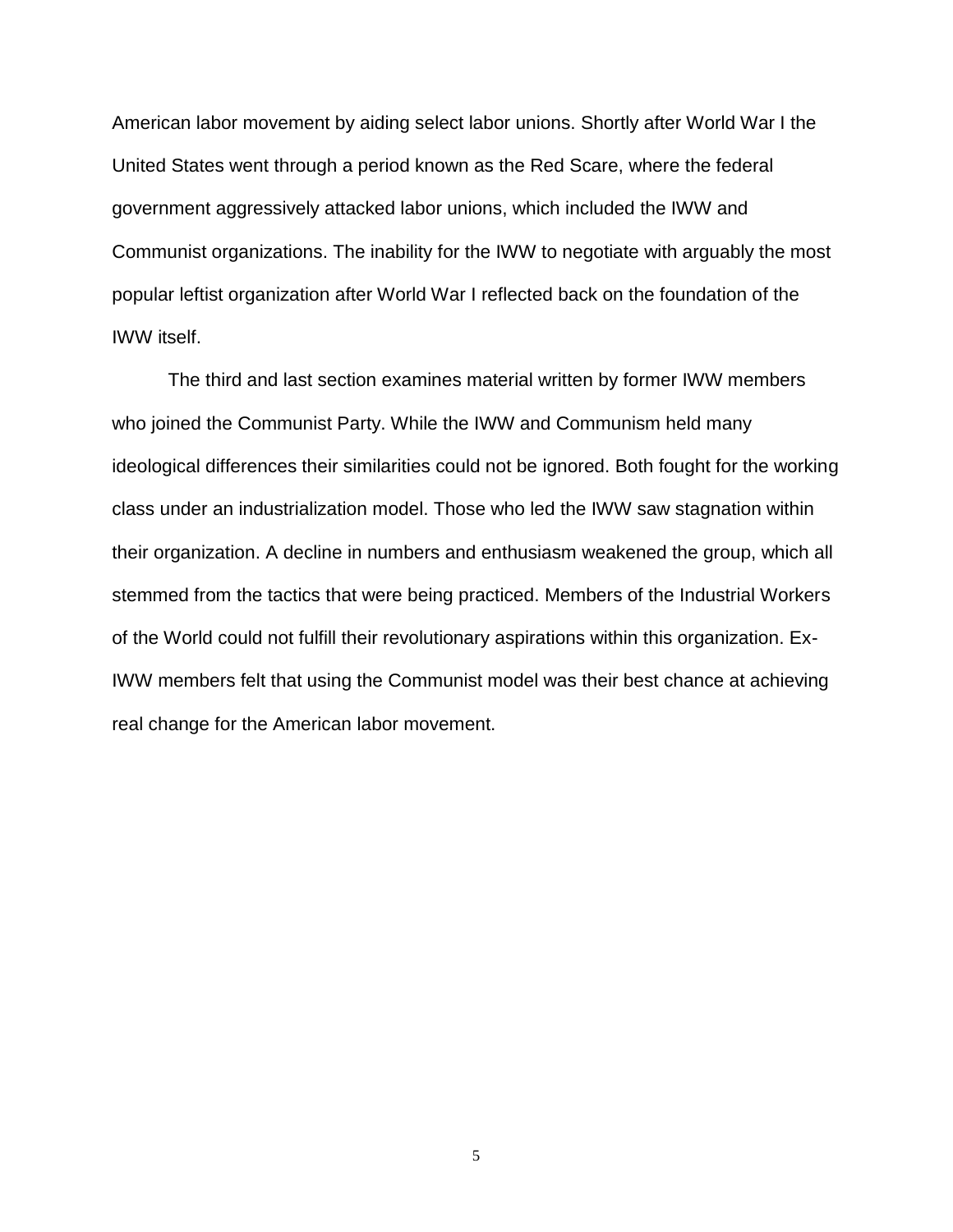#### CHAPTER 1. GENERAL EXECUTIVE BOARD (GEB)

<span id="page-10-0"></span>The juxtaposition between the American Federation of Labor compared to the Industrial Workers of the World revolved irrefutably around those who composed of each labor organization. While accepting only the small minority of America's skilled, domestic born male workers, the AFL sparked the need to form another union that would accept the workers that were being ignored. The IWW became the union that organized those who the AFL excluded. Those who fell under the umbrella of workers recognized by the IWW consisted of unskilled workers, foreign-born, women and African Americans.<sup>14</sup> However, that did not mean there were no skilled workers within the IWW. As historian Melvyn Dubofsky explained, many IWW officials had experience within the AFL, but preferred the revolutionary appeal of the IWW over the business model of the AFL.<sup>15</sup>

The IWW looked at the unskilled workers to create their idea of One Big Union, where divisions within the IWW would eventually not exist. The idea of creating a union that accepted everyone was considered "radical" in comparison to the already existing labor unions within America and abroad. Looking to preserve past union models that did not exclude craft workers from participation within their union, the General Confederation of Labour (CGT) of France was considered an example of a radical union that used contemporary methods of recruiting. In the beginning of the IWW's organization, however, the exclusive industrial organization model was the center of what separated the IWW from the more "contemporary unions" within America and

<sup>14</sup> Darlington, *Radical Unionism*, 54.

<sup>15</sup> Melvyn Dubofsky, "The Rise and Fall of Revolutionary Syndicalism in the United States," *Revolutionary Syndicalism*, 213.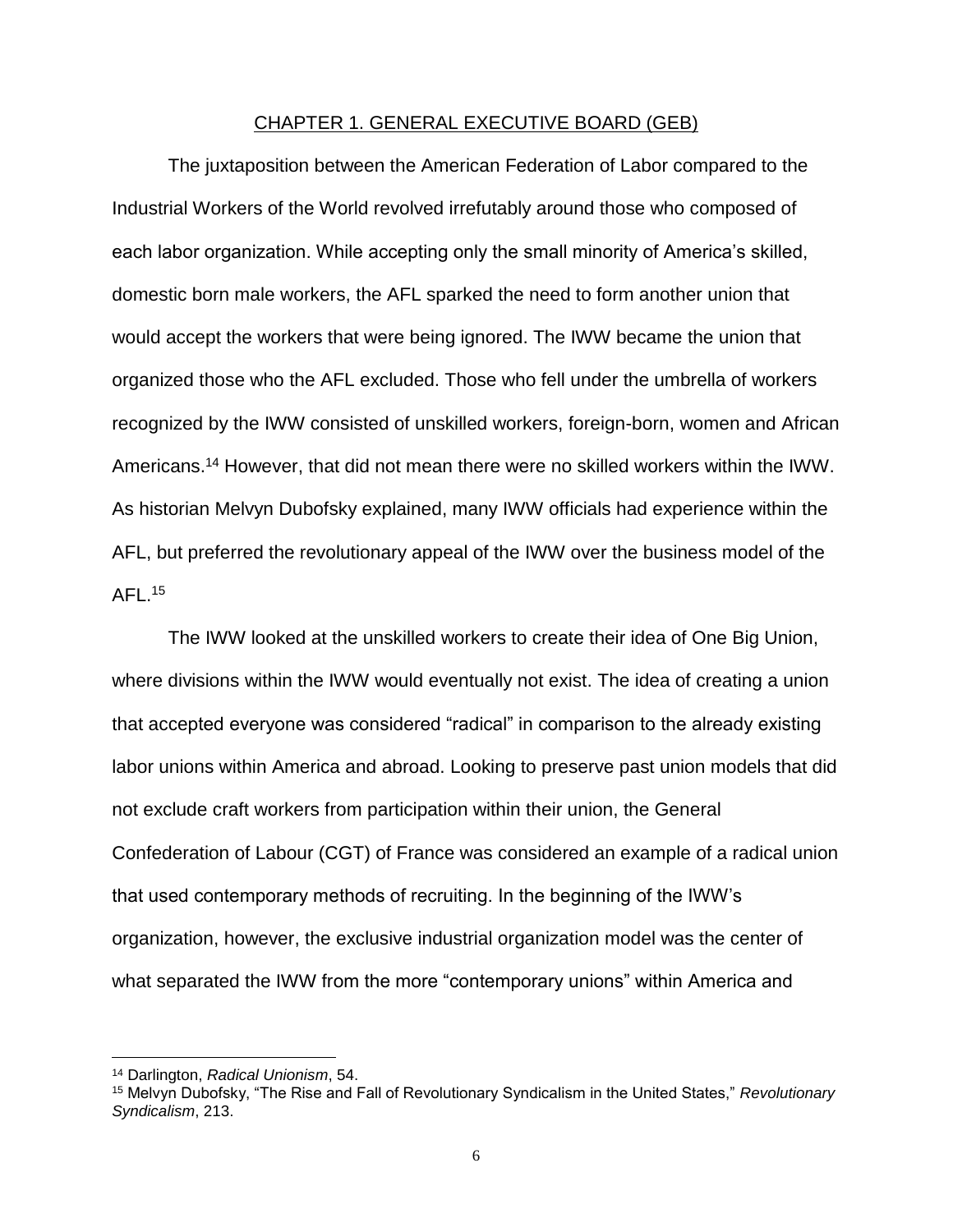Western Europe. Due to this form of order the IWW was branded as an industrial union.<sup>16</sup>

The *Preamble and Constitution of the Industrial Workers of the World* was a pamphlet written in 1916 which laid out the arrangement of the organization and became the foundation of the IWW.<sup>17</sup> The Industrial Workers of the World was administrated by the General Executive Board and each of the industrial unions within the IWW were allowed to elect a member to sit on the board as their representative. Six unions made up the IWW, which meant each union would elect one person to fill the six seats that made up the GEB, not including the General Secretary of Treasury (GST). The six unions that made up the IWW were the Department of Agriculture, Land, Fisheries, and Water Products, the Department of Mining, the Department of Transportation and Communication, the Department of Manufacturing and General Production, the Department of Construction, and the Department of Public Service.<sup>18</sup>

The General Secretary of Treasury was the spokesperson of the IWW. However, the GST did not have a vote in the affairs involving the GEB. A new GST would replace the former every year and was allowed a maximum three terms in office. Because of their short time in office there were numerous GSTs between the end of the First World War and during the decline of the IWW.<sup>19</sup> Some of the more notable GSTs, including George Hardy, Bill Haywood, and Thomas Whitehead expressed their opinions about the organization through their writing. Although these men were given the title of

<sup>16</sup> Joseph Robert Conlin, *Bread and Roses Too: Studies of the Wobblies* (Connecticut: Greenwood Publishing Corporation, 1969), 17.

<sup>17</sup> "Preamble and Constitution of the Industrial Workers of the World," (Chicago: I.W.W. Publishing Bureau, 1916), Article I, II, III.

<sup>18</sup> Ibid., Article I.

<sup>19</sup> Ibid., Article I.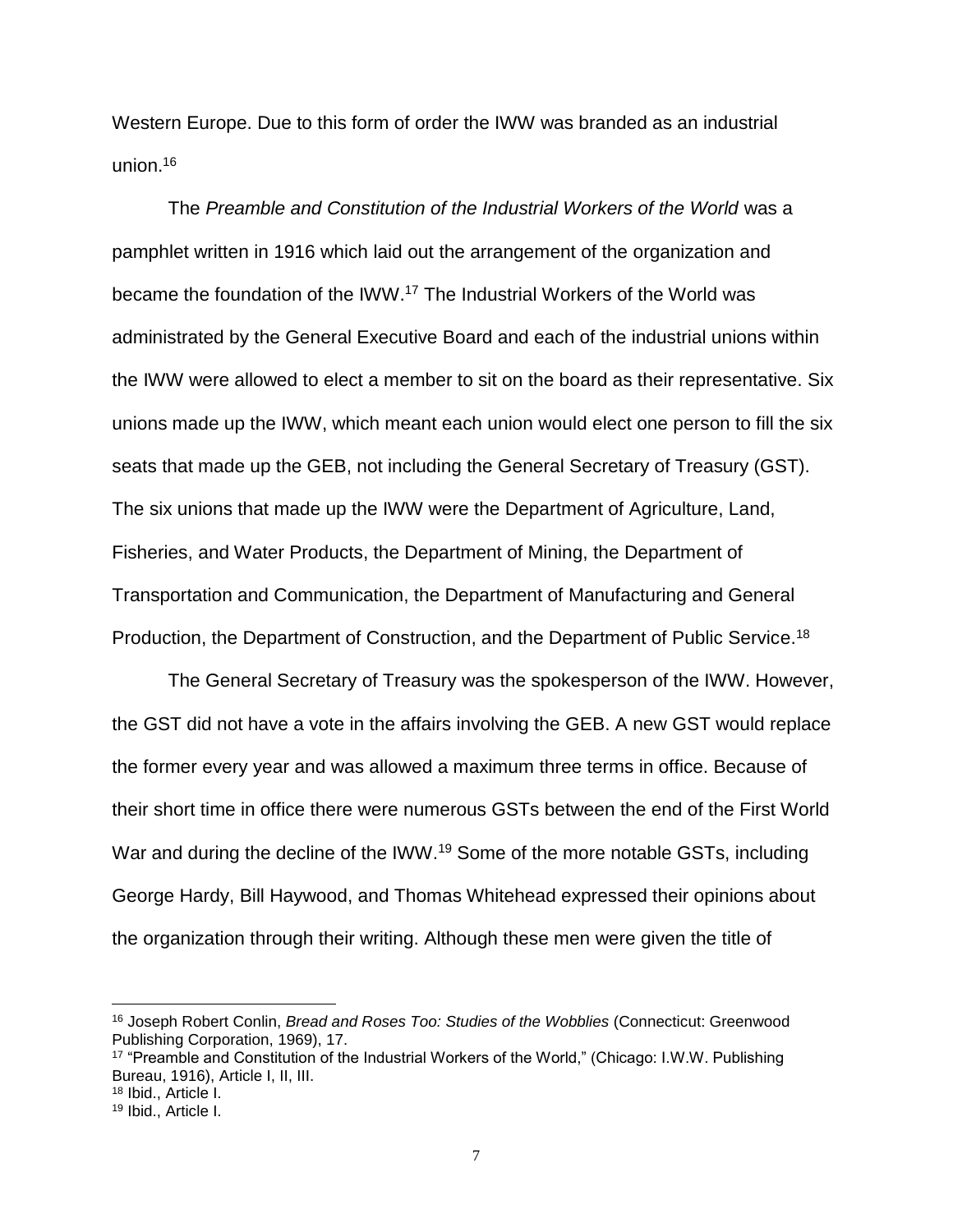representing the IWW's best interest they were not always in correlation with the GEB's instructions.

The syndicalist model was adopted by the Industrial Workers of the World as a response to the labor movement within America rather than a cause of a growing international labor distress. That being said, there were common influences between the ideologies that appeared within America and Europe. The IWW drew on the revolutionary vocabulary from European syndicalists, however, each syndicalist movement was rooted in its own national conditions. The IWW developed their own syndicalist movement in order to solve the "capitalist problem" and counter the American Federation of Labor. Prompted as an apolitical organization, the IWW felt that any affiliation with politicians corrupted the organization's fight against capitalism.<sup>20</sup> However, contradictory to their constitution, which banned any acknowledgement of political action, IWW members, including some of their leaders, continued to associate with political parties.<sup>21</sup> This is a prime example of the contradiction within the IWW, where those who conducted the organization were the ones who challenged the group's constitution.

By the time America entered World War I the national newspapers were quick to attack those who did not support Woodrow Wilson. Although the IWW constitution neglected any affiliation of sabotage, violence or destruction, the organization was depicted as dangerous. These accusations were in response to the IWW's anti-capitalist mentality and at times were self-inflicted. As labor historian Brissenden explained, the

<sup>20</sup> Linder and Stevens, "Dual Unionism," 63.

<sup>21</sup> Darlington, *Radical Unionism*, 27.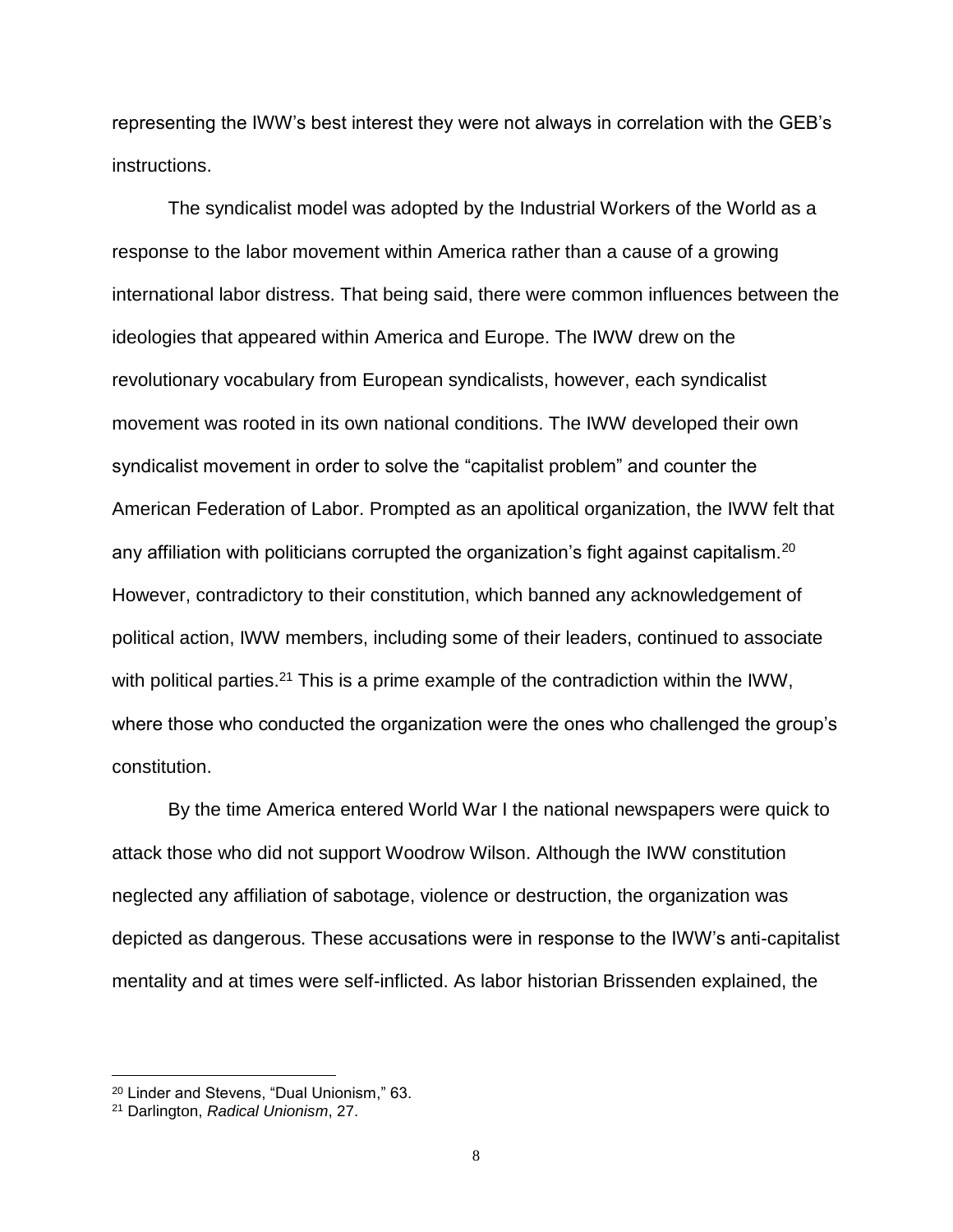IWW agitators helped misrepresent their own organization and encouraged the disproportion of negative news that was being portrayed.<sup>22</sup>

One of the articles, "Wails of the I.W.W." depicted the Industrial Workers of the World in cahoots with the Soviet Union in Russia. <sup>23</sup> This article clung to the story of Big Bill Haywood's exile to Soviet Russia. Haywood was a founding member of the Industrial Workers of the World and became one of its leaders early in its existence. He jumped bail and fled to Soviet Russia in 1921 after being convicted of violating the Espionage Act of 1917.<sup>24</sup> While the comparability between the Communist ideology and the IWW guidelines were similar they were not completely identical. Whereas the IWW looked to have a syndicalist society, in which the workers controlled their own workforce, Communists wanted the workers to control the entire country, which included the economy, culture, and the political spectrum of a nation.<sup>25</sup> "Wails of the I.W.W." misled the general public by interconnecting the IWW to the Communist Party when the IWW attempted to distance themselves from such notions at the time this article was published. The comparisons the article made between the two groups hurt what the IWW fought to achieve, which was a bloodless syndicalist revolution. While officials started to leave the IWW in favor of the Communist model the GEB kept its position as an independent labor union.

<sup>22</sup> Brissenden, *The I.W.W.: A Study of American Syndicalism*, 9.

<sup>23</sup> "Wails of the I.W.W." *New York Times*, May 18, 1921. After World War I was over the next big threat to American society was the Soviet Russian model towards Communism. The closely related ties the IWW had with Socialist views caused newspapers to print stories relating the Industrial Workers of the World with Communist Russia.

<sup>24</sup> Dubofsky, *We Shall Be All,* 460. Haywood wanted to bring the labor movement Europe experienced to America. After years of failed revolutionary attempts at meeting labor demands, Haywood left America to live in Soviet Russia.

<sup>25</sup> John S. Gambs, *The Decline of the I.W.W.*, 205.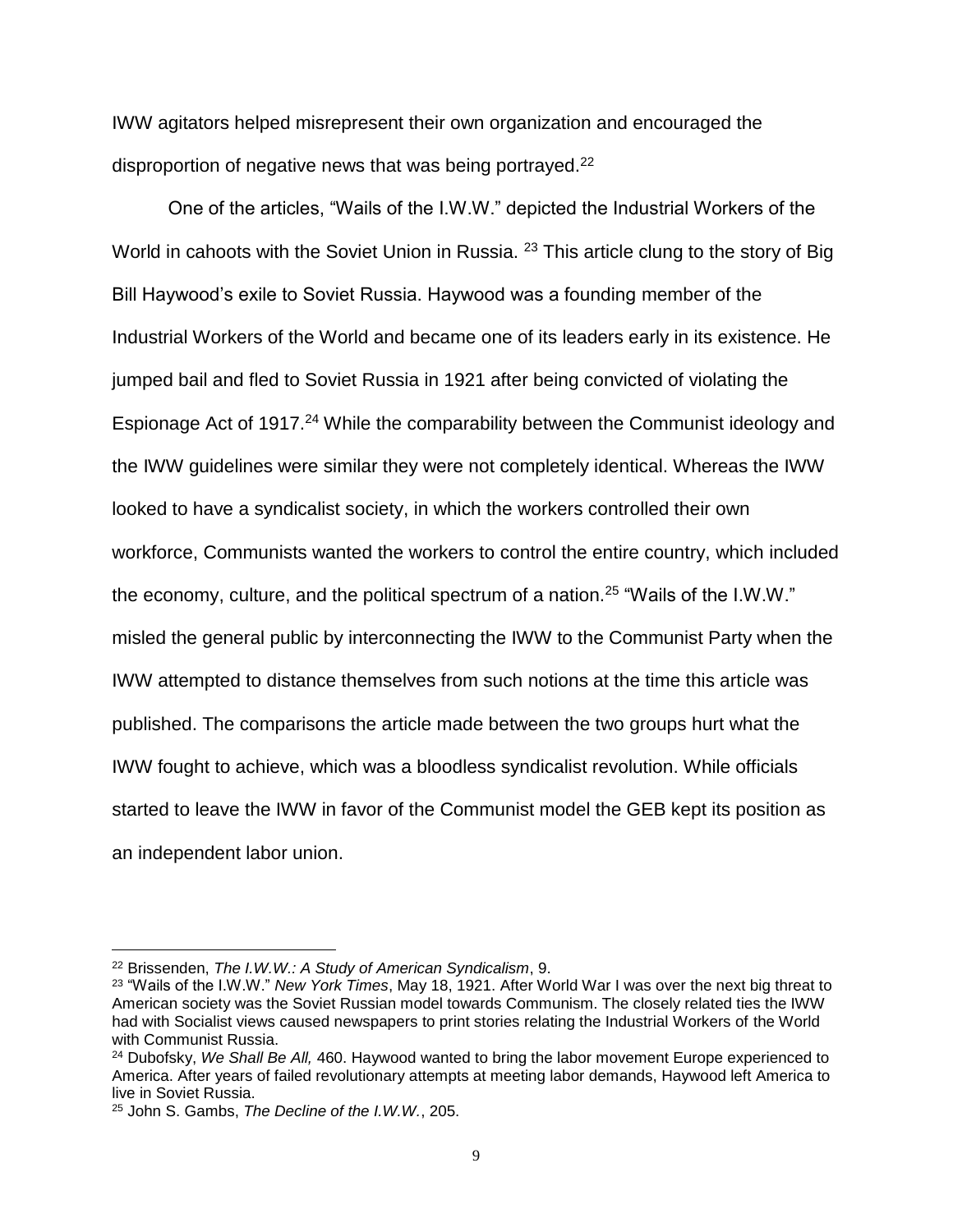The article "Sabotage and Arson Plotted by the I.W.W.: Schemes to Burn Crops and Wreck Machinery Discovered by Federal Agents" accused the IWW of burning crops intended to supply American soldiers during World War I.<sup>26</sup> The article charged that the crimes were "all intended to hamper the successful prosecution of the war against Germany."<sup>27</sup> The act of burning crops was directly related to an anti-war movement against the United States' involvement against Germany during World War I. The newspaper blamed William D. Haywood as the instigator and according to the journalist, once Haywood visited a community "there was renewed activity and agitation on the part of agents of the I.W.W. leaders."<sup>28</sup> The article blamed the IWW by linking the group's resistance towards the war, the presence of Haywood, and the destruction that followed him. The ironic point about this article was Haywood's connection with sabotaging America's war effort in favor of the German war machine. Haywood was a staunch advocate for leftist labor unions, therefore, the probability that he would sabotage America's crops to aid Germany was not likely. This article also neglected the fact that Haywood was a supporter of German's enemy the Russians or more specifically the Bolsheviks.

At first the GEB was not against the Communists. Once the Bolsheviks overthrew their provisional government, labor unions around the world encouraged the success of the Russian Revolution. In 1919 the General Executive Board of the IWW received a unanimous vote favoring further relations with the Communists and stated,

<sup>&</sup>lt;sup>26</sup> "Sabotage and Arson Plotted by the I.W.W.: Schemes to Burn Crops and Wreck Machinery Discovered by Federal Agents," *New York Times*, September 6, 1917.

<sup>&</sup>lt;sup>27</sup> Ibid,. The United States used propaganda to rally American citizens against foreign enemies as well as domestic threats.

<sup>&</sup>lt;sup>28</sup> Ibid., Haywood became a prominent face within the labor movement in the early half of the twentieth century. The newspapers blamed social unrest on his presence and his affiliation with the Industrial Workers of the World.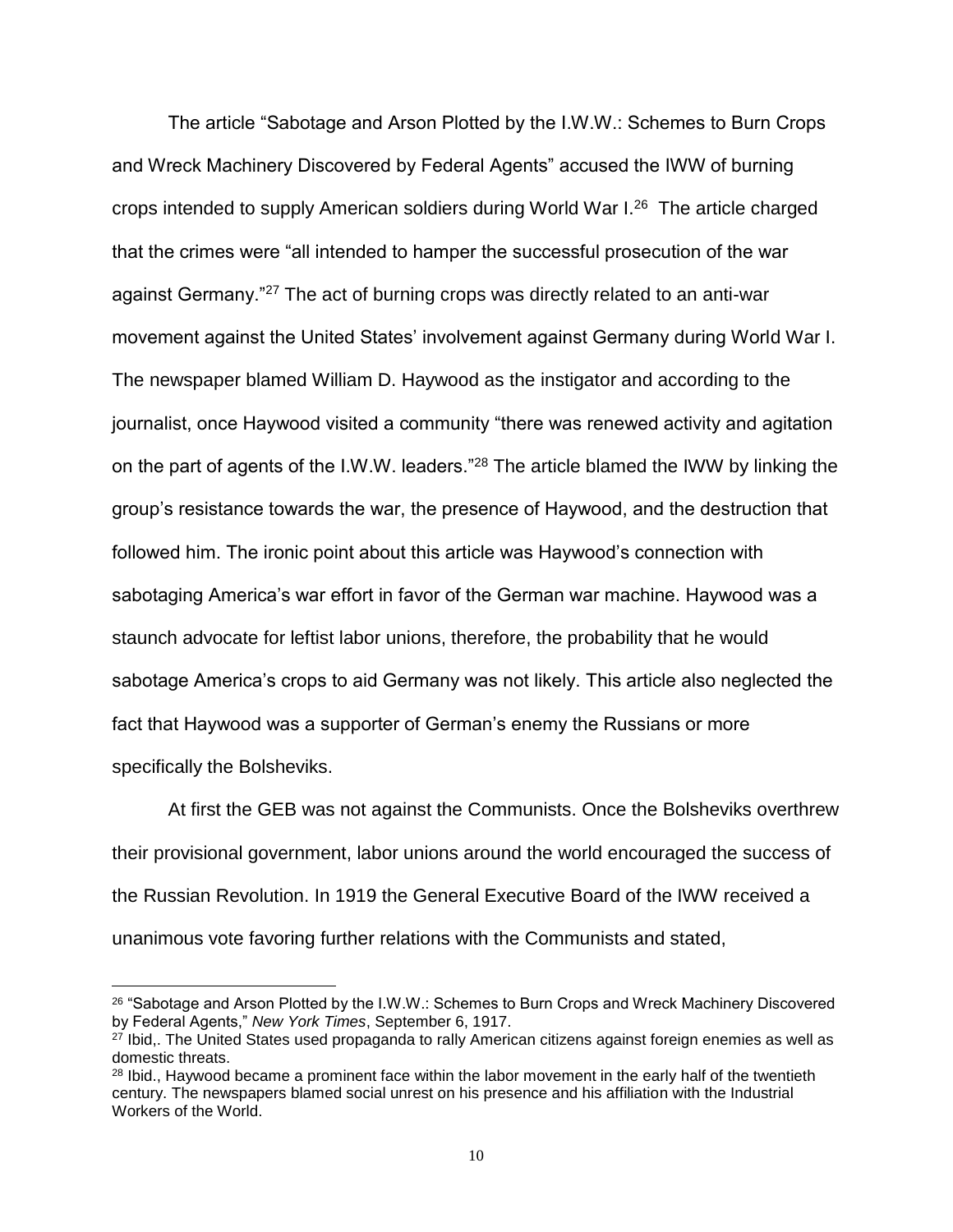Whereas, the Soviet Republic of Russia in its call for the organization of the Third International, included the I.W.W. as one of the bodies eligible to such new international and

Whereas, the I.W.W. is the only revolutionary organization in the United States whose program is absolutely scientific and uncompromising, and is the logical American unit of the Third International and

Whereas, The proletariate revolution is world-wide, and not national or local in its scope; Therefore, The time has come for the I.W.W. to assume its proper place as the American Unit of the Workers' Red International, and to establish closer relations with groups of the same or similar principles in every country, such as the Communist of Russia, Hungary, Bavaria, etc., Spartacans of Germany, the Syndicalists of France, Italy and Great Britain and other countries, and the Industrial Unionists of Canada and Australia; therefore be it Resolved, that the I.W.W. shall create a communittee (sic) on International Relations, which shall at once establish and maintain correspondence and fraternal relations with such aforesaid revolutionary groups throughout the world and shall provide for the Third International<sup>29</sup>

Later, in 1920, the General Executive Board further clarified their acceptance of

Communism and the Third International.

The Board believes in so far as the Third International was the only workers' International that had ever come into existence throughout history that disagreed with the meek and mild parliamentarian programs, that we should show our approval of it as opposed to the opportunism of the Second International; and particularly so, because we were convinced that our Russian Fellow Workers in Russia are only maintaining the political character of the first Soviet Government to hold and gain power temporary during the transitionary period Capitalism to Industrial Communism.<sup>30</sup>

The Bolsheviks emphasized political action in order to capture state institutions. This,

however, was not what the IWW looked to achieve, but they felt the success of the

Russian Revolution was a start in the right direction for a world wide proletarian

revolution. William Z. Foster, a former IWW member who later went on to join the

Communist Party stated,

In 1920 the I.W.W. General Executive Board formally endorsed the Communist International. However, because most of the I.W.W. leaders were nevertheless opposed to communism, they finally succeeded in driving a wedge between the I.W.W. and the Communist Party.<sup>31</sup>

As tensions persisted between the GEB and the Communist Party the GEB admitted

that it could not find any ground for agreement with the Red International of Labor

<sup>29</sup> *Bulletin* (Chicago, Industrial Workers of the World, October 1919).

 $30$  Ibid.

<sup>31</sup> William Z. Foster, *History of the Communist Party of the United States* (New York: International Publishers, 1952), 89.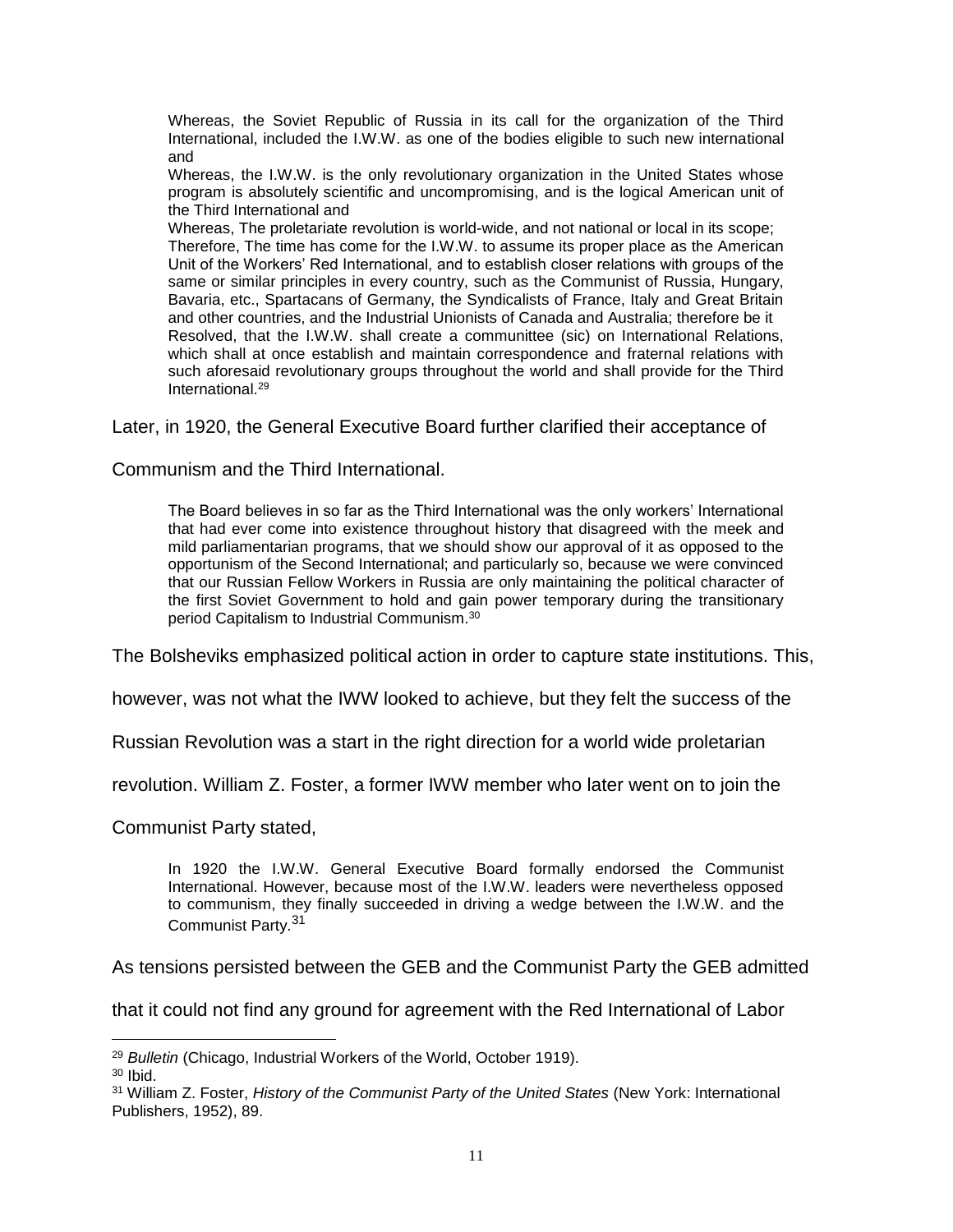Unions (RILU). The inability to compromise on either side led to the deterioration of the

relationship between the IWW and the Communists. The GEB later passed motions that

ratified their position.

- 1. That we endorse the Third International. [Motion lost upon vote by G.E.B.]
- 2. That we do not endorse the Third International officially, and that we notify the Third International that our position makes it impossible to endorse same as it is outlined in the Zinovieff appeal to the I.W.W. and that we are in favor of an Economic Industrial International. [Motion carried by G.E.B.]
- 3. That we endorse the Third International with reservations, as followed: that we take no part in parliamentary action whatsoever and that we reserve the right to develop our own tactics according to conditions prevailing. [Motion carried by G.E.B.]<sup>32</sup>

The General Executive Board felt threatened over the influence of the Third

International. The Board gave directions of precaution.

The Referendum on the Third International should be thoroughly and beware, as an attempt will be made to stampede the I.W.W. into parliamentary channels, also an attempt is likely to be made... to have us endorse all the wild theories put forth by persons seeking prominence by taking extremist position... BE CAREFUL.<sup>33</sup>

Once the GEB felt threatened by the Communist Party they were quick to revert back to

their position against political parties. It was clear that the relationship between the GEB

and the Communist Party was fragmented.

Another article that went against the members of the IWW or Wobblies

suggested drafting IWW members away to war.<sup>34</sup> This newspaper quoted another

editorial entitled, "Why not ask the lumberjacks?" as a possible solution to the draft

problem as well as the "anarchist" problem. Many labor strikes were appearing in

forestry during the war, which threatened the building process of American aircrafts.

The solution of entering the war was not a popular one by the American public,

therefore, in a way to solve two problems at once the *New York Times* article attacked

<sup>32</sup> *Solidarity*, no. 95. August 28, 1920. 2. The Zinovieff mentioned in this notice was referring to George Zinoviev, the head of the Third International.

<sup>33</sup> *Solidarity*, no. 100, October 2, 1920. 4.

<sup>34</sup> "Telling of I.W.W. Sabotage.: Documents in Chicago Trial Show Plot Against Air Program," *New York Times*, May 10, 1918.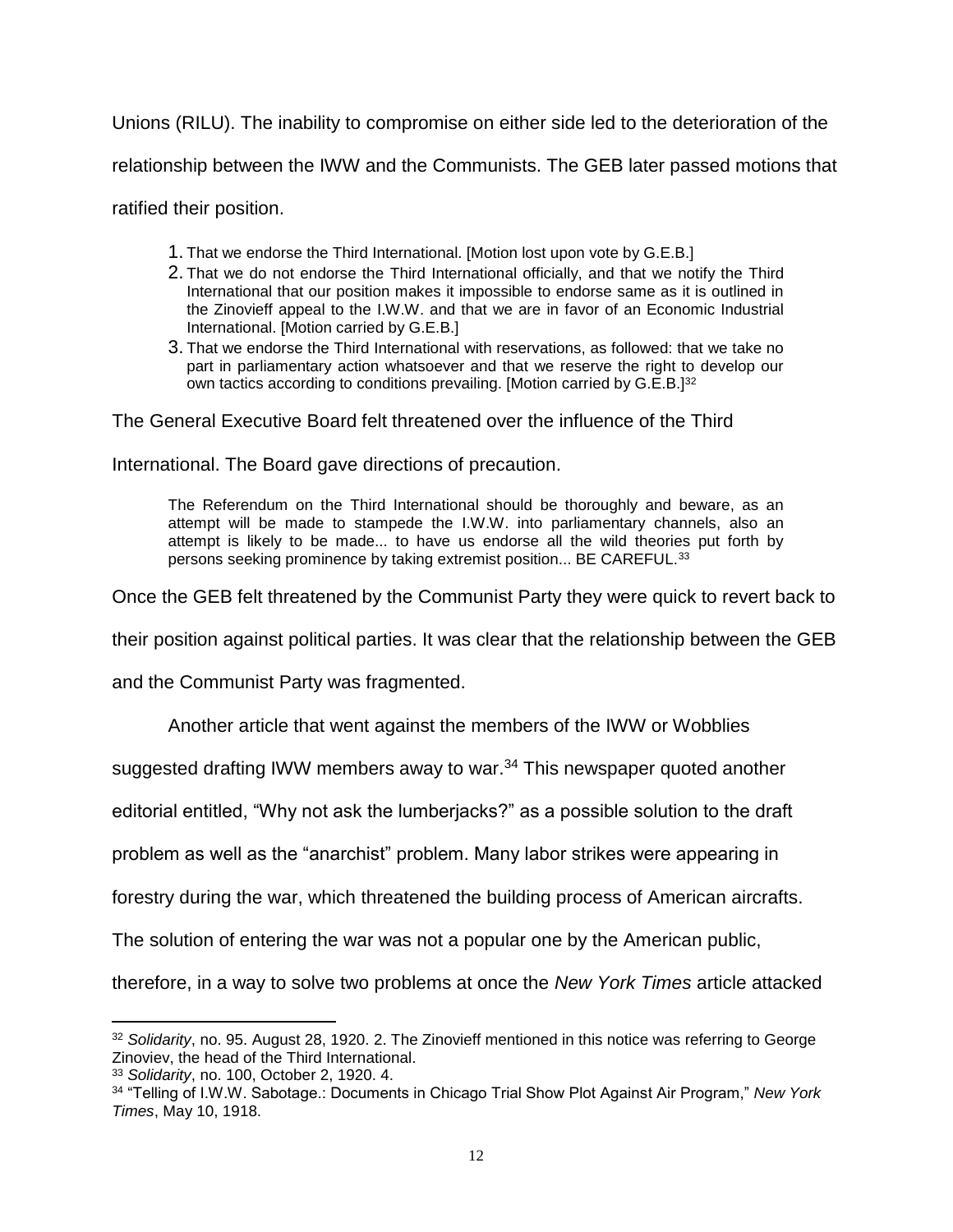union lumberjack workers as a whole by using them as scapegoats. The union's already unpopular appeal became even more so as national news papers labeled them as the enemy.

Brissenden summed up the simplistic published and public view of IWW members, which were portrayed as unskilled hoboes who had a one track mind of sabotage and violence to bring down capitalism.<sup>35</sup> Brissenden argued, "The papers have printed so much fiction about this organization and maintained such a nation-wide conspiracy of silence as its real philosophy, especially as to the construction items of this philosophy, that the popular conception of this labor group is a weird unreality."<sup>36</sup> For Brissenden, the media surrounding the IWW had not told the whole story, but instead focused on the group's antagonistic conduct.

The IWW was considered a national threat because of its similarities with Communism and its aggressive language against capitalism. The media reported what little it knew about the IWW. In the same argument, those who considered themselves part of a syndicalist group were not entirely cooperative over what that meant. Even though syndicalist groups, such as the IWW, attempted to organize and provide leadership to the working class, their doctrine left their followers confused with no definitive path to take.

The Italian Marxist theoretician and politician Antonio Gramsci attempted to signify the dilemma of syndicalism. While the syndicalists expected to overthrow capitalism and replace it with a system where the workers controlled the workforce there was never a final solution that prevented any counter action. It was as if all syndicalists

<sup>35</sup> Brissenden, *The I.W.W. A Study of American Syndicalism*, 8.

<sup>36</sup> Brissended, *The I.W.W. A Study of American Syndicalism*, 9.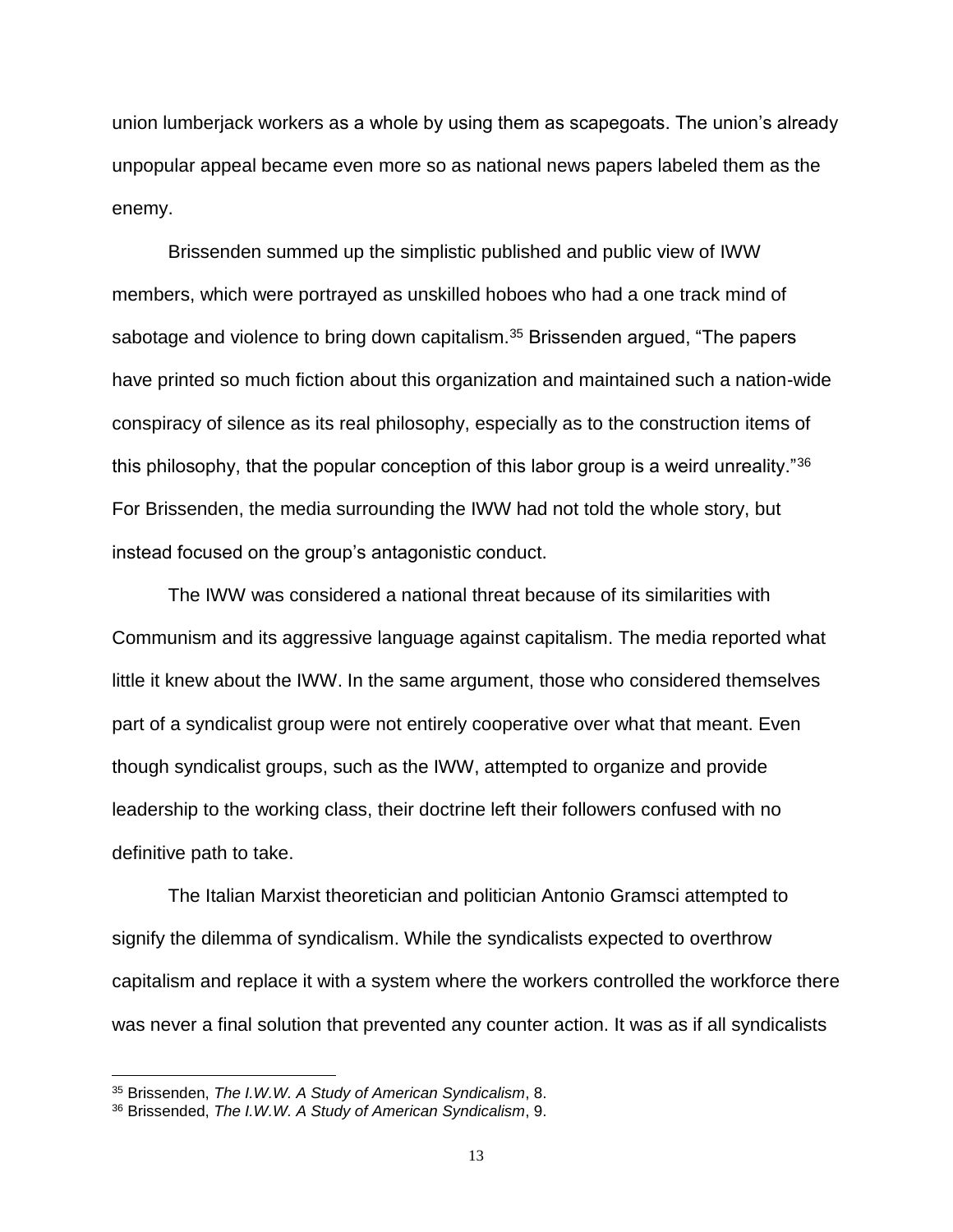were expecting a "permanent revolution" without admitting it as part of their plan.<sup>37</sup> Gramsci stated,

How could the workers at the same time be in the factory and on the streets to defend their conquest, if there is not a State organization to train a loyal and well-positioned armed-force, ready in all circumstances and for all eventualities?<sup>38</sup>

If the IWW did accomplish their goal and overthrew the capitalist model, thereby taking over their industries, what was there to stop the capitalist model from taking back control? As Darlington explained, "Only if the general strike progressed to a level of an insurrection to seize state power, could it prevent an inevitable counterattack that would paralyze the unions."<sup>39</sup>

There was much confusion from those outside the IWW looking in, as well as the foundation of what the IWW claimed they represented. While officials disputed the Industrial Workers of the World as a syndicalist union their writings and speeches proved otherwise. While the IWW publicly avoided any associations with the syndicalist lexicon, their inability to set a practical durable goal hurt their capability of attracting members. That is not to say the IWW had no strategy. The method of "dual unionism" was enforced by the IWW since it was created in 1905. Why the Industrial Workers of the World used this approach and would not alter their policy will be explored in the next sub section of the first chapter.

<sup>37</sup> Leon Trotsky, *The Revolution Betrayed: What is the Soviet Union and Where is it Going?* (New York: Doubleday, Doran and Company, 1937) "Permanent Revolution" was introduced by Karl Marx and Friedrich Engels, but was also discussed in detail by Russian revolutionist, Leon Trotsky in which the proletarian of all countries were to take control and lead their countries into progress, thus making the proletariate revolution permanent.

<sup>38</sup> Antonio Gramsci, *Selections from Political Writings, 1910-1920* (London: Lawrence & Wishart, 1977), 327.

<sup>39</sup> Ralph Darlington, Radical Unionism, 250.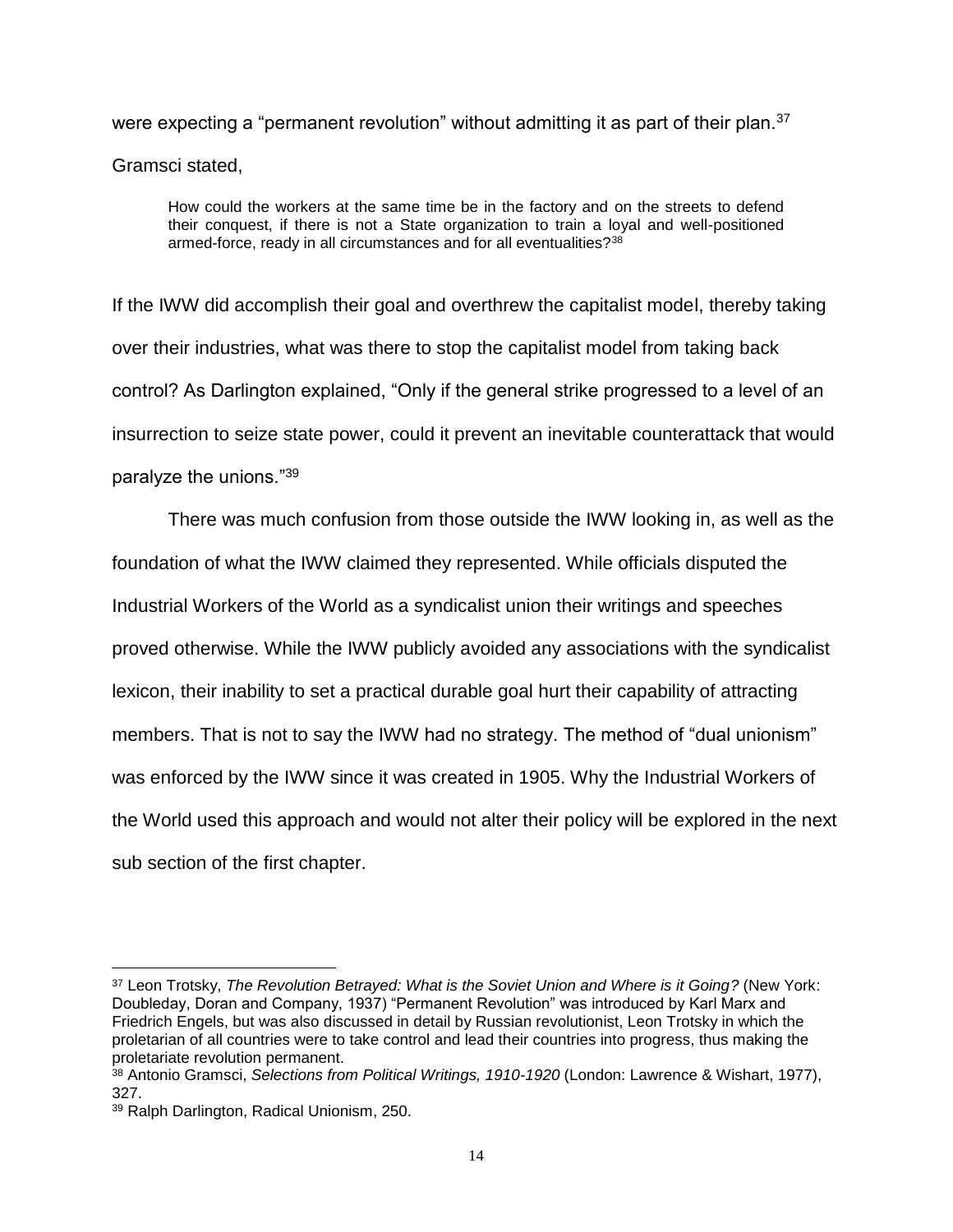#### Dual Unionism

<span id="page-19-0"></span>"Dual unionism" is an equivocal term within the context of the Industrial Workers of the World. Historian Joseph Conlin defined "dual unionism" as a competitive unionism where two or more unions contest for the allegiances of a certain group of workers.<sup>40</sup> While the IWW claimed "dual unionism" against the American Federal of Labor, the two organizations rallied for different types of workers. Where the AFL mobilized skilled craft workers the IWW recruited unskilled workers and even though the IWW vowed to "organize the unorganized" they did not disregard AFL members away from their union. The little interest shown to recruit AFL members placed the IWW into the category of "supplementary union" rather than a "dual union," argued Conlin.<sup>41</sup> However, historian David Saposs argued against Conlin and felt the IWW represented a "radical" form of "dual unionism." The IWW, Saposs argued, represented the alliance of radical industrial unionism in its opposition to the American Federation of Labor and desired to create a revolutionary labor movement.<sup>42</sup> Outside unions of the AFL, no matter how small or who their intended audiences consisted of, was considered "dual unionists" and every "dual union" group separated themselves depending on what philosophy they believed.<sup>43</sup>

The multitude of "dual unions" in the beginning of the twentieth century emerged because of the paradox within the labor movement, where the weakness of their prosperity was controlled by the strength of the AFL. Similar to the business monopolies of the nineteenth century, the AFL held dominion over the rest of the labor movement.<sup>44</sup>

<sup>40</sup> Conlin, Bread and Roses Too, 19.

<sup>41</sup> Ibid., 20.

<sup>42</sup> Saposs, Left Wing Unionism, 29-30.

<sup>43</sup> Ibid., 86.

<sup>44</sup> Trusts, such as Standard Oil, led by John D. Rockefeller, were large corporation which held a sizable portion of power within the economic market. The AFL relates to this type of corporation because of its control over the rest of the labor movement.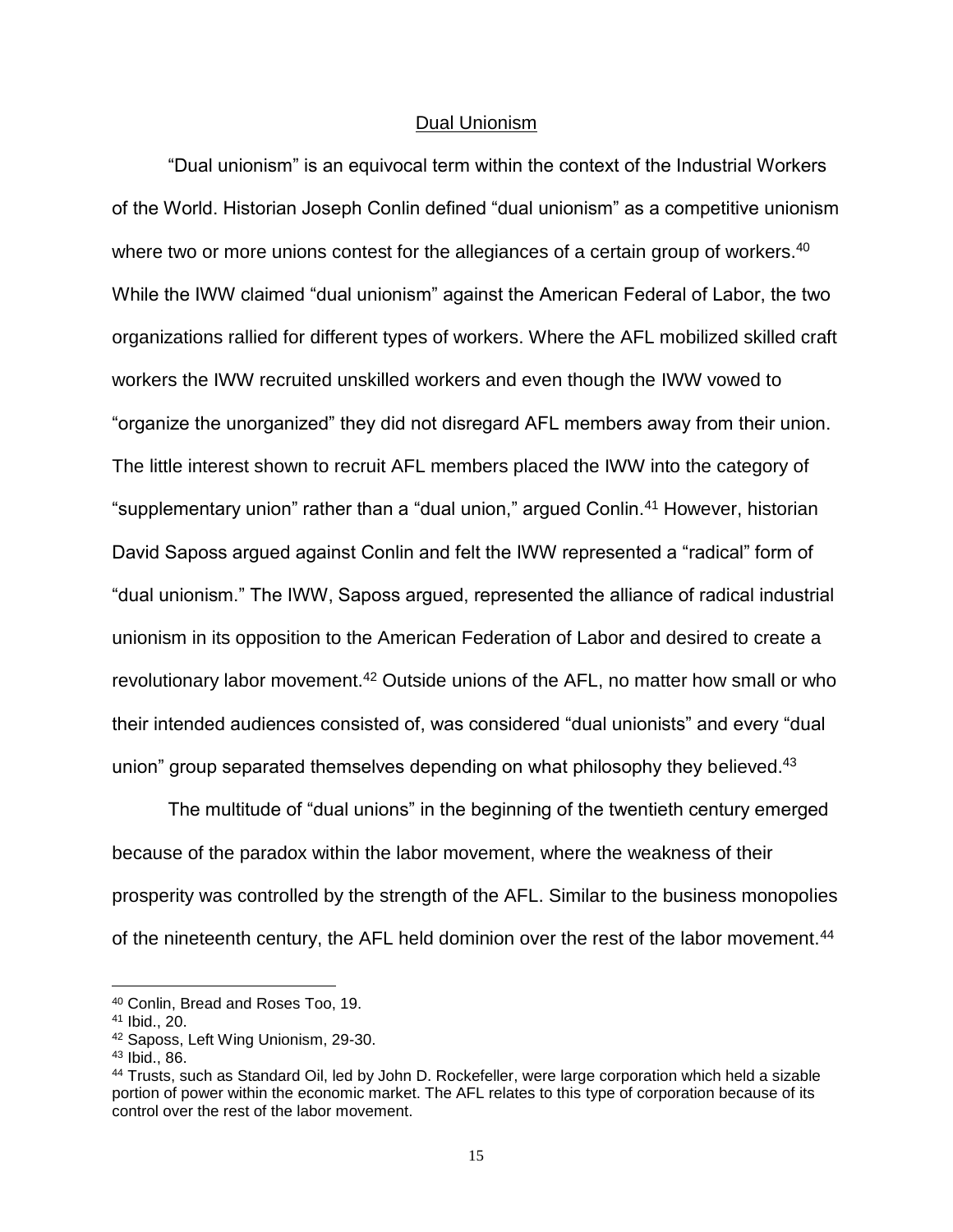Big Bill Haywood proclaimed that the AFL was purposely sabotaging the labor movement to maintain their position in power. He explained that because the AFL only accepted skilled workers within their union the labor movement could never have the universal support it needed to become successful. He stated,

In the packing plants, the Butchers' organization was one of the best in the country, reputed to be 50,000 strong. They were well disciplined, which is shown by the fact that when they were called to strike, they quit to a man. That is, the butchers quit. But did the engineers quit? Did the firemen quit? Did men who were running the ice plants quit? They were not in the union, not in that particular union. They had agreements with their employers which forbade them quitting. The result was that the butchers' union was practically totally disrupted, entirely wiped out.<sup>45</sup>

As long as the AFL remained secluded at only helping craft workers, those who were

labeled as unskilled would never have enough support for a successful labor

movement. Because of the different occupations that went into running a business there

needed to be, as Haywood argued, One Big Union that would push the labor

movement. Only by uniting the entire working class could the syndicalist idea come to

fruition, that is, the workers would control their own industries. Haywood gave another

example of the inconsistencies between unions when he explained that,

The strike of the Denver smelter men was extending to the workers in other industries, and for a time it looked as though the city of Denver would be involved in a general strike, but the development was squelched by the typographical union, which, as a result of the disturbances, secured for themselves a seven-hour and twenty-minute day. They callously left the smelter men alone, to fight against eleven and twelve hours a day. $46$ 

In 1905 the IWW held its first convention. Those who followed Haywood's

opening speech gave examples that depicted the AFL as corrupt and inadequate, which

included former AFL members who left the organization. One of the speakers was a

former senator from Indiana named Eugene V. Debs. By the end of his life Debs was

best known for his socialist policies, but during his early years as a labor activist he

 $\overline{a}$ <sup>45</sup> William D. Haywood, *The Autobiography of William D. Haywood*. (New York: International Publishers, 1929), 188.

<sup>46</sup> Ibid,. 136.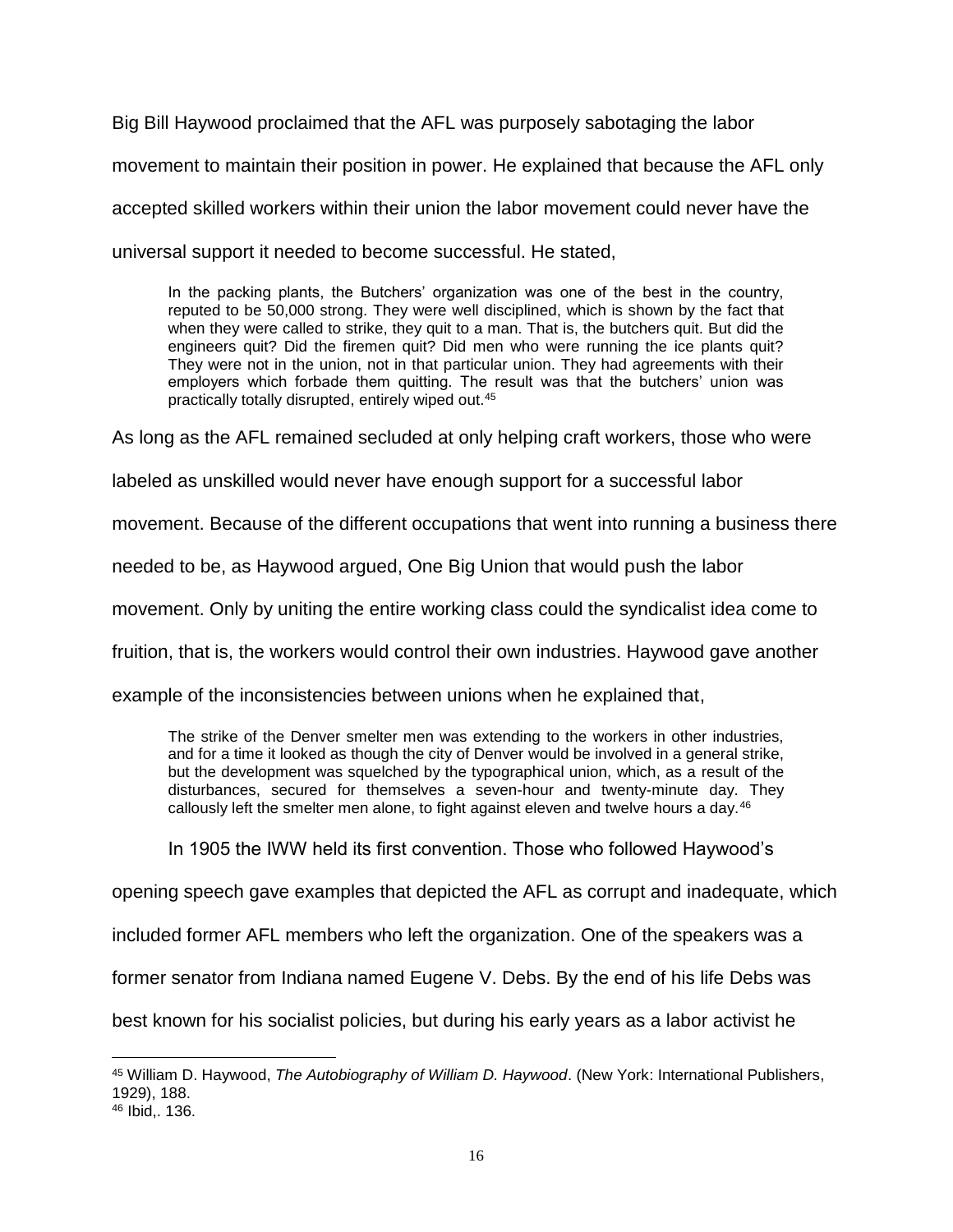became involved in industrial unions, which led him to become one of the founders of the Industrial Workers of the World. At the convention he attacked the status quo of the

AFL by stating,

The trade union movement is today under the control of the capitalist class. It is preaching capitalist economics, it is serving capitalists purposes. Proof of it, positive and overwhelming, appears on every hand. All of the important strikes during the last two or three years have been lost. There is certainly something wrong with that form of unionism which has its chief support in the press that represents capitalism; something wrong in that form of unionism that forms alliances with such capitalist combinations as the Civic Federation, whose sole purpose is to chloroform the working class while the capitalist class goes through their pockets.<sup>47</sup>

As far as the IWW was concerned the AFL represented exactly what unions were fighting against. "Dual Unionism" propagated out of the industrial unionism struggle against two fronts which were the capitalist class and the leaders associated with the

 $AFL.<sup>48</sup>$ 

Skilled workers were not denied access to the IWW as Haywood explained at the 1905 founding convention, "I do not care a snap of my fingers whether or not the skilled join this industrial movement at the present time. When we get the unorganized the skilled worker will of necessity come here for his own protection."<sup>49</sup> Haywood believed the IWW would draw enough recruits and eventually those formally within the AFL would have no other choice but to side with his organization. While skilled workers were not excluded from the IWW the organization fought to control their personnel. Opinions on how the group would strengthen their numbers while still maintaining the constitution's integrity became debatable. While the group stood by its position as a "dual union" syndicalist group outside of the AFL there were disputes on the limitation of this protocol. Internal discord increased as the debate on whether the IWW should

<sup>47</sup> Ibid,. 183.

<sup>48</sup> Linder and Stevens, "Dual Unionism," 57.

<sup>49</sup> Haywood, *Bill Haywood's Book*, 187.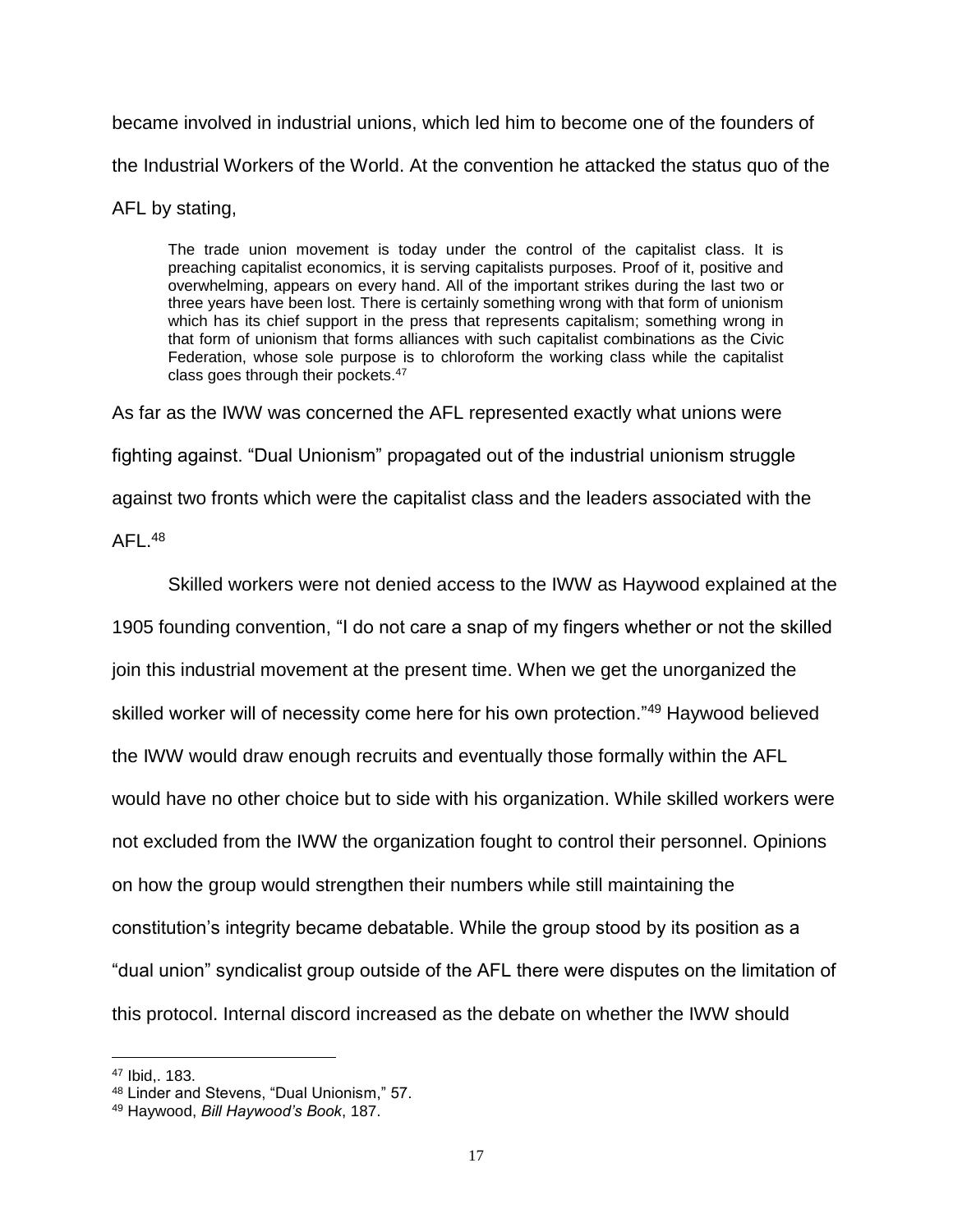operate within other labor unions or maintain their separate status. This became known as the "boring from within" and "dual unionism" dilemma.

#### Boring From Within

<span id="page-22-0"></span>"Boring from within" was a way to work inside other unions and convince their rank-and-file to switch sides in favor of the industrial union model.<sup>50</sup> This proposal, however, was rejected by the GEB of the IWW. GEB members, instead, looked to continue to organize the unorganized and to build strength amongst the unskilled outside of the AFL. As well, the IWW felt it was nearly impossible to infiltrate the AFL, reasons being, the initiation fees were expensive, and unskilled workers were excluded from membership.<sup>51</sup> Not only that, but it was also felt by IWW members that the AFL was corrupt both politically and philosophically. The possibility of having their own members tainted by AFL's vice withdrew the IWW from attempting the strategy of "boring from within."

The incongruous approach the IWW took went against their entire philosophy. By committing to "dual unionism" the IWW shut out all potential relationships with other unions, which in turn rejected the very function of a revolutionary union. It was said by Haywood, as well as the GEB in general, that it was important to educate the working class and develop a common objective through both theory and struggle.<sup>52</sup> The true devastation of what "dual unionism" brought to the IWW was abandoning the rest of the working class that was still within the AFL.

As World War I came to a close the IWW became less wary of the strength of the AFL and were more concerned of their own weakness. In his book, *The Decline of the* 

<sup>50</sup> Linder and Stevens, "Dual Unionism," 59.

<sup>51</sup> Ibid,. 57.

<sup>52</sup> Ibid,. 64.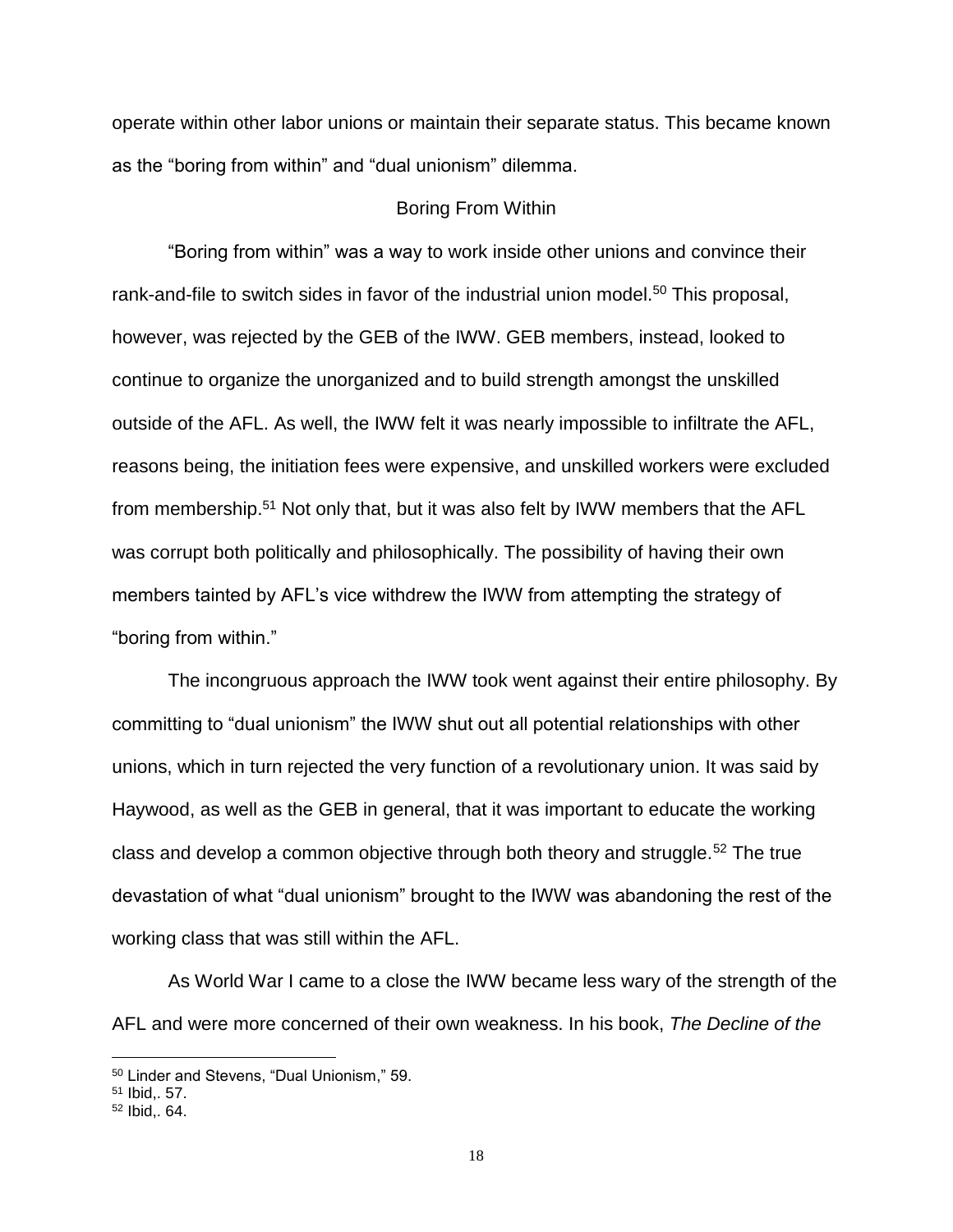*I.W.W.,* historian John S. Gambs argued that the IWW deteriorated because of the counter offensive by federal officials. Gambs used the Chicago, Wichita, and Sacramento trials to emphasize his point.<sup>53</sup> The charges against IWW officers and members consisted of, conspiracy to obstruct the war by carrying out sabotage and speaking out against the draft. While all charges of sabotage were dropped, IWW members still served time due to the Espionage Act.<sup>54</sup> While the IWW hoped to use the federal counter offensive to strengthen their popularity the trials took a devastating toll on the number of members affiliated with the organization. Afraid of arrest or already imprisoned, the number of IWW members dropped swiftly at the end of World War I. Unlike the depth of members associated with their organization, such as the extent of the AFL, the IWW was big enough to call attention to themselves, but were too small to fight back against the government's aggression. "Dual unionism" limited IWW's influence with other labor groups and their stance against politicians left them unaided.

Another reason for IWW's decline, Gambs argued, was because of the friction within the organization. There was a dispute on whether the IWW should remain centralized or provide the rank and file more freedom to manage themselves. Divisions of labor within the IWW argued for local administration across the U.S. The GEB insisted upon the rule of the rank and file, but discouraged the decentralization of the executive board.<sup>55</sup> Sections of the organization were denied more autonomy, which in turn discouraged members to corporate. As the GEB tightened their hold from allowing members to infiltrate other unions they also renounced the demand for adjustments.

<sup>53</sup> Gambs, *The Decline of the IWW*, 54. The Chicago trial convicted 100 IWW members for espionage in 1918. The Wichita and Sacramento accused 2000 class war prisoners in 1919.

<sup>54</sup> "The Truth about the I.W.W. Prisoners." *American Civil Liberties Union* New York (April, 1922). 3. <sup>55</sup> Ibid,. 177.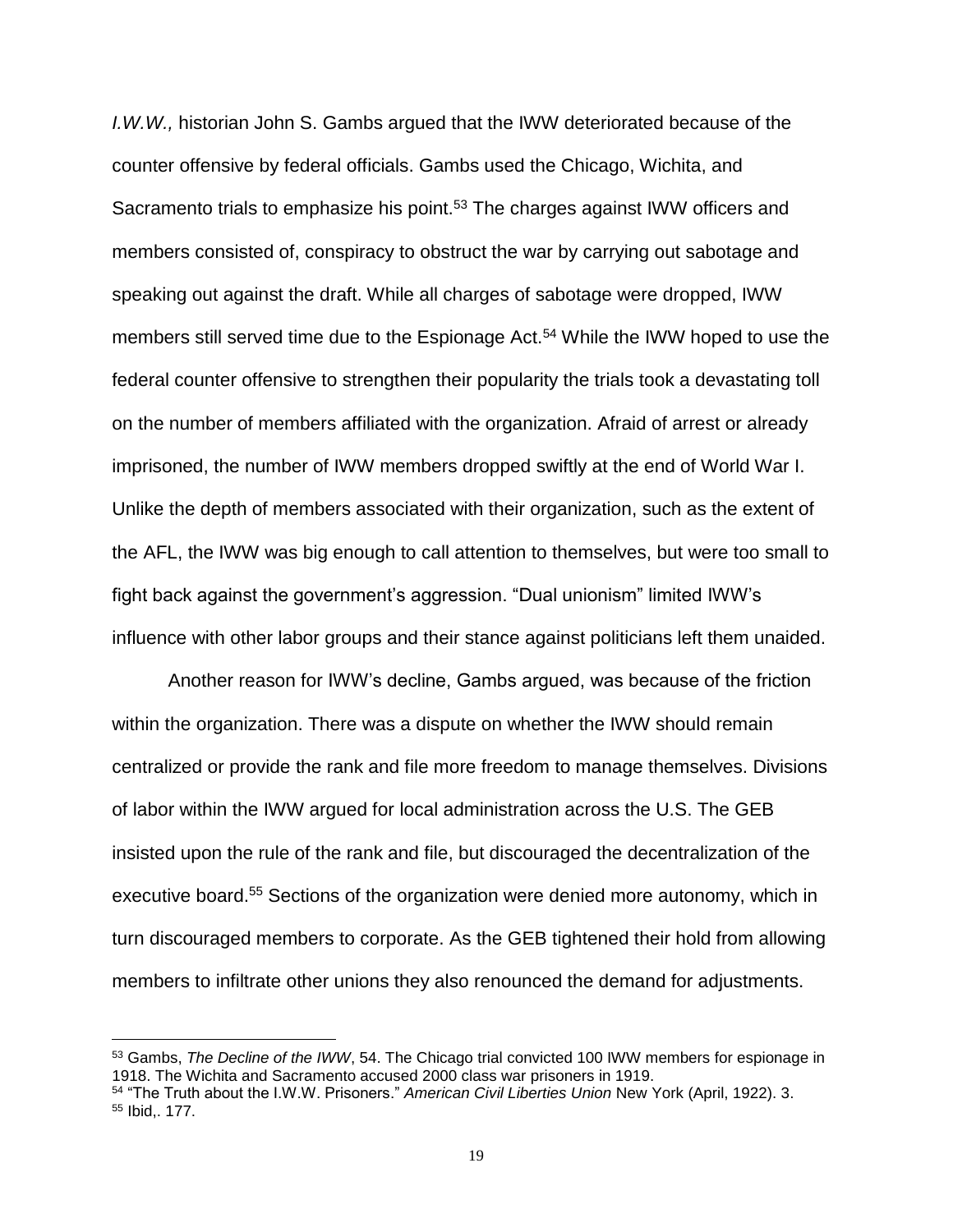Gambs' third reason for the IWW's decline was the rise of the Communist Party. Gambs classified the IWW as a revolutionary industrial unionism, which shared similarities with the Communist Party, but untimely splintered its members to choose one side over the other.<sup>56</sup> With no agenda of potentially expanding the IWW into the newly formed Communist party, the GEB secluded itself. However, the similarities, along with its popularity, attached IWW members to the Communist ideology. Because "dual unionism" was enforced, IWW members were left with an ultimatum to either remain with their group, which was in dramatic decline or leave.

The Industrial Workers of the World's myopic tactic of "dual unionism" restrained them from negotiating with the AFL. As World War I came to a close the Communist Party in Russia became recognized around the world. The IWW used their same tactic of "dual unionism" with the Communist Party and experienced similar setbacks with compromising as they did with the AFL, however, this time many IWW members left their organization in favor of the Communist model. The next section will analyze the Communist party and its relationship with the IWW.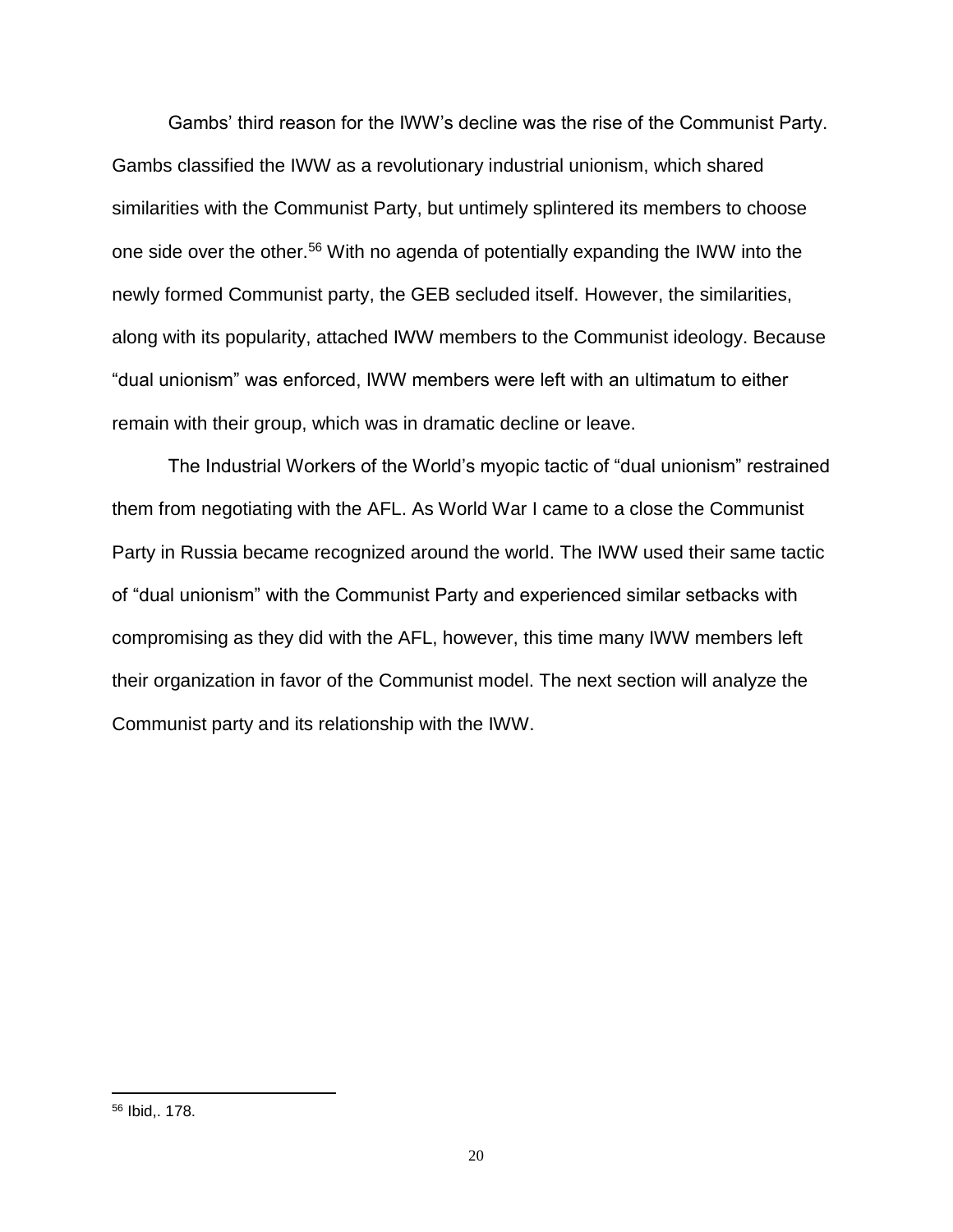#### CHAPTER 2. COMMUNIST INTERNATIONAL (COMINTERN) STRUCTURE

<span id="page-25-0"></span>The Communist International, abbreviated as the Comintern and also recognized as the Third International, was an international Communist organization that promoted world Communism. Developed in 1919 the Comintern was created in order to break away from the social-democratic politics of the Second International.<sup>57</sup> After Russia's provisional government was toppled the Bolsheviks sought to spread Communism across other countries. The Executive Committee of the Communist International (ECCI) was the governing authority of the Comintern and headed by Grigory Zinoviev, who, in turn, was also the head of the Comintern. Soviet politician and Marxist theorist, Leon Trotsky, advocated the idea of a world revolution. He believed that a successful Communist revolution was only obtainable if other countries followed Russia by example.<sup>58</sup>

At first, Bolshevik leaders believed, after the success of the Russian Revolution, that Communism would spread through Europe. For Lenin, it was self-evident that the revolution could not survive in "backward" Russia alone.<sup>59</sup> However, weakened by the Great War, the Polish-Soviet War and the Russian Civil War, the new Russian government could not pressure other countries into accepting their ideology by force. The Communist International established a medium for labor parties outside Russia to communicate with the Communist government. By the end of 1920, many countries had

<sup>57</sup> Jacob Zumoff, *The Communist International and US Communism, 1919-1929* (Chicago: Haymarket Books, 2014), 24. Those who made up the Third International took what they saw as the best elements of the international working-class movement. This included the exclusion of those who supported the war. <sup>58</sup> Leon Trotsky, *Revolution Betrayed*, 97.

<sup>59</sup> Tim Rees and Andrew Thorpe, *International Communism and the Communist International 1919-1943* (Manchester: Manchester University Press, 1998), 3.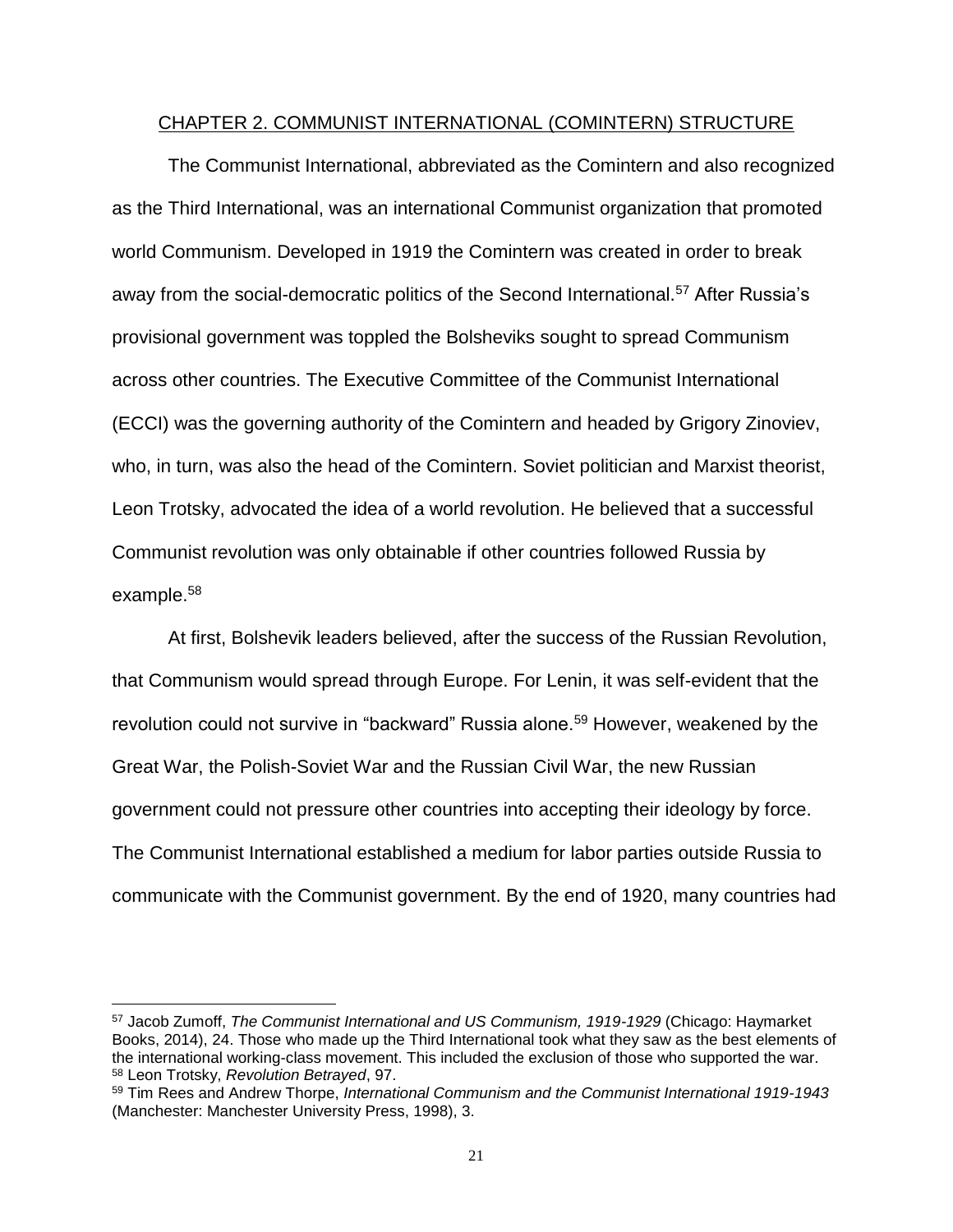formed a Communist party of their own and pledged to obey the decisions of the central Comintern apparatus.<sup>60</sup>

The First World Congress, March 2 to 6, 1919, resulted with minimal appearances by delegates outside of Russia. However, the Second World Congress, held in Petrograd and Moscow from July 19 to August 7, 1920, drew 169 delegates from 41 parties, thereby gradually forming Communist parties at a steady rate. During this same World Congress the Twenty-One conditions for the entry into the Comintern was introduced.<sup>61</sup> By the end of 1921, there were Communist parties in almost all of Europe, Asia and North America.<sup>62</sup>

However, the Bolshevik's anticipation of a world-wide revolution began to stall as Western Europe's working-class turned lethargic. Again, in 1921, Lenin proposed a new section within the Comintern in order to attract the majority of the working-class, which remained in the trade unions. One feature of this new proposition was the creation of the Red International of Labor Unions (RILU) or Profintern. Under the leadership of veteran Bolshevik, Alexandr Lozovsky, the Profintern became the international center for the trade union movement.<sup>63</sup>

<sup>60</sup> Ibid., 1.

<sup>61</sup> Ibid., 1. The 1st Congress of the Comintern (First World Congress) was attended by 51 representatives from 25 countries making the Second World Congress an impressive improvement of attendees. The twenty-one conditions, most of which were suggested by Lenin, address certain rhetorics such as unconditional acceptance of the Communist party, identifying bourgeois tendencies as counter revolutionary and being proactive towards reacting out to trade unions and workers' councils.  $62$  Ibid., There were four countries in Europe that did not have any Communist parties including Norway, Greece, Ireland and Albania, but would form Communist parties later. <sup>63</sup> Zumoff, *The Communist International and US Communism*, 86-87.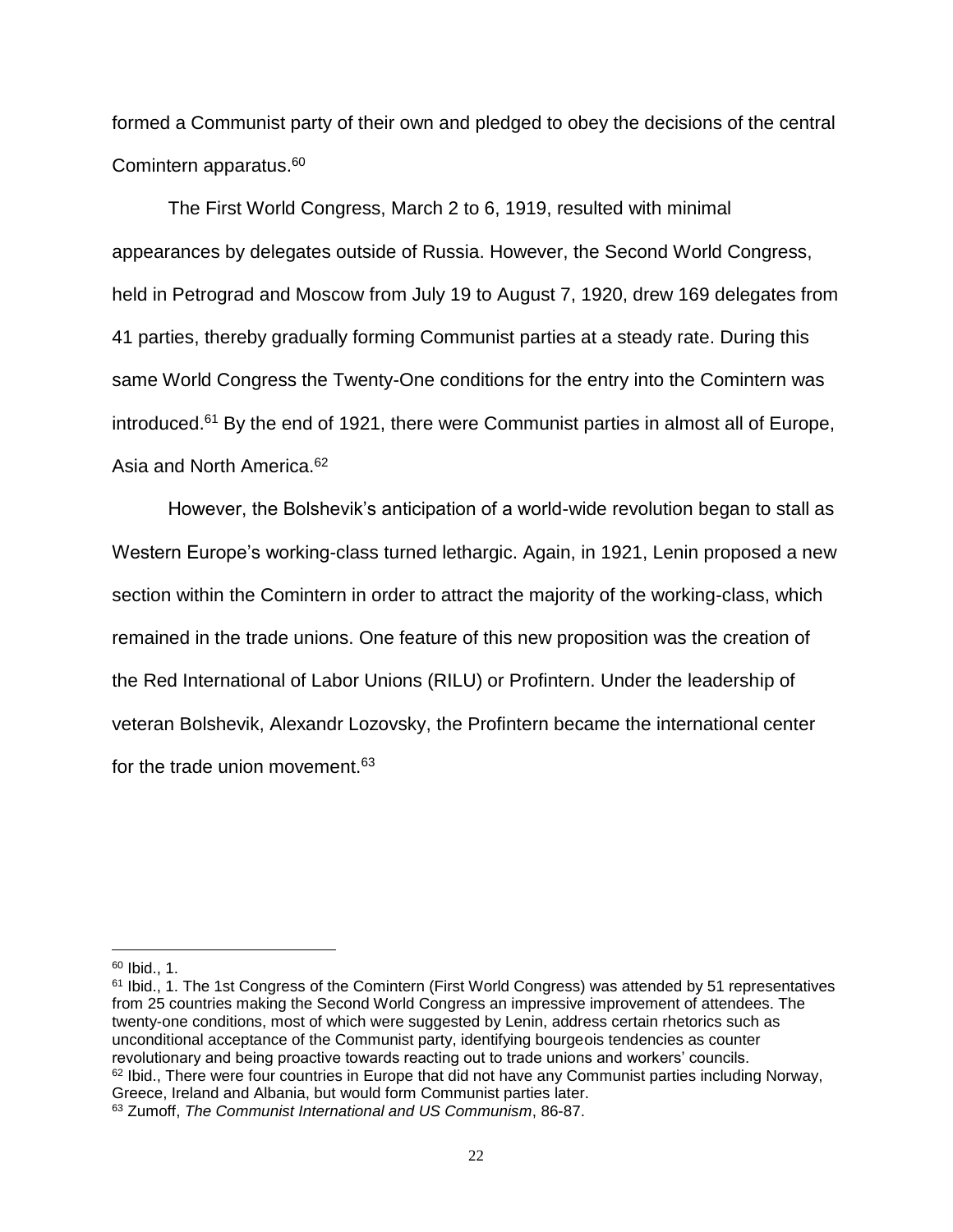#### Red Scare

<span id="page-27-0"></span>After the Great War ended the American government directed its attention to the domestic distress of the working class. American workers revolted in numbers never seen before as strikes were estimated at around 3,600 in 1919, which involved more than 4 million workers.<sup>64</sup> The year stood out as the high watermark in the number of strikes seen within the decade stretching from 1912 to 1922, of which the coal mines, steel industry and textiles were the more prominent business effected. More than 30,000 Seattle shipyard workers walked out in hopes of earning higher wages, many of who were represented by unions such as the IWW and the AFL.<sup>65</sup> Unions, such as the AFL, went on strike in order to gain recognition, higher wages, and better working conditions. This was also during the time of the introduction of the Communist Party within American society. Unlike the labor unions, however, the Communist parties in America denounced the idea of constructing a new society within the old. Instead, Communists wanted a general political strike that would break the power of capitalism and supply all power to the workers.<sup>66</sup>

Between 1919 and 1920 there was a series of bombings that killed 35 people and injured more than 200.<sup>67</sup> While proof of the crimes connecting the culprits behind the bombings never surfaced the general public accused anarchists, syndicalist, Socialists, and Communist by lumping them into one group. The "Red Scare" that

<sup>64</sup> Julian F. Jaffe, *Crusade Against Radicalism: New York During the Red Scare, 1914-1924* (New York: Kennikat Press, 1972), 3.

<sup>65</sup> Harvey Klehr and John Earl Haynes, *The American Communist Movement: Storming Heaven Itself* (New York: Twayne Publishers, 1992), 17.

<sup>66</sup> Ibid., 25.

<sup>67</sup> Ibid., 26.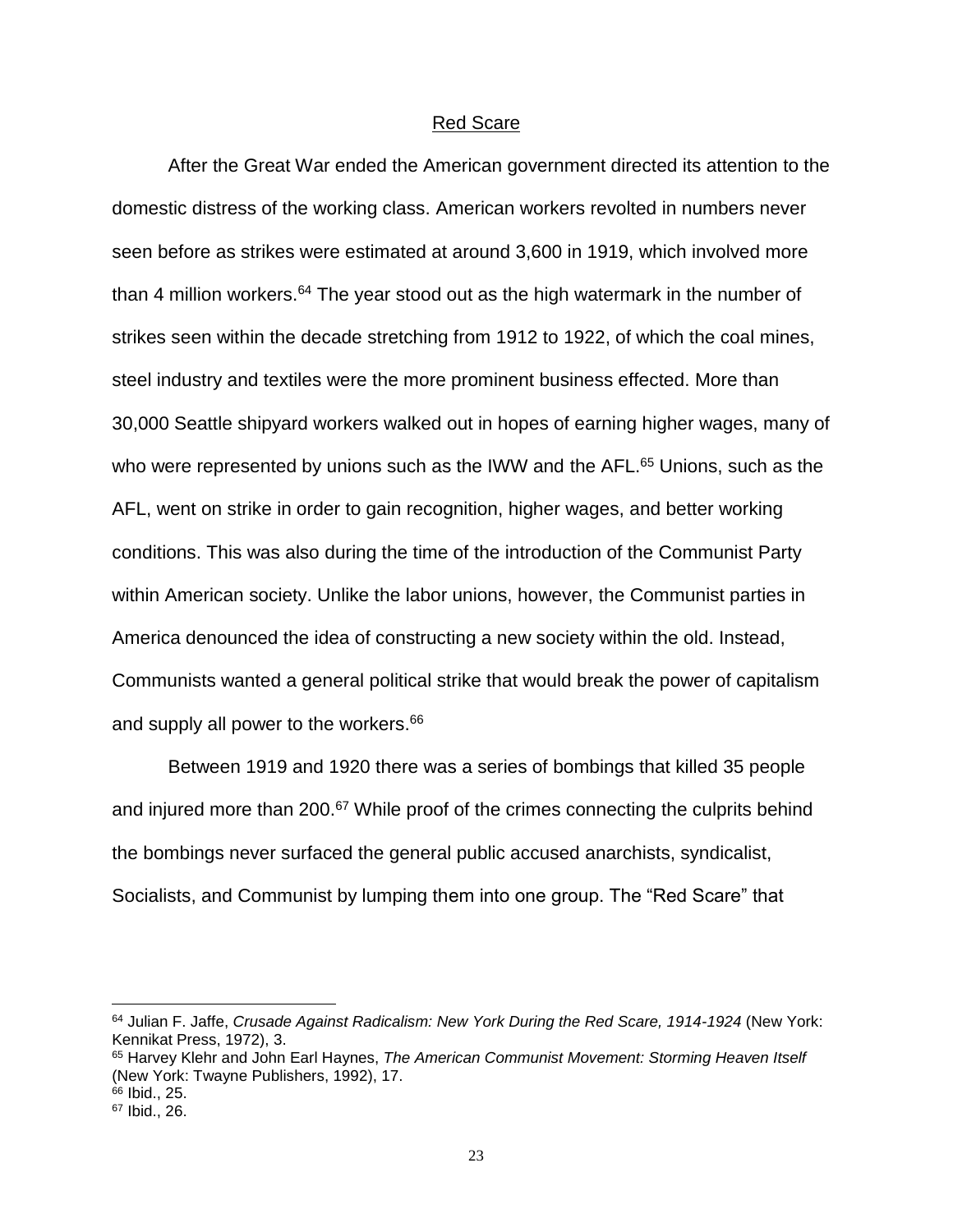followed the war was an extension of the government's aggression towards those who were against America's involvement in the war.

Towards the end of 1919 U.S. Attorney General A. Mitchell Palmer set in motion a series of raids to round up alien radicals.<sup>68</sup> The Department of Justice drafted 17 bills to increase the government's control over free speech during the United States' entry into the war and Congress passed several of these bills and turned them into acts such as the Espionage Act, the Trading with the Enemy Act, the Sedition Act, and the Alien Act.<sup>69</sup> Because the United States did not agree to the Versailles Treaty technically the U.S. remained at war into the 1920s and as a result many of these acts spilled into the time of the "Red Scare."

Officially, Congress amended the immigration law to allow the deportation of any alien who joined or was affiliated with any organization that wrote, circulated, or had in its possession any literature "advising, advocating, or teaching opposition to all organized government, or the overthrow by force or violence of the Government of the United States or all forms of law."<sup>70</sup> During the early 1920s, most of the anti-Communist legislation was enacted by states. Thirty-two states passed red flag laws which made it a felony to use or display a red flag in a public place, and thirty-four states passed either a sedition, criminal syndicalism, or criminal anarchy law.<sup>71</sup> The majority of American citizens did not want unions to gain strength or for the Communist influence to increase

<sup>68</sup> Ibid., 27.

<sup>69</sup> Larry Ceplair, *Anti-Communism in Twentieth-Century America: A Critical History* (Santa Barbara: Praeger, 2011), 12. Many of the acts passed as a result of the government's attempt to quell the domestic aggression at home while the United States was at war. <sup>70</sup> Ibid., 23.

<sup>71</sup> Ibid., 23.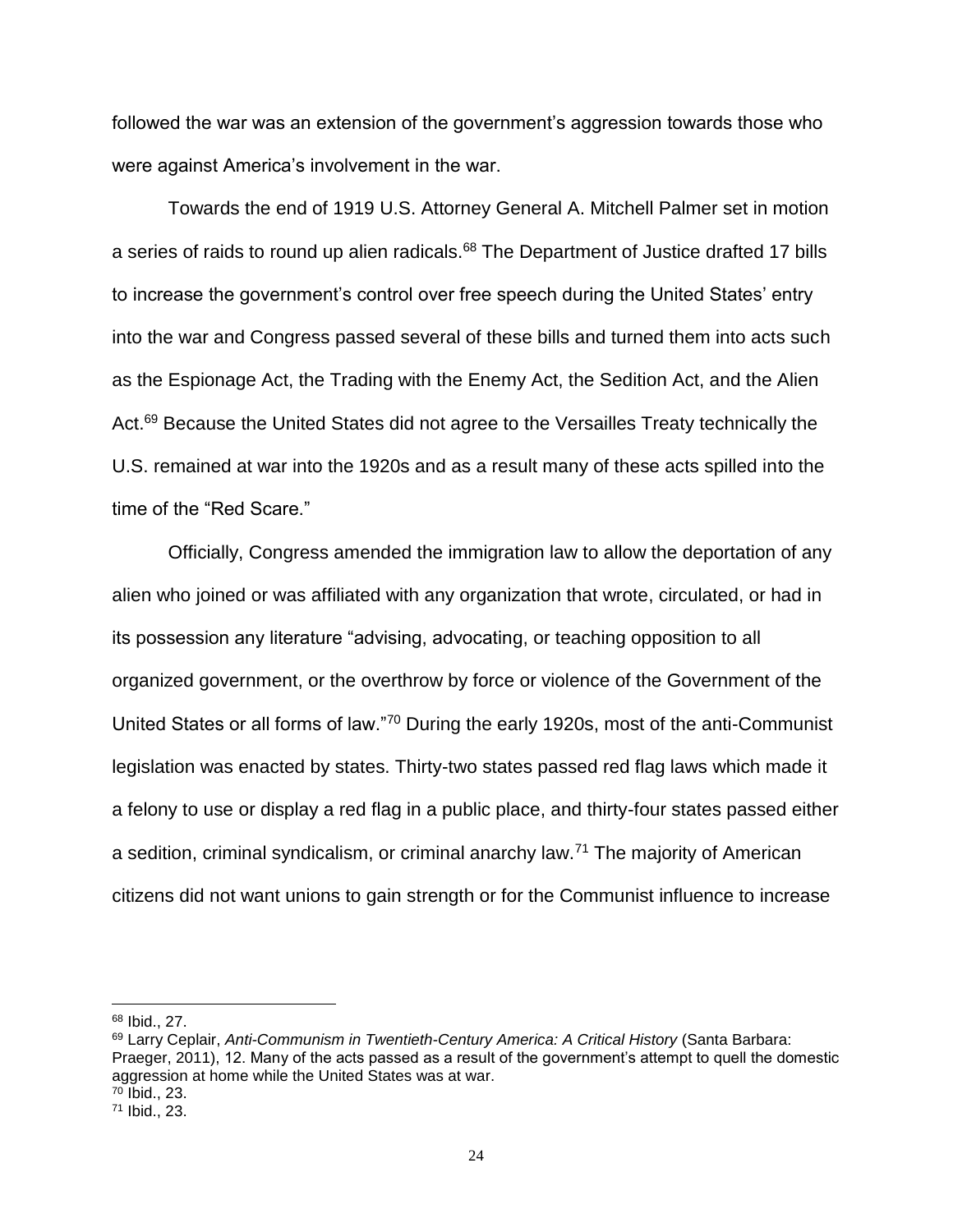within the United States and were willing to sacrifice the First Amendment in order to pacify a potential working-class uprising.

Unofficial, or nongovernmental, anti-communist groups, such as the AFL, also went against Communists. The American Federation of Labor teamed up with manufacturers as well as the New York City police department in order to suppress Communist actions.<sup>72</sup> Due to the hostility towards these groups, the Communist parties debated on whether they should remain underground or create an aboveground apparatus.

The Comintern urged party members to further their mass appeal and create an aboveground party while still maintaining an underground apparatus. As antagonism continued against party members, underground Communist parties were sustained in order to defend the Communist movement and to promote secrete political subversion against capitalism.<sup>73</sup> In 1923, William Z. Foster, by then a Communist member, expressed his caution over the transition from an underground party to a legal aboveground party. Foster explained that the "transition from an underground party to an open party must be proceeded with care, because there is a deep rooted conviction on the part of a large number of the comrades that a Communist Party must of necessity and at all times be a conspiratorial organization."<sup>74</sup>

Foster's opinion was heeded but argued against by James P. Cannon, a former IWW member who joined the Communist Party in its early existence, and who defended the importance of obtaining a legal aboveground party. His concern was that American

<sup>72</sup> Ibid., 39.

<sup>73</sup> Harvey Klehr and John Earl Haynes and Fridrikh Igorevich Firsov, *The Secret World of American Communism* (New Haven: Yale University Press, 1995), 21.

<sup>74</sup> William Z. Foster to Zinoviev, 17 February 1923, Comintern Archives, 515:1:201.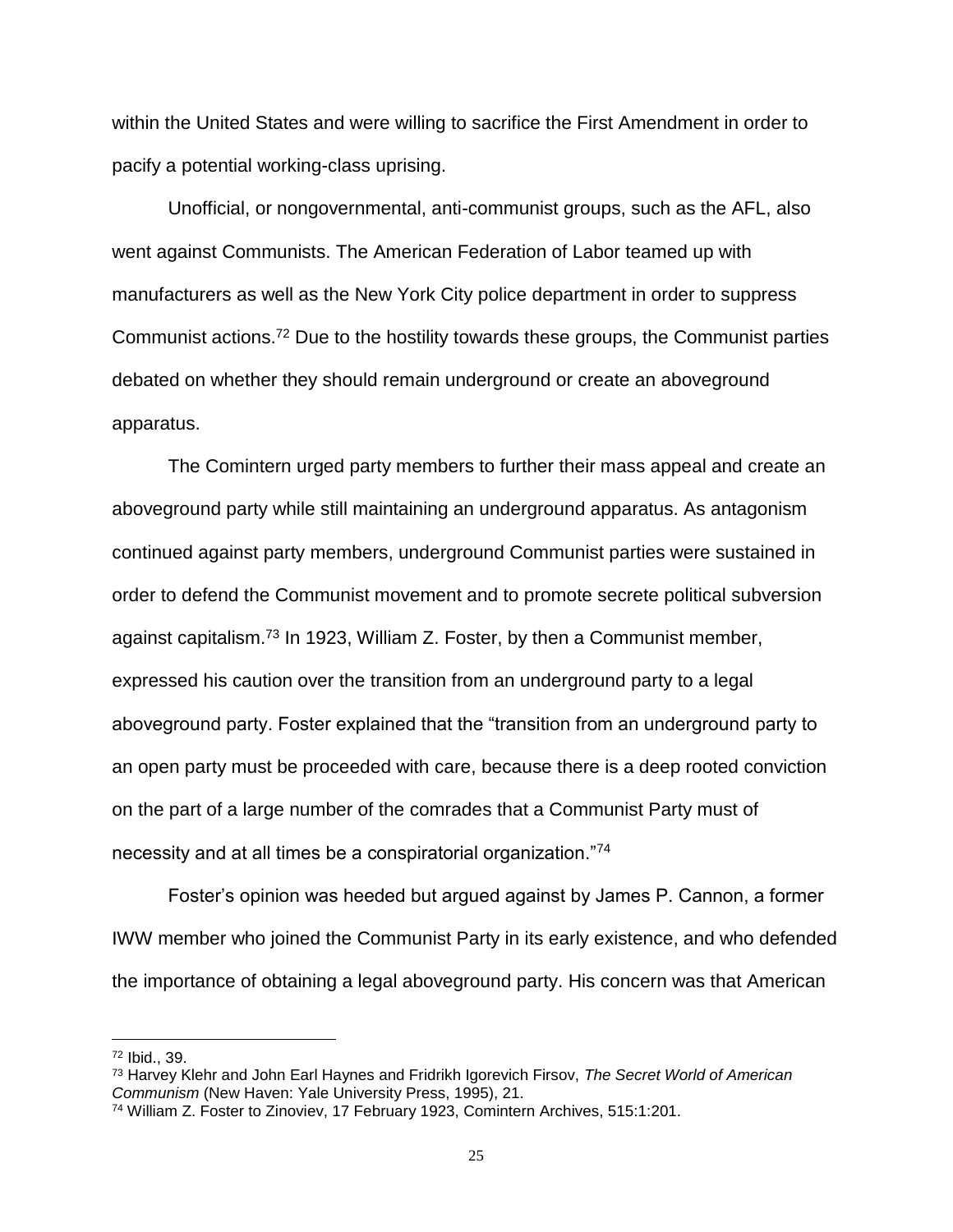workers would not fight for an organization that did not fight for its own legal right to assemble publicly. He explained that,

the illegality of our party is a tremendous handicap. The working class in America have democratic illusions... and do not understand why we are underground as a party. Our underground party, instead of having the sympathy and attraction of the workers is regarded by the masses as a good deal of a joke. They think it is illegal because we want to be illegal, and I must say that is true of a large majority of the illegal party.<sup>75</sup>

Despite the attacks on Communism by the U.S. government the "Red Scare" aggression did not stop Communist parties from forming. The Comintern's B.C. (budget committee) notified the American Communist Party in 1923 that "the sum of 75,000 dols (sic) had been allocated to you, of which two thirds is to be spent on the legal work of the C.P."<sup>76</sup> The other 25,000 would have been sent to support illegal operations. While party members fought for acceptance from the masses they were cautious in leaving themselves vulnerable to anti-Communist belligerence. Illegal underground parties remained as a necessity along with legal aboveground parties.

As the Palmer raids continued, by 1924 Communism within America had reduced to a mere shadow of its former self. That is not to say it disappeared entirely from America as the Great Depression would bring in another wave of leftist enthusiasm and the heyday of Communism within United States.

The Communist parties that were set up across the globe shortly after the war were formed or detached from previously existing socialist groups.<sup>77</sup> From the beginning, the Comintern and Communist parties in sum, were willing to cooperate with other organizations. Lenin encouraged flexibility and cooperation within the different

 $\overline{a}$ <sup>75</sup> James P. Cannon to the American Commission, 27 November 1922, Comintern Archives, 495:37:1. <sup>76</sup> "To the Communist Party of America," 22 February 1923, 495-19-608, in Klehr, Haynes, and Firsov, *Secret World of American Communism*, 26. The primary source who wrote on behalf of the Comintern's budget committee is unknown. Sources indicate the representative's name began with an "M." <sup>77</sup> Klehr and Haynes and Firsov, *The Secret World of American Communism,* 6.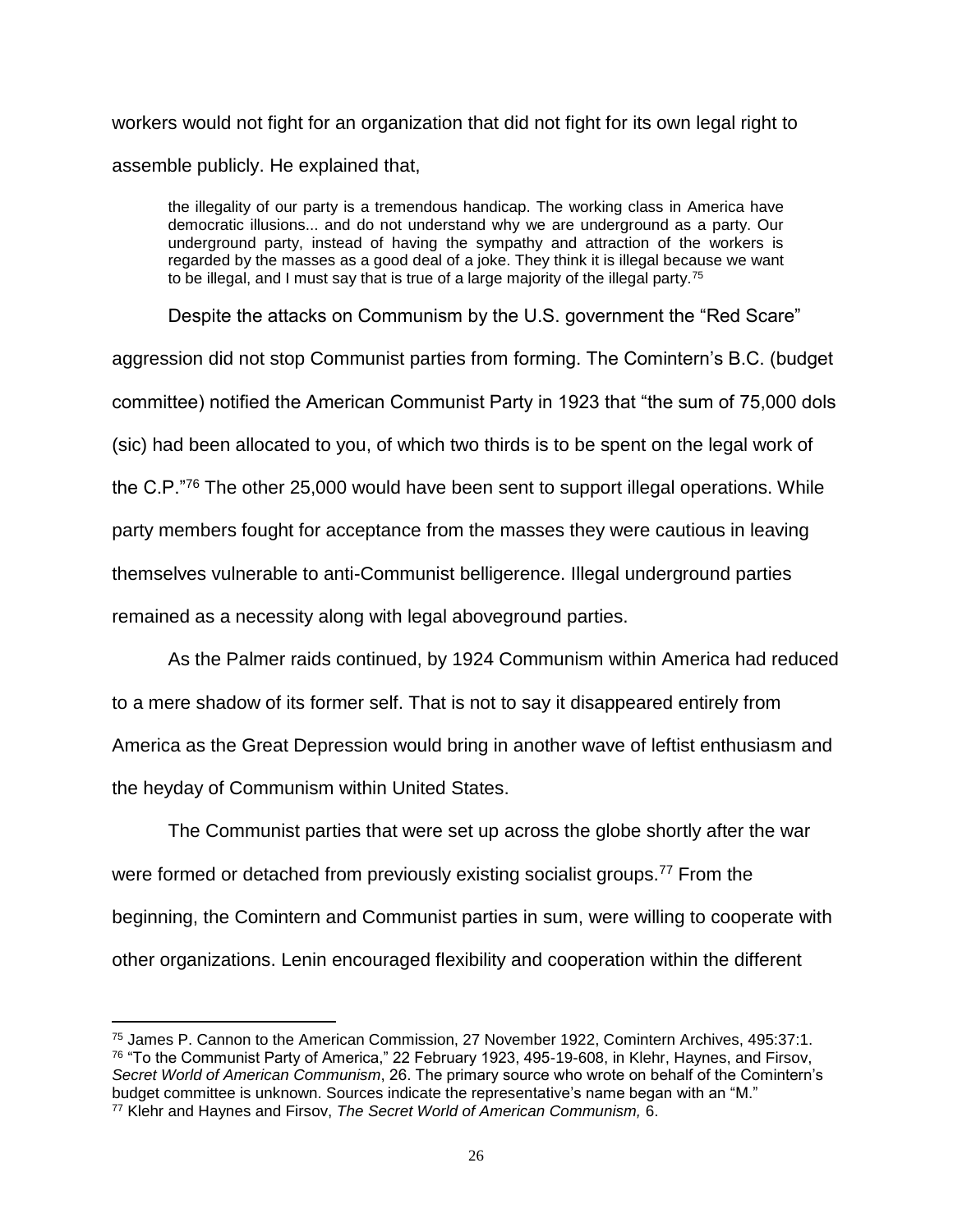Communist parties.<sup>78</sup> However, for the United States, bitter rivals damaged any real progress for a successful unified Communist Party.

### Communism in the United States

<span id="page-31-0"></span>Before the Great War, there was social unrest between the workers and their employers. Hourly wages and working conditions remained a concern as the workingclasses of the world fought to change the status quo. After the war was over there became an even greater want towards altering the way countries treated their workingclass. The imperialistic nature of the countries that caused and continued the Great War subsequently fueled the Communist ideology. After the success of the Russian Revolution, Communist parties rapidly started appearing in countries all over the world. Amongst the many Communist affiliations were the Italian Socialist Party, the Communist Party of Germany, the Norwegian Labor Party, the Left Social Democratic Party of Sweden, and the Tesnyaki of Bulgaria.<sup>79</sup> As early as September 1919 Gregory Zinoviev, president of the Executive Committee of the Comintern, estimated that as many as one million members belonged to communist parties outside of Russia.<sup>80</sup>

As for the American Communist parties, Trotsky found that they showed "more steadfastness in this period than Russia, and many European countries as well."<sup>81</sup> However, despite the popularity of the Communist ideology within the United States, disunity plagued American Communist parties. Ralph Chaplin, an American writer and labor activist, argued that, "Thanks to the Communist maneuvering, the rival groups

<sup>78</sup> Rees and Thorpe, *International Communism and the Communist International 1919-1943*, 3. <sup>79</sup> John Riddell, *Workers of the World and Oppressed Peoples, Unite!: Proceedings and Documents of the Second Congress, 1920* (New York: Pathfinder, 1991), 20. <sup>80</sup> Ibid., 20,21.

<sup>81</sup> Jacob A. Zumoff, *The Communist International and US Communism 1919-1929* (Chicago: Haymarket Books, 2014), 33.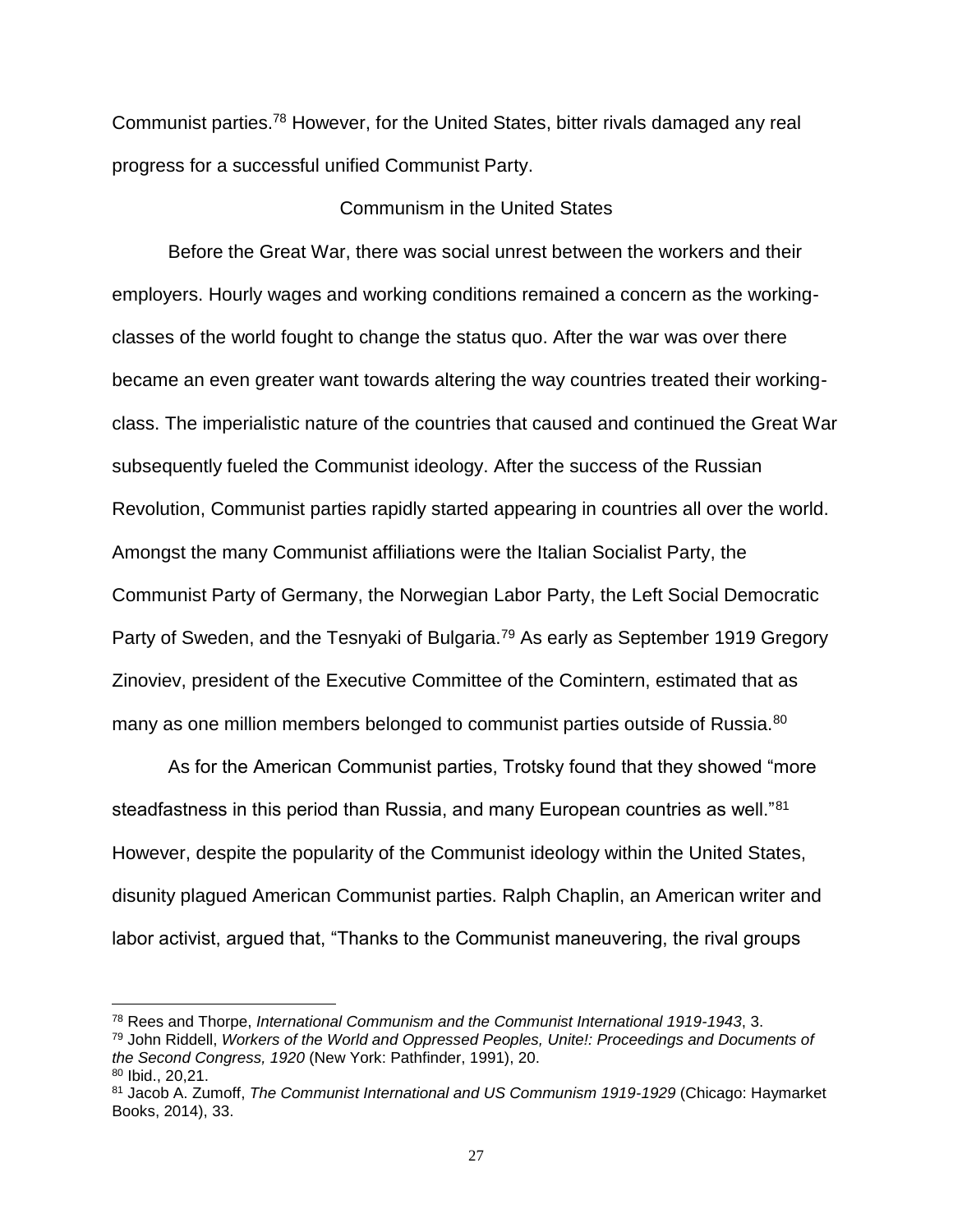now hated each other more thoroughly than they had ever hated their employers."<sup>82</sup> Fractions ensued within America's labor unions as groups claimed to represent the "correct" method at aiding the working class. The origins of Communism in America were influenced by three organizations, including the oldest and smallest group, the Social Labor Party of America (SLP), as well as the Socialist Party (SP) also known as the Socialist Party of America (SPA), and the Industrial Workers of the World (IWW).

The SLP represented the left-wing urban immigrants and was led by Daniel De Leon until his death in 1914 where Arnold Peterson took over.<sup>83</sup> Partnered solely with industrial unions, the SLP remained smaller in numbers compared to the Socialist Party. Although the Russian Revolution was revered by the SLP it was only because it was a step closer towards socialism in other countries. While it continued to advocate the Soviet government, the SLP believed that its own agenda must be directed by the events within the United States. In order to accomplish a successful labor movement inside America the SLP, along with many other labor groups, maintained the disposition that foreign influence remained as a distant supporter, but not as the director of the American workers' revolution. Arguments continued as divisions within the party declined members.<sup>84</sup>

The Communist Party of America (CPA) was established by former SP socialists Louis C. Fraina, Charles E. Ruthenberg and Bertram Wolfe. In response to the growing attention given to Communism and the additional animosity by their rival socialists, the Communist Labor Party (CLP) that was created by Benjamin Gitlow and John Reed,

<sup>82</sup> Ralph Chaplin, *Wobbly: The Rough-and-Tumble Story of an American Radical* (New York: Da Capo Press, 1972), 390.

<sup>83</sup> Zumoff, *The Communist International and US Communism*, 25.

<sup>84</sup> Ibid., 40.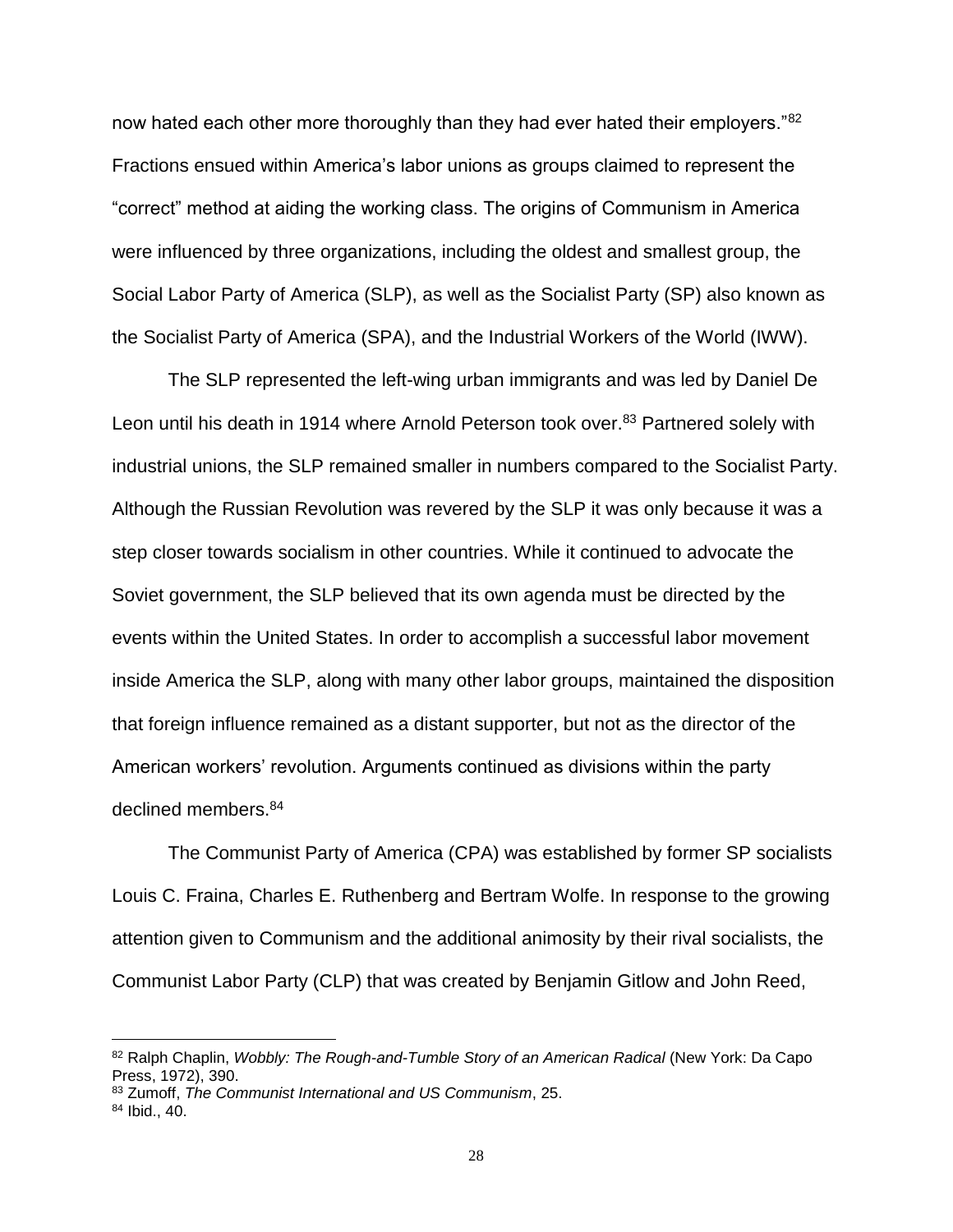both former members of the SP.<sup>85</sup> With no outstanding political differences, the division between the CPA and the CLP remained personal. One of the most prominent leaders of the SLP to leave for the Comintern was the Russian immigrant, Boris Reinstein who received a letter from a SLP leader, Henry Kuhn, which stated "the SP split wide open at a Special Convention that opened in Chicago on August 30th, 1919. The result was three parties: the old SP, a Communist Labor Party, and a Communist Party minus any qualifying adjective. The two latter formations came about largely because of rival leadership; there is little else to divide them."<sup>86</sup> Factionalism hurt the Communist movement in America, but it was not because of the disputes over ideology, rather it was due to the fact that leaders of the opposing parties held idiosyncratic obligations against rival members.

Divisions continued to form as neither group could compromise with each other. Editors for Communist newspapers expressed their dissatisfaction over the disunity of their party. *The Ohio Socialist* argued, "the rank and file of the membership are demanding that every obstruction to a unity of the two Left Wing parties shall be immediately removed to make way for one great party of Communism in the country."<sup>87</sup> The programs of both parties, the letter continued, "are based upon the program of the Third International formed at Moscow."<sup>88</sup> Those who made up the two Communist parties argued for an understanding between the leaders whose bitter quarrels deprived the Russian model from happening in America. As well, a group in Michigan split from the CPA in late 1919 to form the Proletarian Party because of the inability of the CPA

<sup>85</sup> Ibid., 40.

<sup>86</sup> Henry Kuhn, "Letter from Henry Kuhn in New York to Boris Reinstein in Moscow," December 9, 1919, Comintern Archives, 515:1:4.

<sup>87</sup> "Communists, Unite!," *The Ohio Socialist*, October 29th, 1919. <sup>88</sup> Ibid., 1.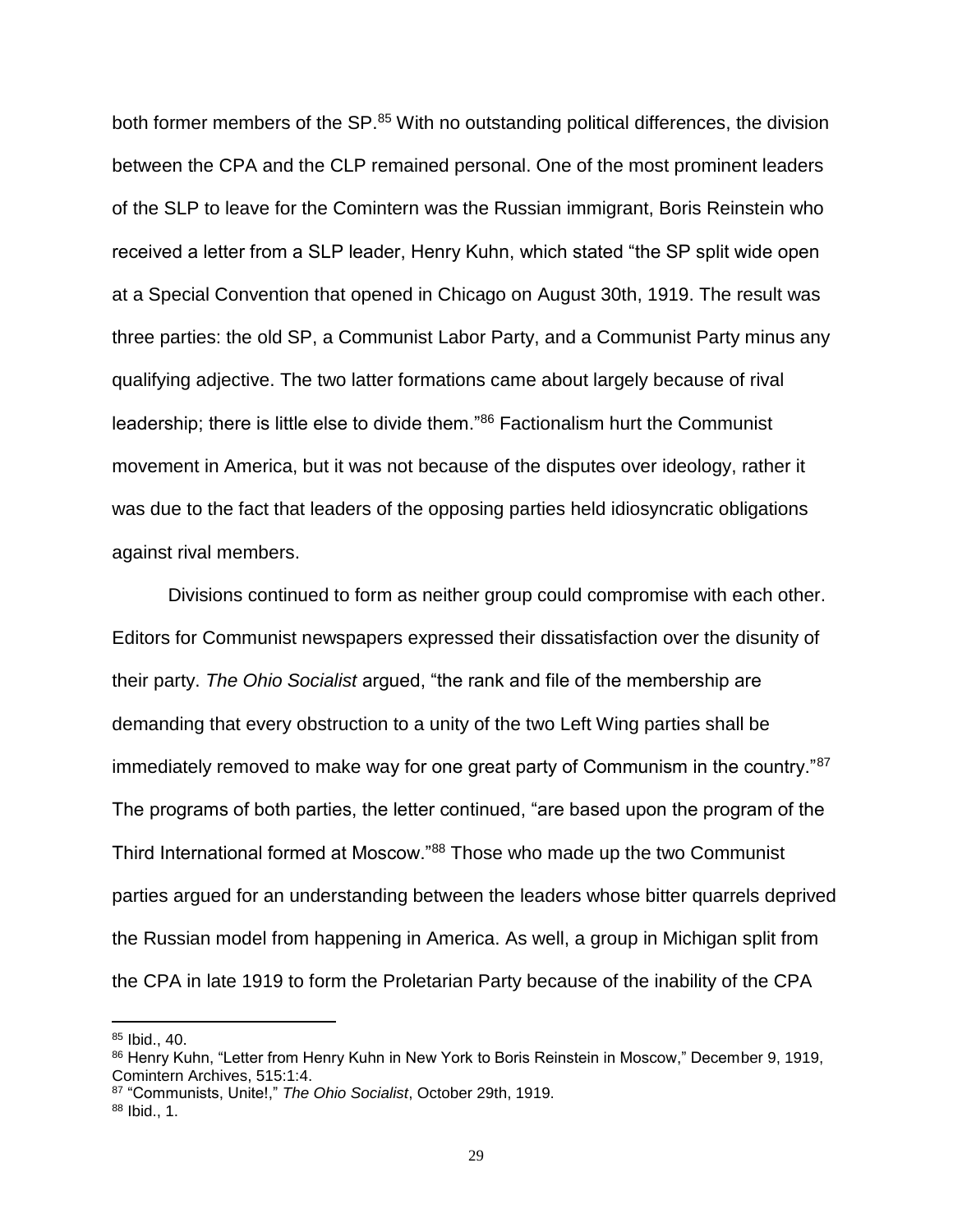and CLP to get along with each other.<sup>89</sup> Differences were created through inner party anatomy, which led to a fallout of other backers of Communism who distanced themselves from the stagnation of disunity.

The divisions between the CPA and the CLP crippled any chance of a successful Communist influence within America. As historian Zumoff stated, "the Bolshevik leadership was crucial in cohering a unified party, first by supplying the ideology basis for a Communist Party and then by forcing its supporters into one organization."<sup>90</sup> The CLP and CPA accepted the Communist ideology, but could not agree on the chosen few to lead the struggle of the working class. Due to the Palmer raids, the push for a Communist Party in America was already an uphill battle, as many members were forced to work underground, but it was also the turmoil within the party that paralyzed the movement.

In an attempt to mend the friction of the Communist Party in America, Comintern's Gregory Zinoviev wrote a letter in 1920 to both the CPA and the CLP which stated, "The split has rendered a heavy blow to the Communist movement in America. It leads to the dispersion of revolutionary force, to a harmful parallelism, an absurd partition of practical work, and senseless discussions and an unjustifiable loss of energy in inter factional quarrels... The split has not been caused by any profound differences of opinion as regards programme (sic)."<sup>91</sup> Zinoviev demanded immediate unification of the two parties as separation would only hinder any progress. Instead, the two groups continued to squabble.

<sup>89</sup> Zumoff, *The Communist International and US Communism 1919-1929*, 42.

<sup>90</sup> Ibid., 24.

<sup>91</sup> Gregory Zinoviev, "To the Central Committees of the American Communist Party and the American Communist Labour Party," January 12, 1920, Comintern Archives, 515:1:17.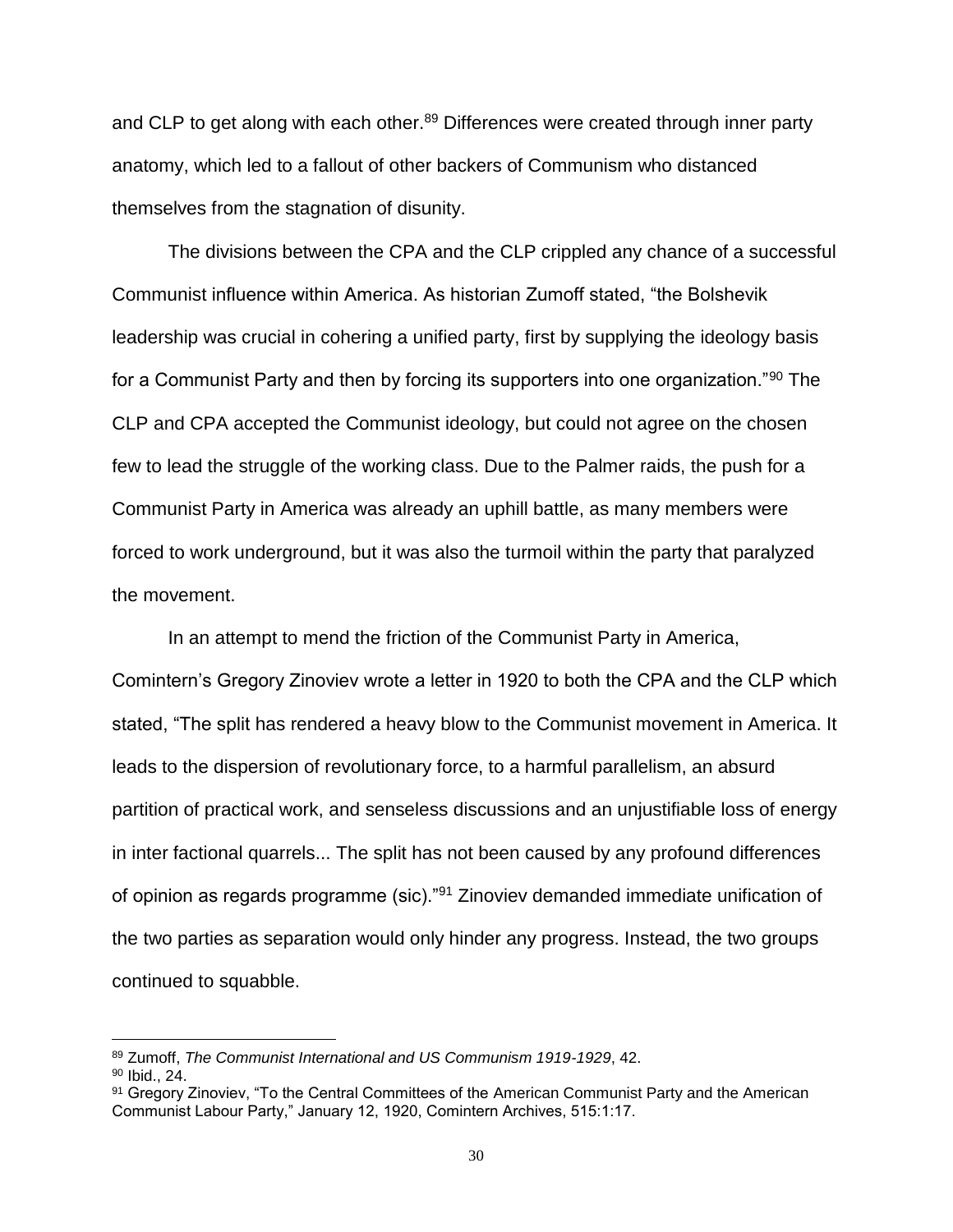The aid that was distributed to the American Communist movement by the Soviets was done so in secrete until 1933, at which time the United States officially recognized the USSR.<sup>92</sup> Records show that between the years 1919 and 1920 John Reed, along with three other Communist members, received financial assistance towards a successful Communist influence in America.<sup>93</sup> The large sums of aid thus proved that the Comintern was committed towards achieving a prominent position within America. However, the distribution of financial support did not solve the inner turmoil between rival leaders, thus resulting in an ineffective Communist influence within America.

#### <span id="page-35-0"></span>Comintern's Relationship with the IWW

 $\overline{a}$ 

Amongst the confusion and uncertainty over the cooperation with the American Communist parties, the Comintern turned its attention to the envelopment of the Industrial Workers of the World. Because its members never shied away from confrontation against its opponents, the IWW never worked underground as an organization. Working aboveground, the IWW encouraged animosity from its capitalist aggressors as well as the mass media. While the attention they created might have assisted the government's repression against the organization, IWW members felt their troubled image acted as a beacon for the rest of the oppressed industrial working-class. Consequently, when the Comintern showed signs of camaraderie towards the IWW there was no secrete of their anticipation of a possible unification of the labor group.

<sup>92</sup> Klehr and Haynes and Firsov, *The Secret World of American Communism*, 21.

<sup>93</sup> Ibid., 22. John Reed received 1,008,000 rubles on the 22nd of January, 1920. The three other Communist affiliates were Kotliarov who received 209,000 rubles on the 16th of July, 1919, Khavkin who received 500,000 rubles on September 30th, 1919 and Anderson who received 1,011,000 rubles on January 31st, 1920. Anderson was said to have represented the CLP along with Reed. The specifics of the other two Communist members are unknown.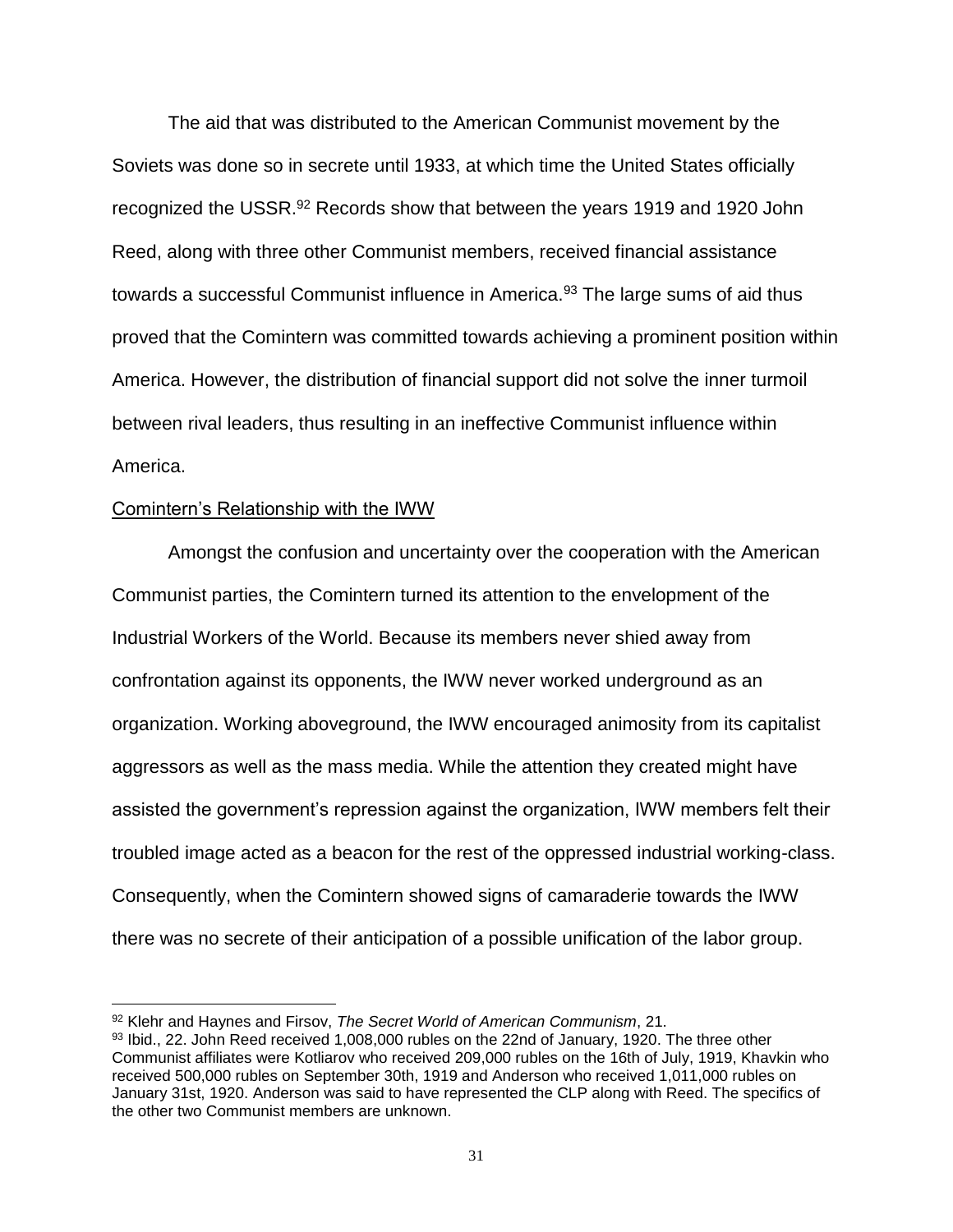Louis C. Fraina, of the Communist Party of America, announced to the Comintern that foreigners accounted for sixty percent of the American industrial workers.<sup>94</sup> Similar to the Communist Party of America, the IWW surrounded itself with mostly foreign born members.<sup>95</sup> Generally speaking, the IWW and Communist Party consisted of the same demographic. However, while the two groups were built around the same types of workers, their tactical structures varied.

The differences between the IWW and what the Comintern wanted from the organization revolved around the contrast in tactics. Both the Comintern and the IWW wanted to wipe out the AFL, but the Comintern felt "boring from within" was the best approach, whereas the IWW believed "dual unionism" would wither away their opponent.

Addressing IWW's renunciation of any potential acquittal towards their tactic of "dual unionism," Profintern leader Solomon Lozovsky stated, "the more the IWW is isolated from the masses, the more aloof their organizations will be, the longer and slower the development of class consciousness among the American proletariat... Thus the coordination and unity of action within the AFL locals affiliated to the Profintern was obligatory for the IWW."<sup>96</sup> Lenin also wanted the IWW within the Communist movement, but understood the possibility of a successful amalgamation meant the disposal of inept tactics. He argued that the best place to defeat opponents was inside their unions, because these adversary groups held large number of potential party members.<sup>97</sup>

<sup>94</sup> Robert Cochran, *Labor and Communism: The Conflict that Shaped American Unions* (New Jersey: Princeton University Press, 1977), 7.

<sup>95</sup> Saposs, *Left Wing Unionism*, 165.

<sup>96</sup> Alexandr Lozovsky, *Resolutions et Decisions: Du l-er Congrés International des Syndicats Réolutionnaires* (Moscow: Feltrinelli, 1921), 24-25.

<sup>97</sup> Zumoff, *The Communist International and US Communism*, 83.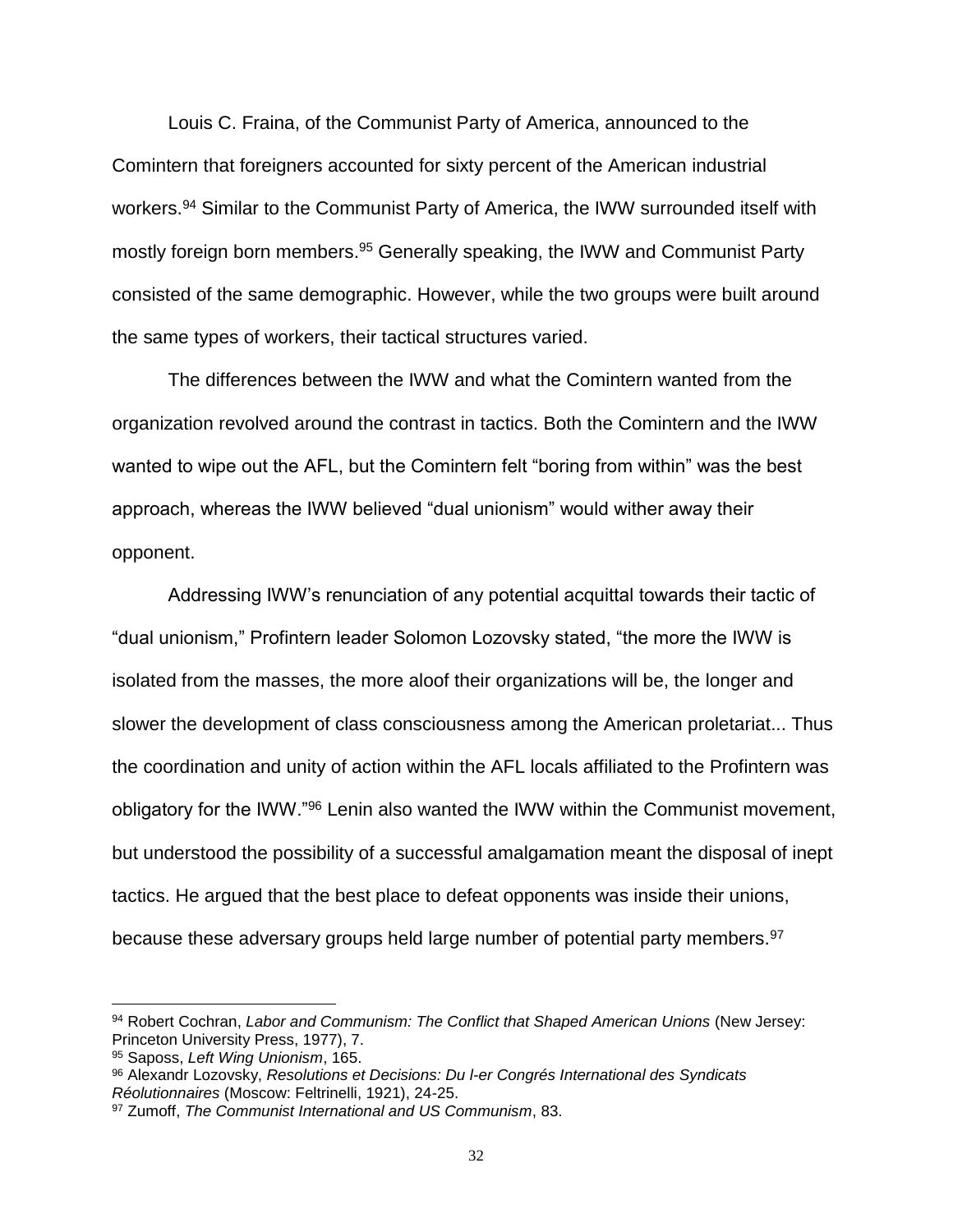According to the Russian Soviet Federation Socialist Republic "dual unionism" held the IWW back from increasing their numbers and spreading their influence.

In January 1921 the ECCI addressed the IWW on the issue of the AFL by urging the IWW to displace their stand against political action in order to subdue Gompers and the rest of the AFL.<sup>98</sup> The Comintern, along with the Profintern, attempted to persuade the IWW in joining the Communist Party, but IWW members were strictly against any form of political action. The head of the Communist International, Grigory Zinoviev, laid out all of the differences between Communism and the IWW in an attempt to show how similar the two organizations were despite their political differences.

### Zinoviev's Letter to the IWW

 $\overline{a}$ 

In 1920, Zinoviev announced what he expected the IWW's position to be within the context of the Comintern in a letter entitled "To the I.W.W.: A Special Message from the Communist International." The letter addressed the disagreements the Comintern held against the IWW as well as solutions to overcome the two groups' differences. Previous literature written by the IWW came into question as Zinoviev dissected the flaws behind the IWW's approach towards achieving their goals. One of the pieces of literature Zinoviev brought up was the *The Preamble to the IWW Constitution*, which stated "By organizing industrially we are forming the structure of the new society within the shell of the old."<sup>99</sup> Zinoviev retorted to this proposal by arguing that "Now is no time to talk of 'building the new society within the shell of the old.' The old society is cracking its shell. The workers must establish the dictatorship of the proletariate, which alone can

<sup>98</sup> ECCI letter to "Comrades and Fellow Workers," 25 January 1921, Comintern Archives, 515:1:38.

<sup>99</sup> Preamble to the Constitution of the Industrial Workers of the World (Chicago: Publishing Bureau, 1916).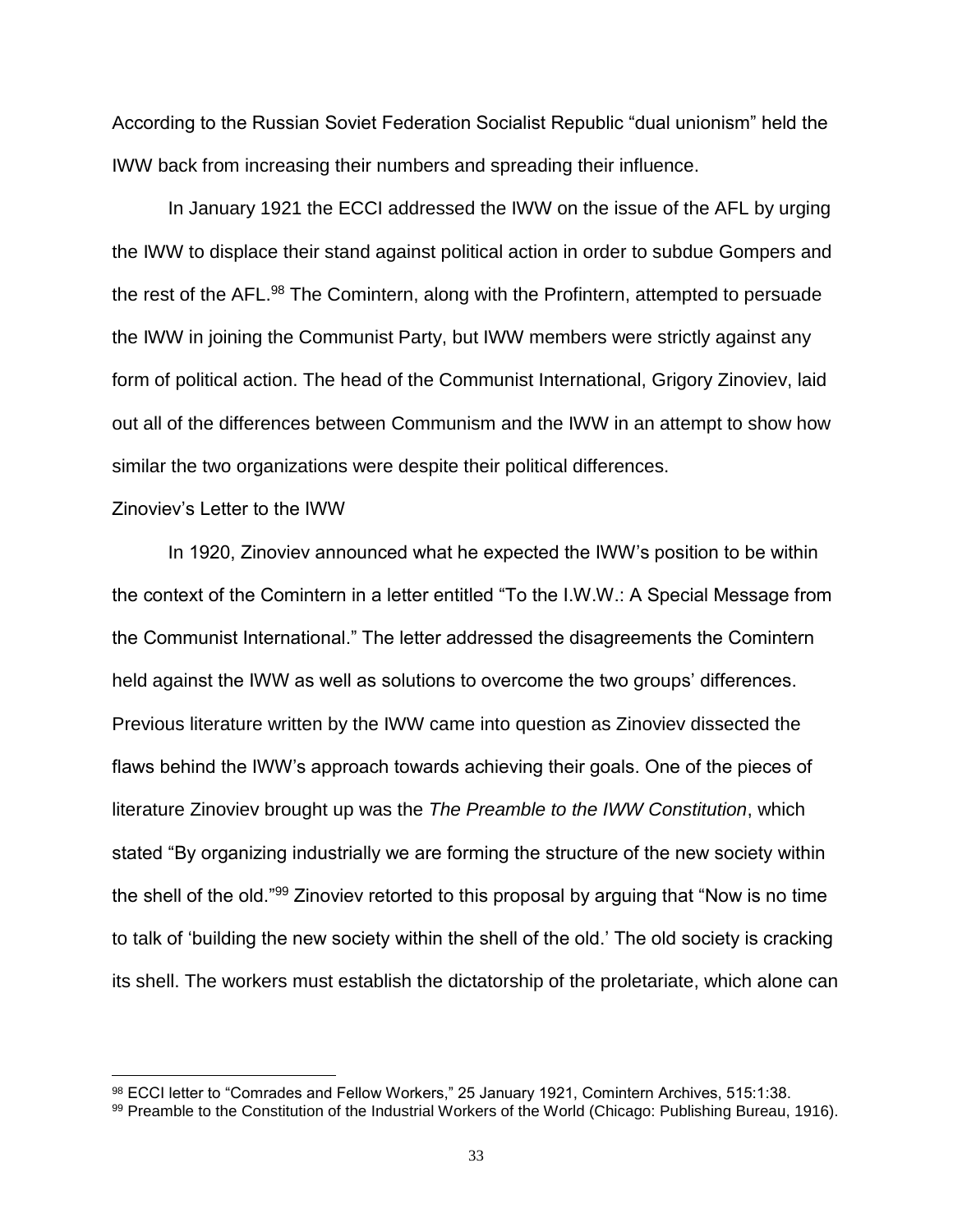build the new society."<sup>100</sup> The Comintern represented a revolutionary party that discouraged reformation and instead rallied to a complete overhaul of capitalist nations. The IWW, on the other hand, was a syndicalist organization that fought for workers' control of their own industry. While some identified the IWW as a revolutionary union, the organization's doctrine did not extend to the complete control of state by the working class.

In his letter, Zinoviev quickly retorted against a statement made in one of IWW's articles "The One Big Union Monthly," which suggested the Russian Revolution's only accomplishment was giving Russian people the vote. In his defense, Zinoviev argued that the revolution did not stop at getting Russian people the right to vote, but also took the "factories, mills, mines, land and financial institutions out of the hands of the capitalist and transferred them to the whole working class."<sup>101</sup> In an attempt to show a potential commonality, Zinoviev highlighted the control Russian workers gained over their industries due to the revolution. He assured the IWW could bask in the same victory as Russia if they followed the same ideology.

Further down the letter, Zinoviev called attention to the problem of the "state." For IWW members, the "state" must be overthrown and in its place the Industrial Commonwealth must immediately ensue.<sup>102</sup> The Communists also believed in the abolition of the state, but achieved this by first gaining control of the state. Instead of an instant reversal of state power the Communist fought to take over the state, thereby

<sup>100</sup> Grigory Zinoviev, "To the I.W.W.: A Special Message from the Communist International" (Melbourne: Proletarian Publishing Association, January 1920). Under the section "The Communist International to the I.W.W.: An Appeal of the Executive Committee of the Third International at Moscow."

<sup>101</sup> Ibid., Under the section "The Communist International to the I.W.W.: An Appeal of the Executive Committee of the Third International at Moscow."

<sup>102</sup> Ibid., Under the section "The Dictatorship of the Proletariat."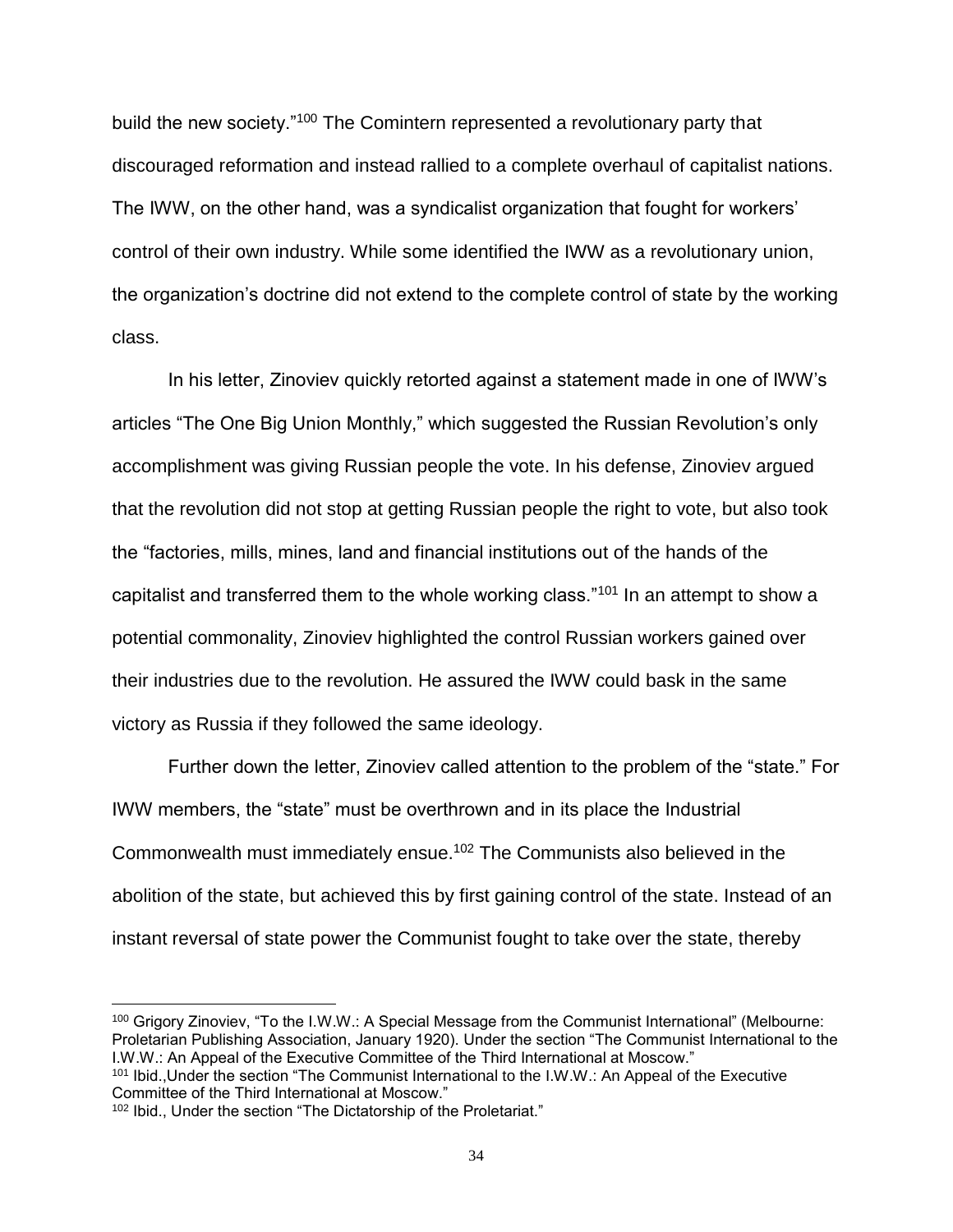holding power against the counteroffensive. Zinoviev argued, just because the workers took control did not mean the capitalist state was destroyed. He went on to contend that,

To break down the capitalist State, to crush capitalist resistance and disarm the capitalist class, to confiscate capitalist property and turn it over to the whole working class in common - for all these tasks a Government is necessary - a State, the Dictatorship of the Proletariat, in which the workers, through their Soviets, can uproot the capitalist system with an iron hand.<sup>103</sup>

While the IWW wanted to abolish the state immediately by means of a syndicalist uprising, Zinoviev insisted that this way of thinking was unrealistic. In order to control the state the worker first had to take over the state. He assured his critics that state ownership was only temporary and that the dictatorship of the proletariat, then control of the state, will automatically disappear and make way for an industrial administration which would resemble something similar to that of the General Executive Board.<sup>104</sup> For Zinoviev, the IWW had set up everything they needed in order to successfully take control in America, but they needed to alter their execution. The syndicalist model of the IWW acted as a stepping stone to the bigger realistic push of Communism.

Continuing his debate between the IWW's dissatisfaction, Zinoviev articulated the meaning of politics by establishing the ignorance of the word. He blamed "anti-political" workers who opposed Communism for the sole reason that Communism was considered a "political party."<sup>105</sup> Zinoviev argued that there was no other way to achieve the goals that both the IWW and Communists wanted without using politics to their advantage. During a time when politicians were not trusted the IWW denounced any affiliation amongst any elected official. However, Zinoviev explained the contradictions

<sup>103</sup> Ibid., Under the section "The Dictatorship of the Proletariat."

<sup>104</sup> Ibid., Under the section "The Dictatorship of the Proletariat."

<sup>105</sup> Ibid., Under the section "Politics."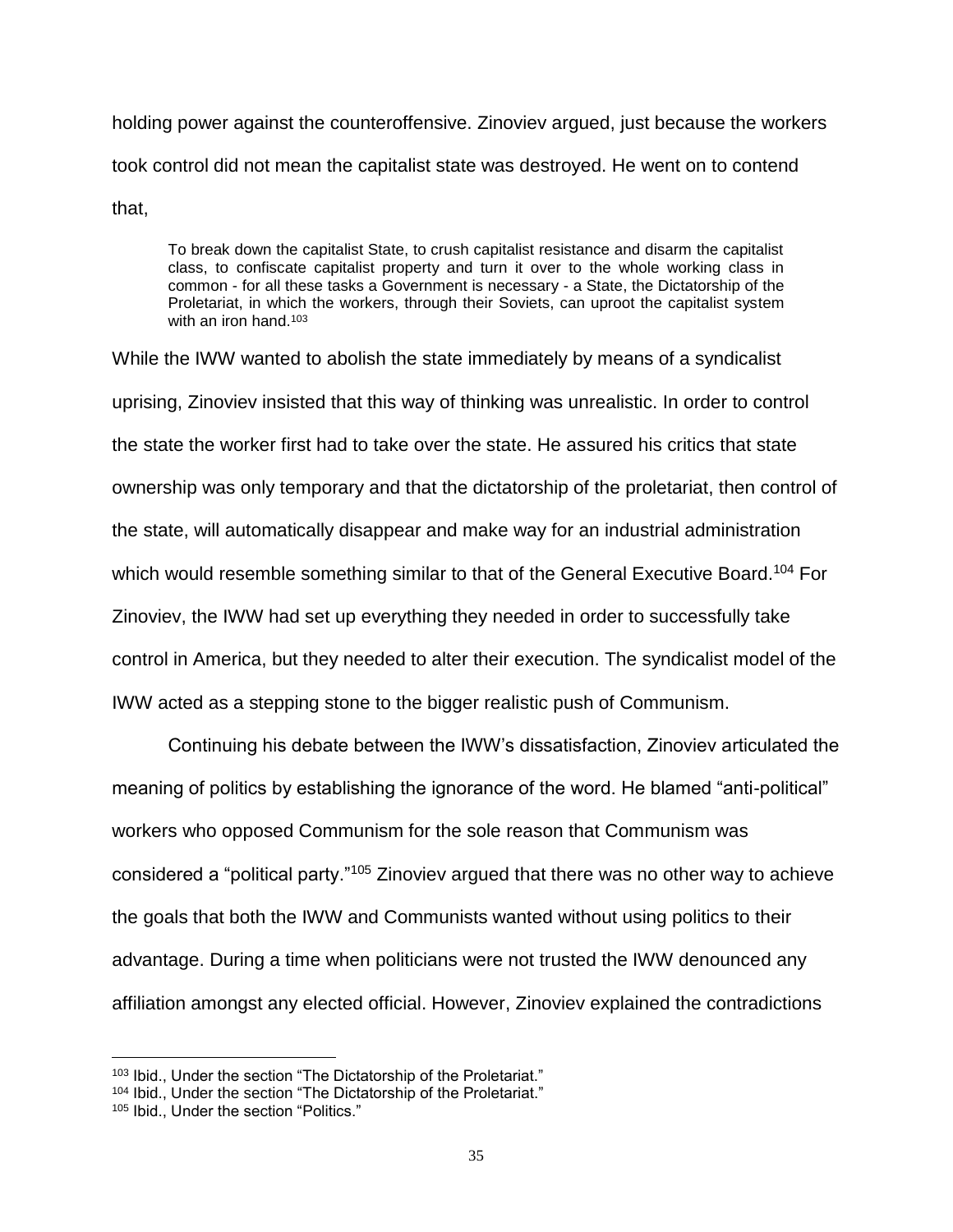within IWW texts that counter their anti-political stance. Using a quote from Karl Marx's pamphlet, *The Communist Manifesto*, Zinoviev connected one of the principles upon which the IWW was founded on with their contradictory stance on politics, which was "every class struggle is a political struggle."<sup>106</sup> The mistake of the IWW and syndicalist groups in general was their misconception between political struggles and bureaucratic struggles. Every action taken against the capitalist state or the bourgeoisie class was in essence a political struggle. However, by rejecting the political struggle entirely the IWW missed its opportunity to gain a more united front amongst the proletariats.<sup>107</sup> Zinoviev hoped to convince the IWW that accepting a political stance against the capitalist state did not pigeonhole the organization into accepting a permanent political position.

Another IWW term Zinoviev redefined to fit his proposal was "direct action." He agreed the capitalist state must be attacked by means of direct action, but contended that the correct phrase should be "political action," for its final aim of seizing state power remained political.<sup>108</sup> The IWW aspired to achieve control of the state by means of a general strike. Zinoviev claimed Communists went a step further and added that those who wished to overtake state power must turn to armed insurrection. Because the capitalist state held arms, the rebellion needed to prevent a counterattack from occurring.<sup>109</sup> As a militant group, the IWW did not have a problem with resorting to violence, even if their General Executive Board denounced such accusations. The problem on obtaining the IWW's acceptance, as Zinoviev expressed, was their

<sup>106</sup> Karl Marx, *The Communist Manifesto* (Oxford: University Press, 1992), 12. Zinoviev, "To the I.W.W.: A Special Message from the Communist International," Under the section "Politics."

<sup>107</sup> Nikolai Bukharin, *Historical Materialism: A System of Sociology* (Moscow: International Publishers, 1925) 299.

<sup>108</sup> Zinoviev, "To the I.W.W.: A Special Message from the Communist International." Under the section "Political."

<sup>109</sup> Ibid., Under the section "Politics."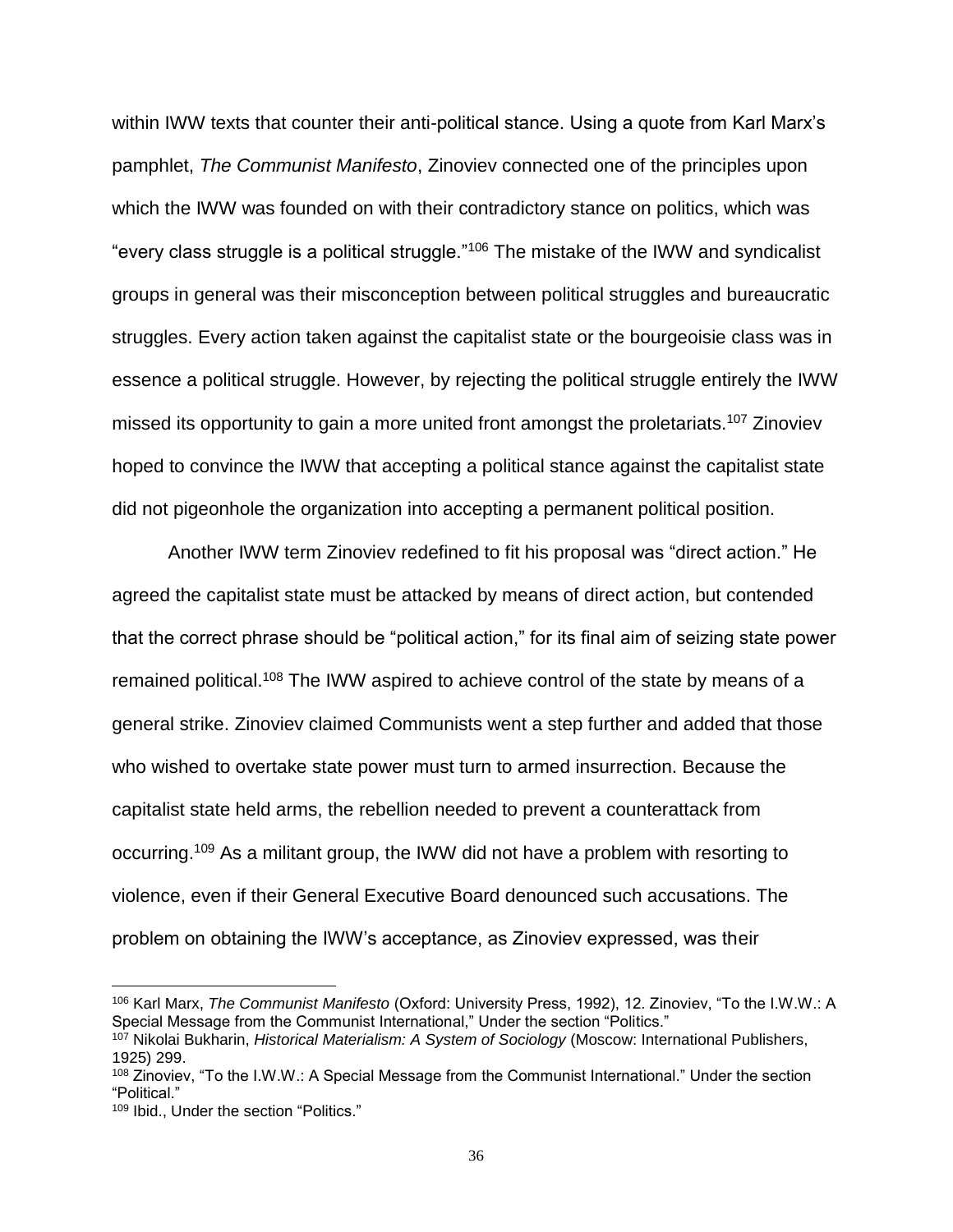constraint over the difference in terminology. As far as he was concerned, the IWW and Communists held matching ambitions and only disputed with misconceptions.

Zinoviev ended his letter by explaining a practical reason for using politics. By placing oneself within the political field one has the opportunity to spread propaganda. Political campaigns offered revolutionists to speak to the working class about how they should feel towards the state and their own class interests as workers.<sup>110</sup> Contrary to what the IWW had claimed, the organization had made use of legislatures and other government instruments. Zinoviev recalled the Lawrence Strike of 1912, where the IWW made use of every socialist congressman that could advertise the strike. As well, IWW leaders, such as William D. Haywood and Vincent St. John used the method of speaking on the floor of the House of Representatives as a means of propaganda for their organization.<sup>111</sup> Historian David Saposs went even further by claiming the IWW did not organize the unorganized but merely supplied propaganda through their leadership where spontaneous strikes occurred.<sup>112</sup> However, this rudimentary explanation negated the extensive work the IWW accomplished outside of its presence around major strikes, such as its conglomeration of multiple industrial industries. Zinoviev admitted that no weapon should be completely condemned. He ended this section by accepting both the revolutionary union and the political party that advocated Communism.

Zinoviev's letter may not have had a large impact on the rank and file of the IWW, but the call for immediate action was answered by the leaders who left to join the Communist Party. This, however, was not what the Comintern wanted. As expressed during the second congress of the Communist International, "All voluntary withdrawals

<sup>110</sup> Ibid., Under the section "Revolutionary Parliamentarism."

<sup>111</sup> Ibid., Under the section "Revolutionary Parliamentarism."

<sup>112</sup> Saposs, *Left Wing Unionism*, 142.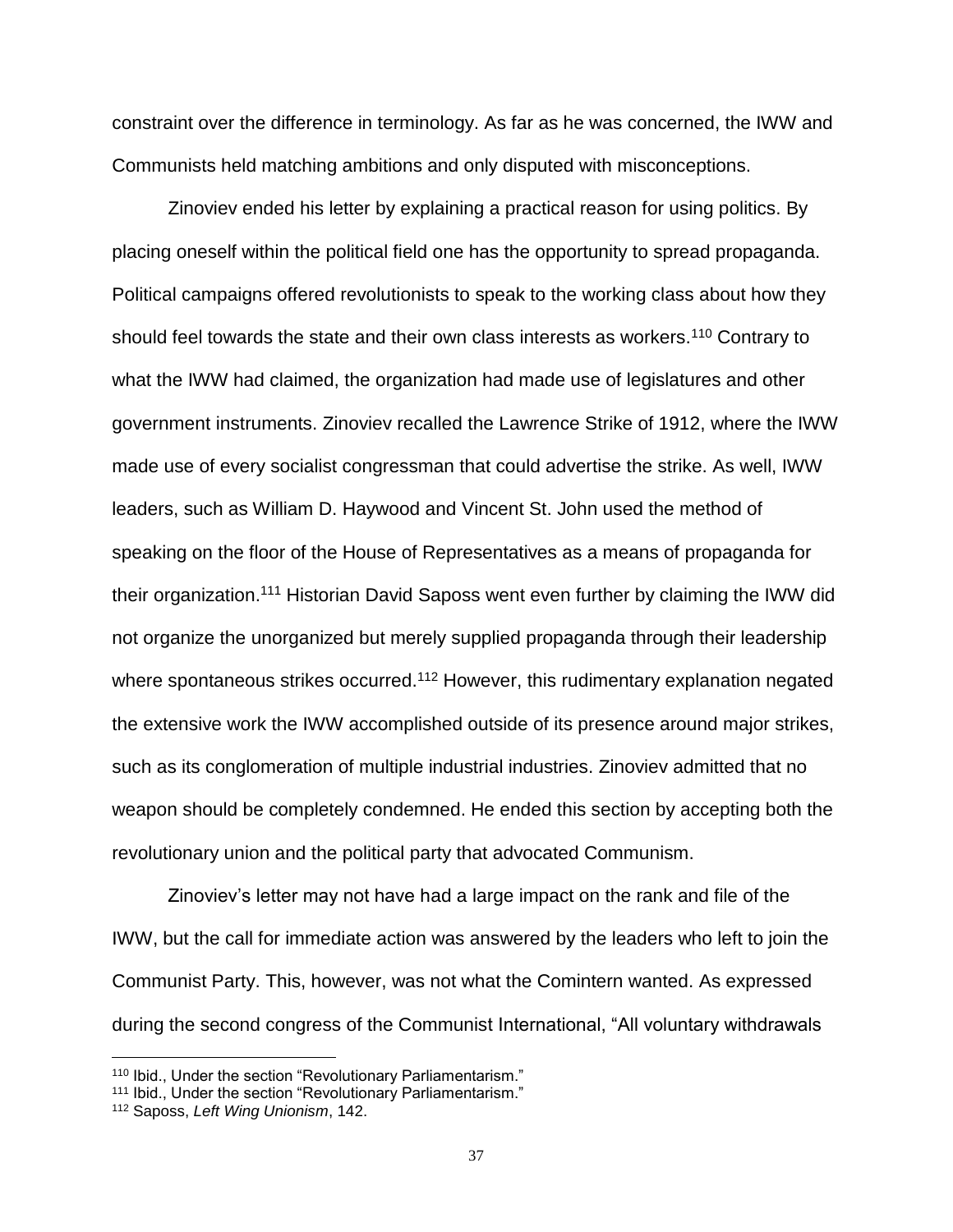[from the existing unions], every artificial attempt to organize special unions... represent a grave danger to the Communist movement. It threatens to hand over the most advanced, the most conscious workers to the opportunistic leaders, playing in to the hands of the bourgeoisie."<sup>113</sup> As an end result, the Comintern looked to gain workers, which included engulfing the IWW. However, by first attracting those who held leadership positions away from the organization the Comintern jeopardized losing the rest of the members to opportunist or self-serving leaders. IWW leaders saw their organization decline and opted to join the Communist Party that looked promising in comparison to their former union.

Relationships quickly turned between Zinoviev and any syndicalist group after a lack of cooperation ensued. Zinoviev declared that the Comintern would have to "put an end to all syndicalist prejudices," and that the Communist Party will have to "separate the Communist wheat from the Syndicalist weeds."<sup>114</sup> The additional IWW leaders who joined the Communist Party did not end Zinoviev's frustration, as these leaders failed to recruit the rank and file to follow their lead. The failure of the United States, and Europe to foment the workers' revolution as quickly as the Bolsheviks hoped for put pressure on the Russian state. Unlike the camaraderie shown by Lenin towards syndicalist groups, Zinoviev turned against the unions that he felt were the "bearers of bourgeois ideology."<sup>115</sup> Lenin attempted to point out what the IWW had in common with the Comintern, much like Zinoviev had done before he turned against the syndicalists. Lenin stated, "in the present instance, particularly as regards the Industrial Workers of

<sup>113</sup> R. A. Archer, Second Congress of the Communist International: Minutes of the Proceedings, Vol. 2 (London: New Park Publications, 1977), 69.

<sup>114</sup> Darlington, *Radical Unionism*, 195. Also see *Communist International*, no. 11-12, June-July 1920, 2133-2134.

<sup>115</sup> Ibid.,196.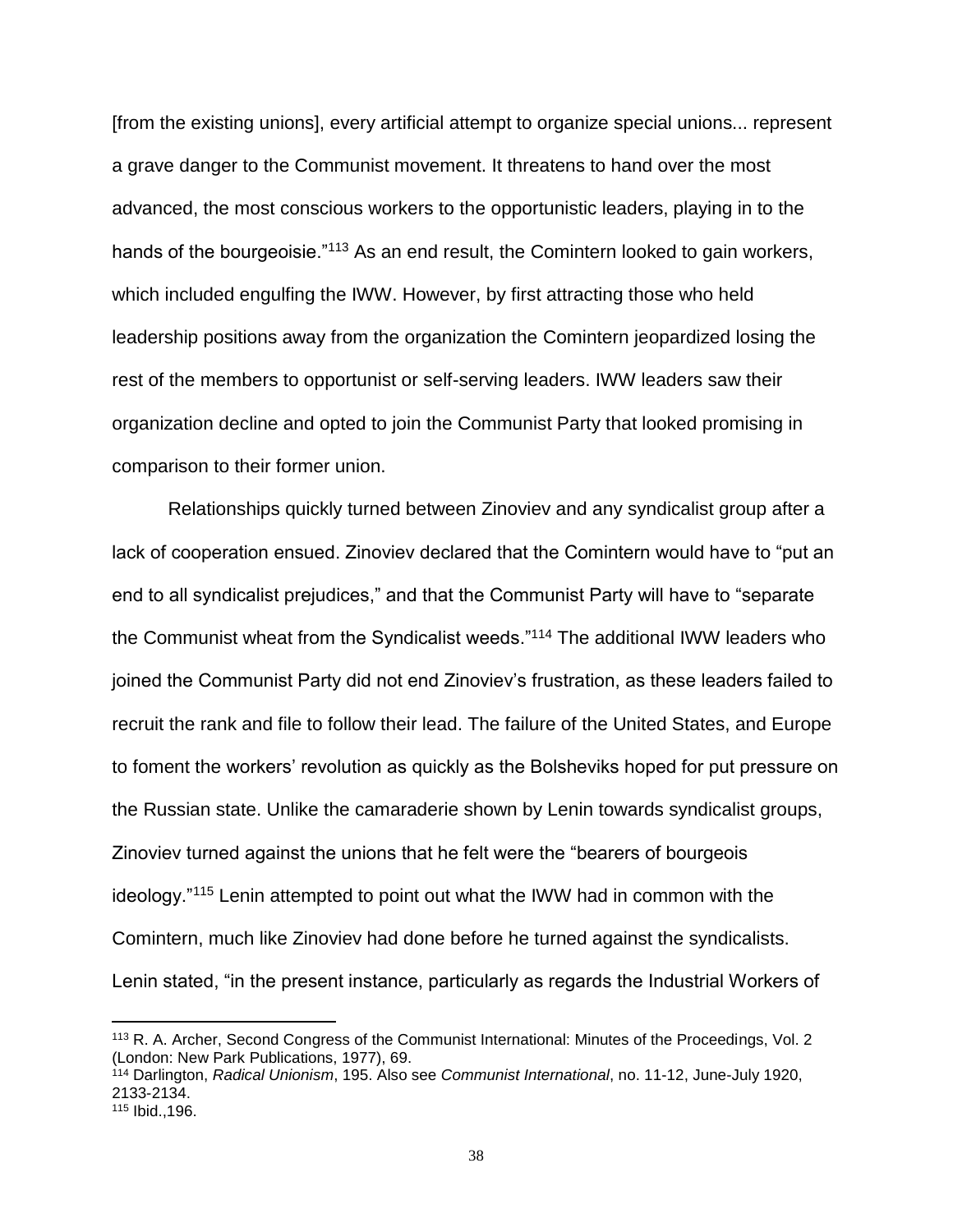the World in the U.S.A. ... we are dealing with a profoundly proletarian and mass movement, which in all essentials actually stands by the basic principles of the Communist International."<sup>116</sup>

The Communist International continued to show signs of acceptance towards the IWW. Nevertheless, the GEB of the IWW wanted nothing to do with the Communist Party and completely disconnected their organization from communications. As many IWW leaders favored the tactics used by the Communists and because the GEB was unwilling to cooperate, IWW members began to leave their organization. The next section analyzes those who left the IWW for the Communist Party and why they chose that direction.

<sup>116</sup> V. I. Lenin, "Theses on the Fundamental Tasks of the Second Congress of the Communist International," *Progress Publishers,* vol. 31. (July, 2015), 200.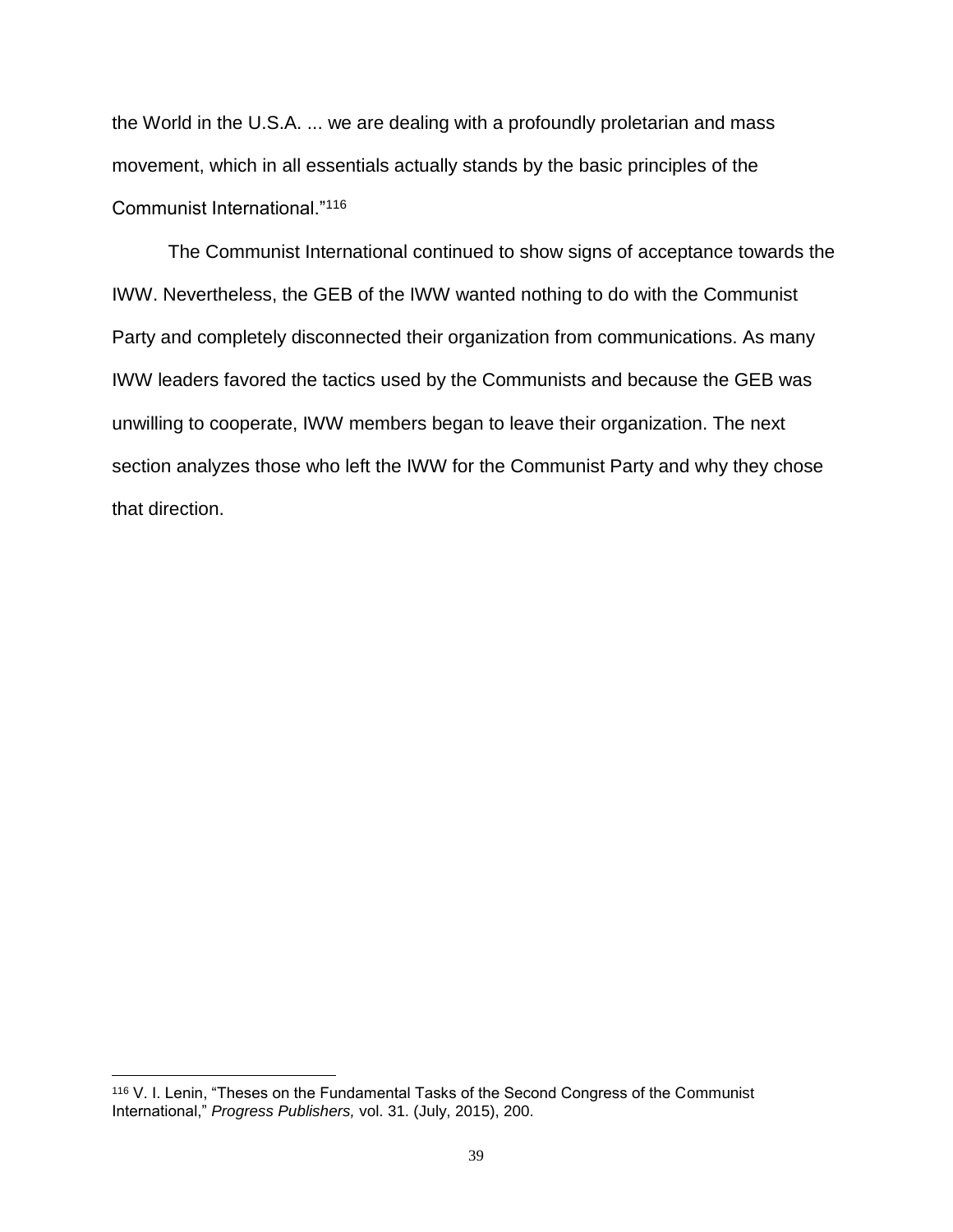# CHAPTER 3. INTRODUCTION OF EX-IWW MEMBERS

While every member of the IWW who left for the Communist Party cannot be accounted for there were a few who held higher positions that wrote about their change in administration. Throughout this final section three ex-IWW members are examined to better understand the reasons why IWW members chose to support Communism. One of the main questions surrounding Communism in the United States is whether the movement was solely influenced by factors abroad or domestically inspired. These three specimens provide a better comprehension of the two organizations as well as a better interpretation of the progress labor activists endured in America.

Through the writings of Bill Haywood, William Z. Foster, and James P. Cannon one gains a stronger evaluation of the average industrial worker during the first half of the twentieth century in America and some understanding of the shift within the IWW organization. That is not to say these are the only IWW members who spoke out on the topic of Communism and labor activism. Others who held the position of General Secretary of Treasury, such as George Hardy and Thomas Whitehead, voiced their advocacy of Communism in America, but their writings on the topic were limited.<sup>117</sup> Elizabeth Gurley Flynn, who played a leading role inside the IWW joined the Communist Party USA, but not until the late 1930s, as she spent her energy in the 1920s mainly

<sup>117</sup> New York Legislative Documents: One hundred and Forty-Fourth Session, 1921 (Albany, 1921), 1932. In a response to the Philadelphia longshoremen who attacked Russian workers by means of explosives, Thomas Whitehead apologizes for their act and asks to remain in the Communists' good graces. Whitehead, along with a handful of GEB members, signed the document just after the incident and asked the Communist party to overlook the disastrous misconception of how the IWW viewed its Communist counterpart.

George Hardy, "Shop Organization the Base of the I.W.W.," *The One Big Union Monthly (*June 1920). Hardy voiced his idea on how to organize the IWW in a hybrid structure similar to the present time IWW and the Communist Russian apparatus where the job branches are sectioned off by industrial districts, which all lead to the Central Branch Councils. During the time of this publication rank and file members of the IWW disputed amongst itself over the possibility of becoming a more decentralized organization. Through Hardy's writings he made clear he was not in favor of a decentralized organization, but rather he fought for a strong centralized power similar to the Communist model already achieved by the Russians.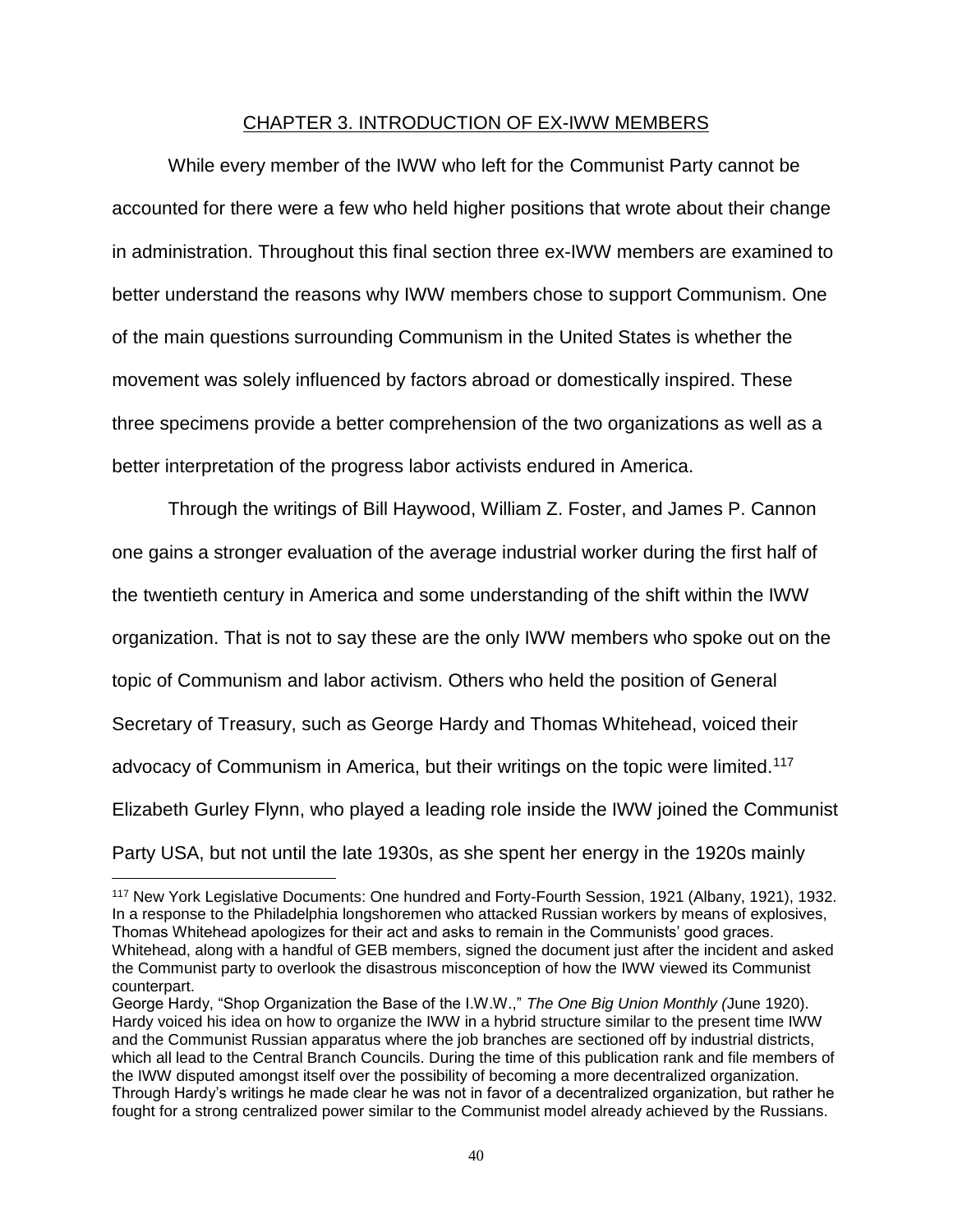fighting for women's rights.<sup>118</sup> Haywood, Foster and Cannon worked under the organizational tactics the IWW enforced, but later found the Communist model more suitable towards achieving their end goals for a workers' state.

## Big Bill Haywood

William Dudley Haywood, also known as "Big" Bill Haywood, was recognized as one of the prominent radical leaders of the early twentieth century. Born in Salt Lake City, Haywood worked as a miner and later in life became affiliated with the Western Labor Union, which in turn met frequently with the Western Federation of Miners (WFM) where he was given a position on the executive board. Working as a miner during the latter half of the nineteenth century was dramatically different in comparison to the previous generation of miners, as new technology changed the process of mining all together. The Pacific Railroad was completed just three months before Haywood was born in 1869 and with the ability to transport raw material, work supplies and workers themselves, mining changed from a local profession into large-scale industry dominated by capital. <sup>119</sup>

This transformation revolutionized how men mined. Instead of using a pickaxe and pan to excavate raw materials to sell regionally, men worked for wages anywhere they could find work. While Haywood never experienced the life of a prospector he highlighted the juxtaposition between the old way of working as compared to the revolutionized burden of mining in his day and age. He argued that "The conditions that confront the miner today are entirely different than the conditions of a quarter of a

<sup>118</sup> Lara Vapnek, *Elizabeth Gurley Flynn: Modern American Revolutionary* (Colorado: Westview Press, 2015), 106.

<sup>119</sup> Joseph R. Conlin, *Big Bill Haywood and the Radical Union Movement* (New York: Syracuse University Press, 1969), 1,12, 21.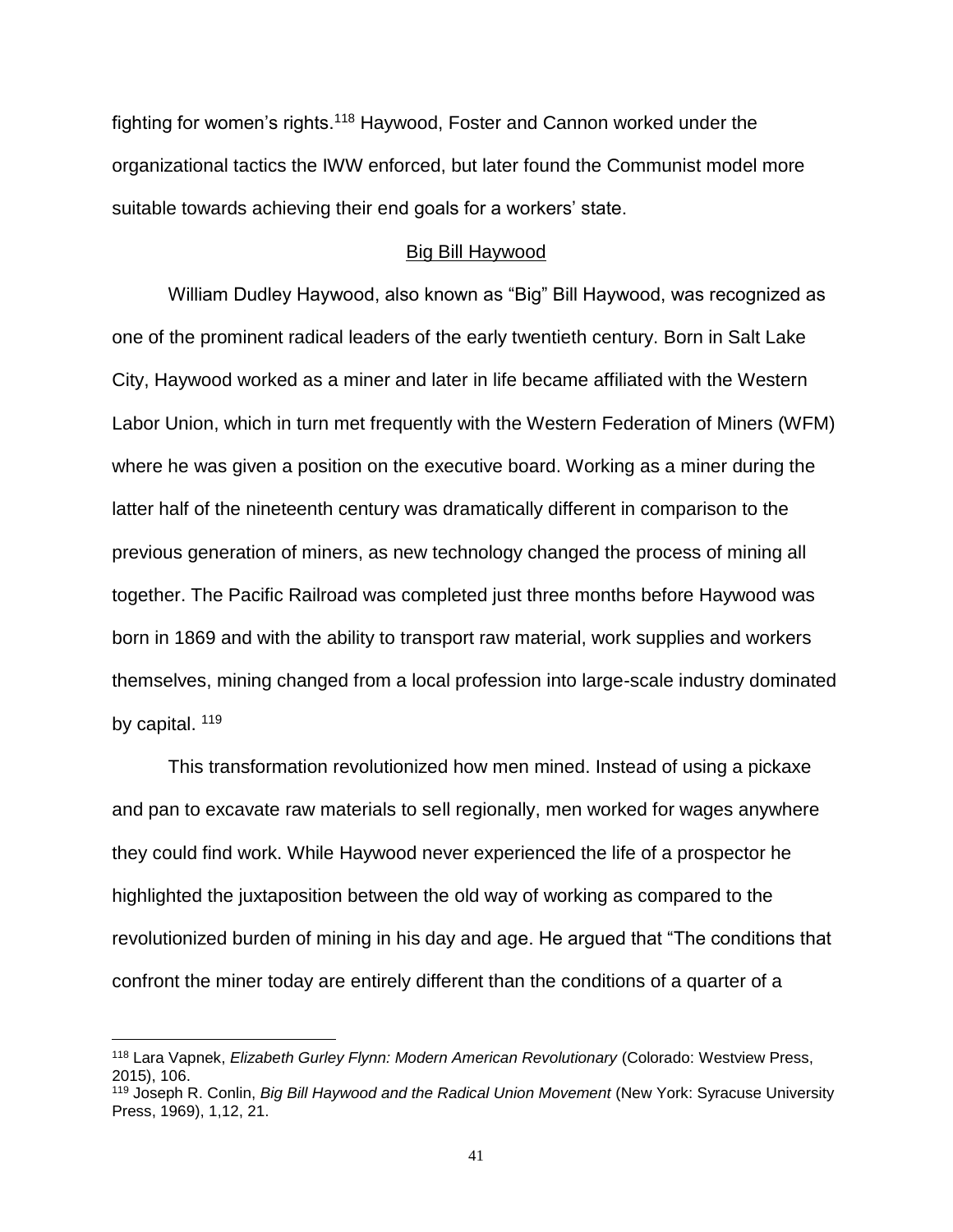century ago, when the mines of the West were owned largely by individuals who were not too proud or arrogant to live in the same community with their employees."<sup>120</sup> As a unionist at the start of his career Haywood discriminated against the relationship between the employer and their employees. Feeling as if the average worker was robbed of his individualistic right to work under his own conditions, Haywood fought for a romanticized American past he had only heard about through stories. As an American Westerner, Haywood went against the federal government and big business in hopes of claiming solidarity for himself and workers in similar fields. In an attempt to build himself up into a reputable individual Haywood became involved in labor unions. He felt the only way American workers could free themselves from what industry had turned them into was by using the same industry to regain their individualistic rights and maintain a life worth living.

As Secretary Treasurer of the WFM, Haywood organized the union's books, edited one of the magazines, *Miner's Magazine*, and was responsible for creating new branches to extend the labor group.<sup>121</sup> However, following the 1905 Steuenberg trial, which was the hearing of the assassination of the fourth Governor of Idaho where members of the WFM were accused, Haywood was recognized nationally and internationally and was asked to join additional unions. The trial, along with his unique "American" background, placed Haywood as a candidate to join the Socialist Party of America (SPA).<sup>122</sup> Just after his release from a prison cell in Idaho Haywood held a

<sup>120</sup> William Haywood, "History of Nevada: 1881," *Miners Magazine* vol. 7 (February, 1900), 447.

<sup>121</sup> Melvyn Dubofsky, *'Big Bill' Haywood* (New York: St. Martin's Press, 1987), 24.

<sup>122</sup> Ibid., 53. The Socialist Party of America leaders mainly consisted of foreign-born workers who retained an accent. Haywood, on the other hand, was the "native" nominee who was the descendant of a ponyexpress father, a child of the American frontier, and a wage worker who was taken advantage of by the capitalist system. Haywood used his background to gain followers.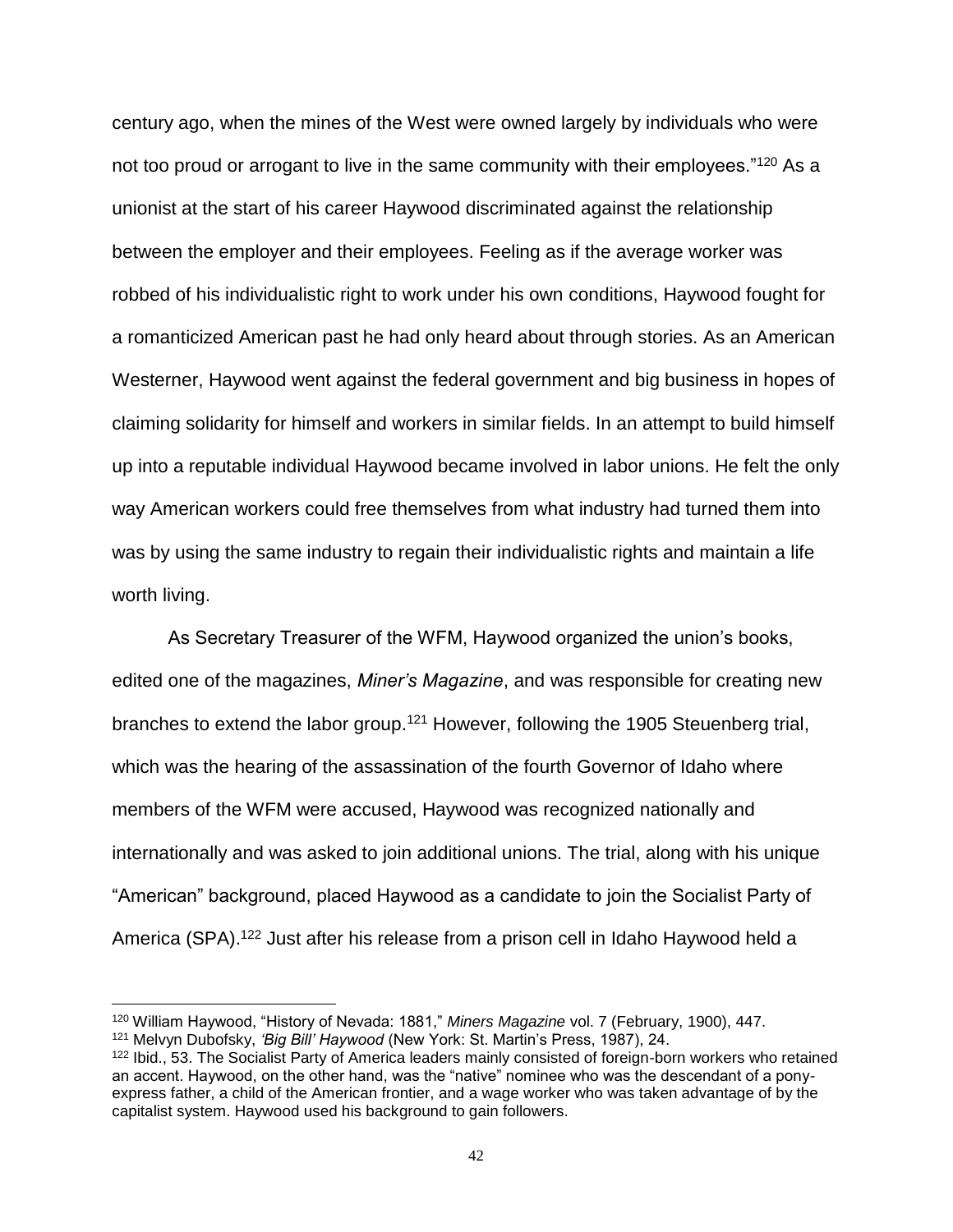position in SPA's National Executive Committee (NEC). His disconnect from the WFM and acceptance into the SPA shows that Haywood was willing to change his course of action depending on where he felt he could do the most for the labor movement. The SPA gained support from many unions including trade unions, populist farmers as well as political appeal thanks to its spokesman Eugene V. Debs. As though he was still figuring out what kind of labor activist he was, Haywood tried the socialist model for a brief portion of his life.

While he was with the SPA Haywood traveled outside of the United States for the first time in his life, where he absorbed the syndicalist nature of the French workers and the Welsh miners. During his time back in the United States, Haywood questioned his position within the SPA, the main reason being, the SPA was a political party. This was also during the time when the IWW was beginning to attract attention. In 1910, only five years into the group's existence, the IWW was not a strong group. It suffered from low membership, lack of funds, and inadequate leadership. This, however, did not discourage Haywood. As one of its founders, Haywood believed in what the IWW represented and, after his return home from his eye-opening experience in Europe, Haywood traveled the U.S. speaking for socialism while at the same time drawing large audiences towards the IWW.<sup>123</sup> In comparison, the best strategy towards attacking the capitalist model for the IWW was through direct action, where as the SPA argued for political action.

Early on in his socialist career, Haywood went against any form of a political framework in favor of direct action. Haywood stated, "I believe in direct action," and that,

<sup>123</sup> Ibid., 57.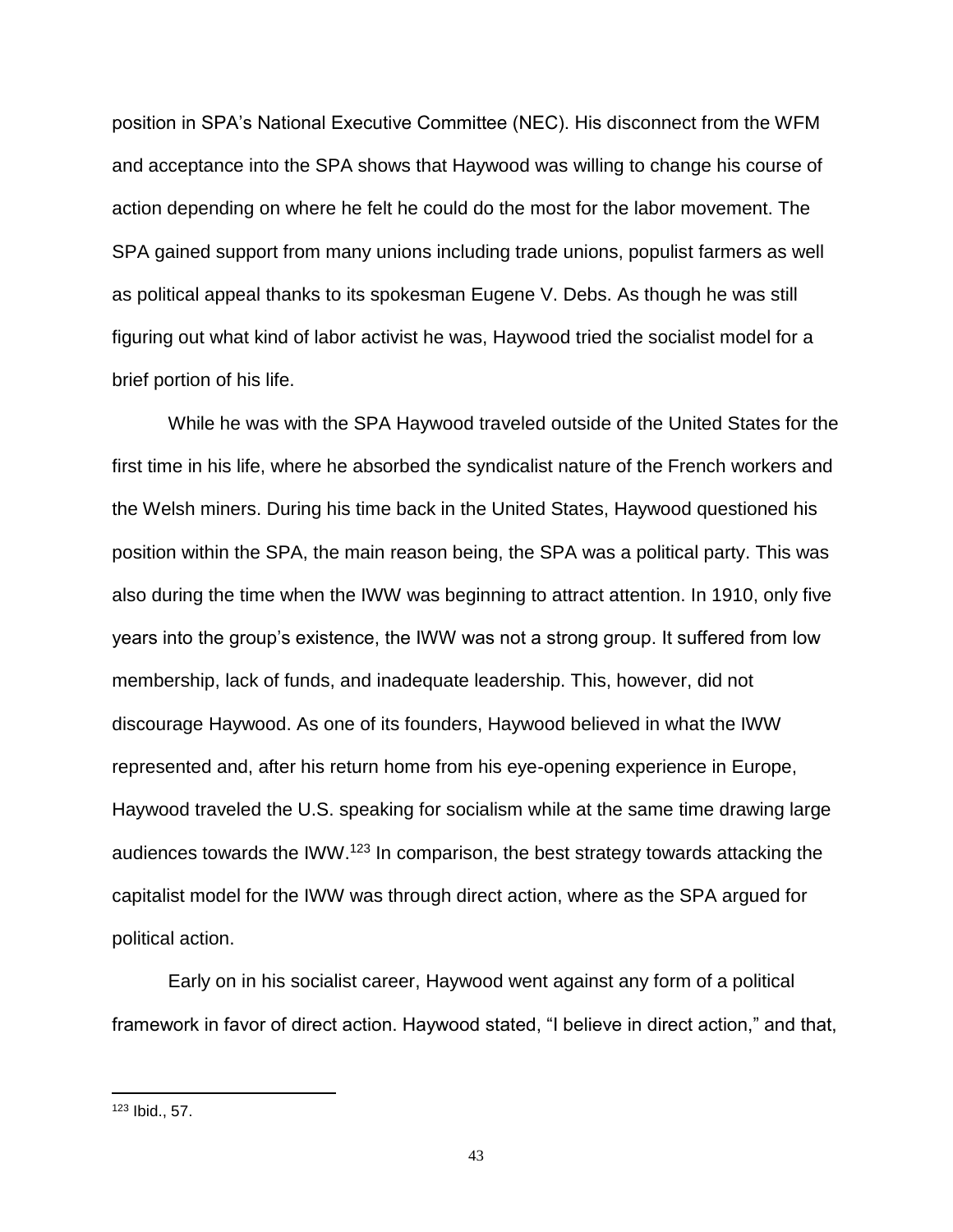"You are certain of it and it isn't nearly so expensive (as politics)."<sup>124</sup> He went on to propose that nothing "will bring as much satisfaction to you and as much anguish to the boss as a little sabotage in the right place at the proper time."<sup>125</sup> Frustrated by the newly appointed member, Debs criticized Haywood and the rest of the IWW by stating, "It is vain to talk about the I.W.W. The Chicago faction, it now seems plain, stands for anarchy. So be it. Let all who oppose political action and favor sabotage and the program of anarchism join the faction."<sup>126</sup> Haywood's untrustworthy attitude towards politicians and political parties stemmed from his antagonistic past with the AFL. Although the AFL declined any affiliation with political parties the organization was said to be corrupted by those they denounced.<sup>127</sup> The main reason the IWW was created was to counter the AFL. After his trip to Europe, Haywood asserted the best way to respond to political powers and the unions they controlled was through a union that took action instead of relying on votes.

Now that the SPA petitioned to amend its constitution to require members to vow to oppose sabotage, violence and any form of illegal action, the group distanced itself from the IWW and created an ultimatum for people like Haywood to choose one group over the other.<sup>128</sup> When Haywood left the SPA for the IWW he purposely joined a smaller, less influential labor group because he believed in the organization's tactics.

Haywood joined the labor movement because he wanted to help the working class overcome the struggles that were created by capitalism. The best way to

<sup>124</sup> *International Socialist Review*, 12 February, 1912, 467.

<sup>125</sup> Ibid., 246.

<sup>126</sup> William Haywood, *The Autobiography of William D. Haywood* (New York: International Publishers, 1929), 279.

<sup>127</sup> Linder and Stevens, "Dual Unionism," 58.

<sup>128</sup> Dubofsky, *'Big Bill' Haywood*, 59.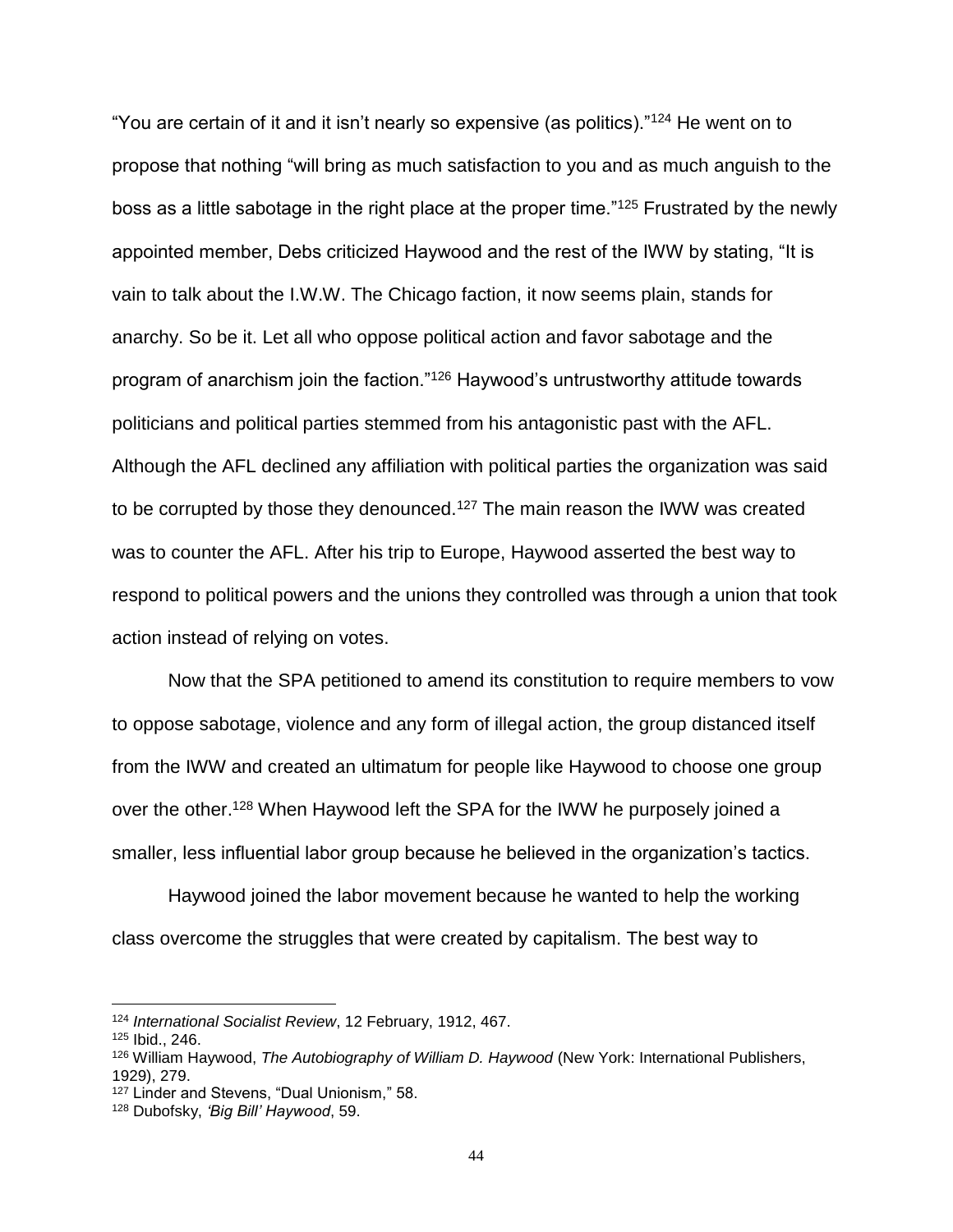accomplish capitalism's defeat was through industrial syndicalism, which meant those working in an industrial environment would hold ownership of their job, thereby liquidating the grip of the employer and in turn the whole system of government. Before World War I, Haywood's best solution for the working class troubles was through a general strike where multiple unions would collaborate and simultaneously stall the capitalist machine by halting productivity for major industries. This process did not include any aid from politicians or any compromising with unwanted unions, such as the AFL. However, as adamant as Haywood was about what the IWW stood for all of his loyalty in his beliefs would be tested by the introduction of the Communist model.

In an interview with the American writer, Max Eastman, Bill Haywood explained his change in heart over his position within the IWW. In the beginning of his unionist career Haywood fought to give workers more control over their jobs but after the success of the Russian Revolution he promoted the idea of a working class state. Haywood told Eastman that,

It is simply because they have done wonderful things over there that we have been dreaming about doing over here. It is the fact, the example, that has caused any change in me that may seem contradictory. And even now I would hesitate to confirm such a movement if everything that emanated from Moscow did not show that they want to put the workers in control, and eventually eliminate the state.<sup>129</sup>

Haywood had been fighting for the working class all of his adult life. Neither he nor any other American labor activist knew much about what was going on in Russia until the Bolsheviks took power in late 1917. For this reason, the American labor movement was something separate from the Communist model that resulted from the Russian Revolution. What occurred in America after The Great War was a mixture of America's past labor movement mixed with the presentation of Communism. Influenced

<sup>129</sup> Max Eastman, "Bill Haywood, Communist," *The Liberator* (April, 1921).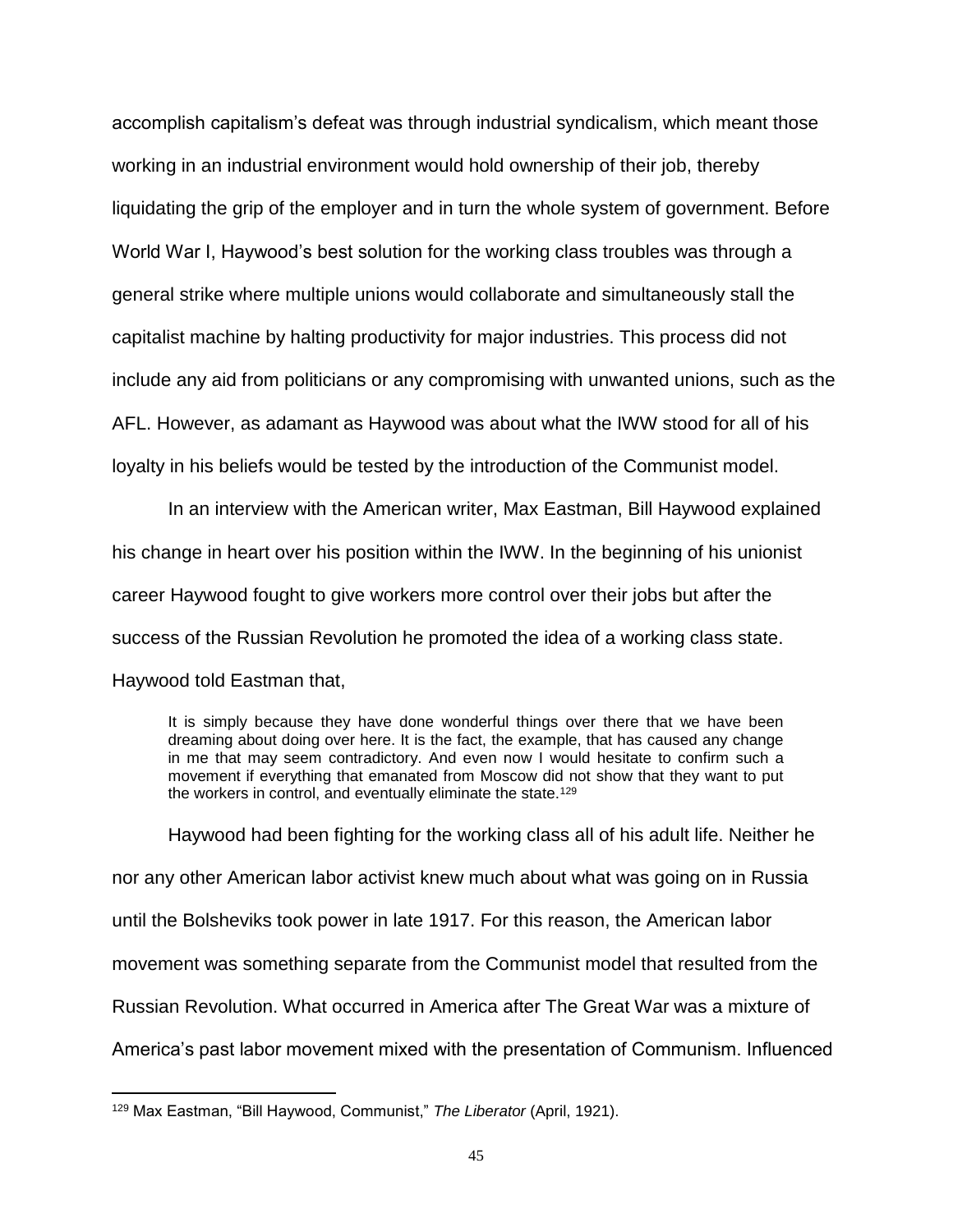by both its past history in labor activism and its relationship with the introduction of Communism in America, the American labor movement became a hybrid of ideologies that meshed syndicalism with Communism. While groups such as the IWW and the Communist Party were similar, Haywood represented the difference. The two organization's position on political parties clashed as well as their tactical approach with opposing unions. However, Haywood represented how someone with opposing views of the specifics of Communism could change their attitude towards the party.

By using the labor movement in Europe for contextualization Eastman asked Haywood why the American labor movement was trailing. Haywood answered, "The principal reason is the A.F. of L." When asked if it was possible to capture the AFL Haywood responded by saying, "Some parts of it, only I would not say capture them, I would say educate them."<sup>130</sup> Contradictory to Haywood's proposal at the creation of the IWW, he was willing to drop his "dual unionist" stance and instead, encourage members to consider "boring from within" the AFL. By the end of the interview with Max Eastman, Haywood conflicted with two previously prominent positions held while he was a member of the IWW. Instead of remaining firm in his stance against politics and IWW tactics, Haywood now endorsed a political party and argued to attract AFL members by means of education.

Because of the changes in Haywood's labor activist career he also represented the progressive nature of the labor movement in America. As a means to help the working class in any way possible the strategy of remaining "loyal" to a particular group did not suit Haywood. Tactically as well as practically speaking, Haywood went to where he felt he could invest the most good for the movement. Because of the Espionage Act,

<sup>130</sup> Ibid.

 $\overline{a}$ 

46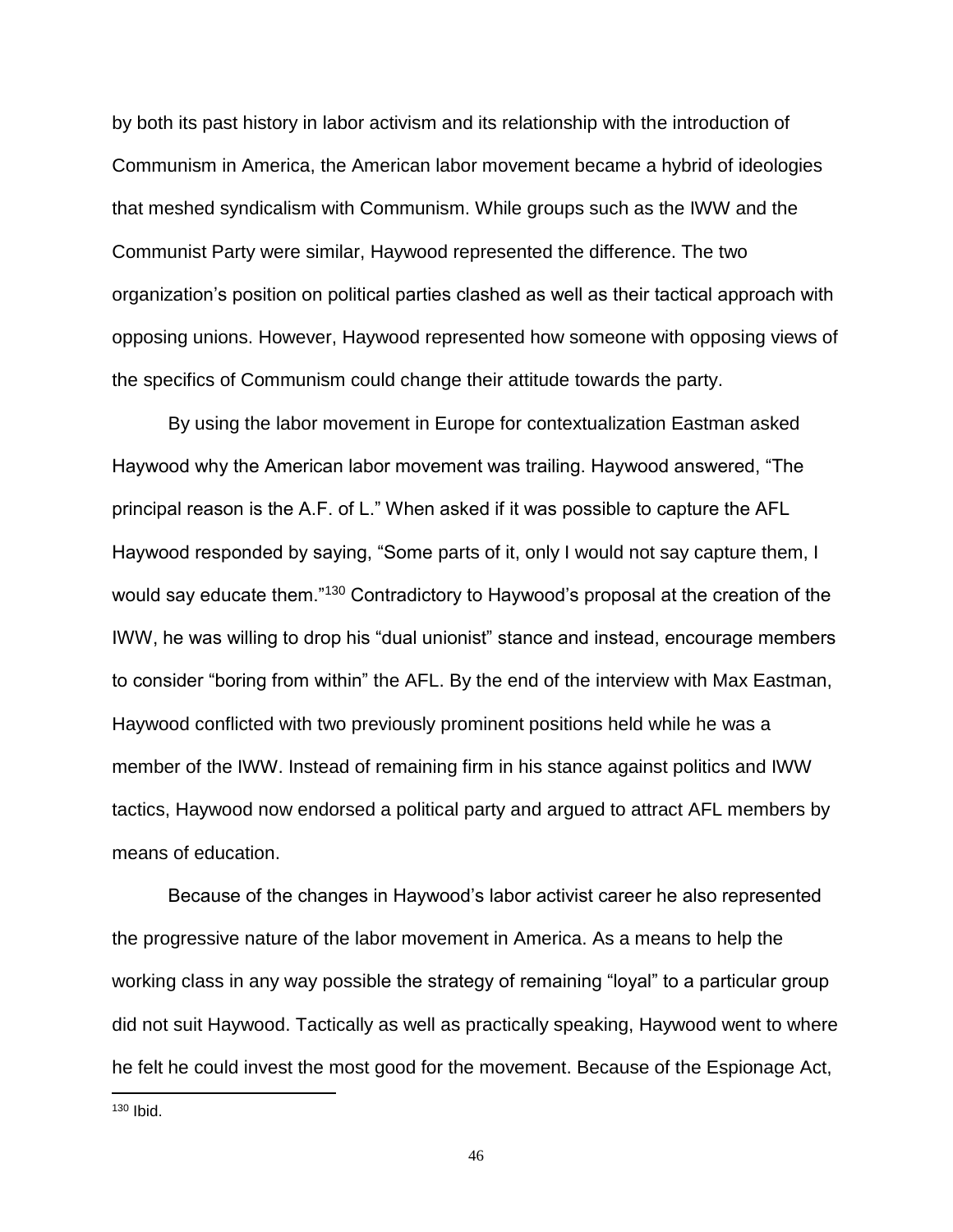Haywood was sentenced to imprisonment. However, he skipped bail while out on appeal and fled America to work for the Communist party in Russia in 1921. Haywood claimed he heard President Harding declare that all imprisoned members of the IWW would be pardoned except for himself. Elizabeth Gurley Flynn recounted a different story as she claimed Haywood felt that if he was eliminated from confrontation other IWW members would be more likely to be pardoned.<sup>131</sup> In either case, Haywood's exile was an attempt to continue his work for the labor movement.

It was no secret that Haywood was an advocate of the Communist Party while he was still in America with the IWW. After reading Zinoviev's letter, Haywood excitingly proclaimed "Here is what we have been dreaming about; here is the I.W.W. all feathered out!"<sup>132</sup> Zinoviev, as well as Lenin, corroborated with the IWW's primary objective of giving workers more control of their work environment, but contradicted the organization's stance on numerous points. One of the main disagreements between the IWW and the Communist party was over the tactic of "dual unionism" and "boring from within." While the Communist party encouraged the IWW to influence unions outside their own, the IWW took the stand against "boring from within" and remained as a "dual unionist" group. Haywood was not a supporter of "boring from within" especially within the context of the AFL. It was not until he was influenced by the Communist Party that Haywood changed his tactical approach towards handling oppositional organizations. As he had done his whole life, Haywood evolved as a labor activist.

### William Z. Foster

<sup>131</sup> Conlin, Big Bill Haywood, 197.

<sup>132</sup> Haywood, *The Autobiography of William D. Haywood*, 360.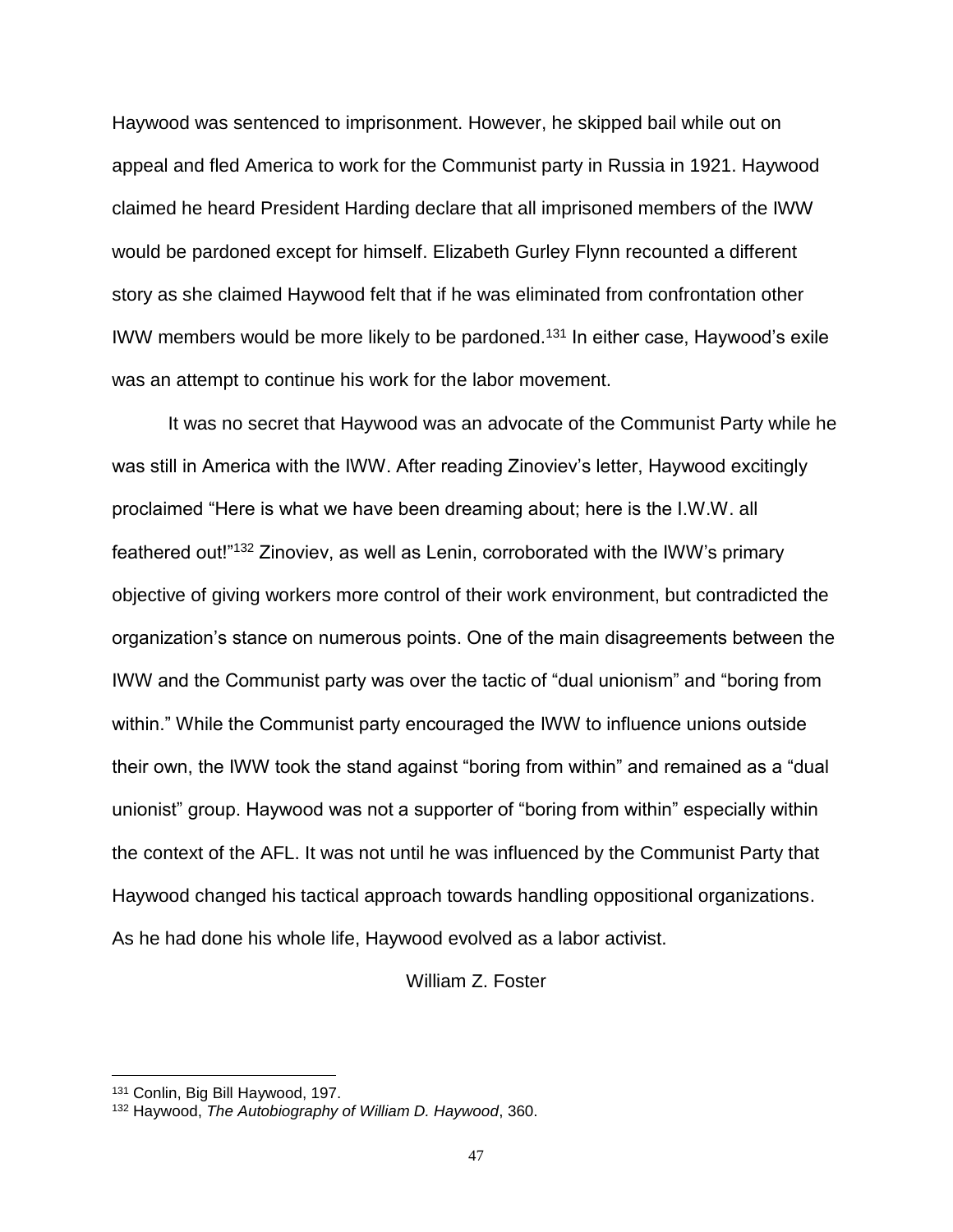Similar to Bill Haywood, William Z. Foster did not start his labor activist career with the IWW. Foster joined the Socialist Party of America at its creation in 1901. In 1905, at the time of the IWW's formation, Foster remained with the Socialist Party. However, much like Haywood, the syndicalist appeal of the IWW caught Foster's attention and he later joined the organization in 1909.<sup>133</sup> Unsatisfied with the tactics of the IWW, Foster would leave the organization and join a handful of other unions including the Syndicalist League of North America (SLNA), the Brotherhood of Railway Carmen, and his final occupation with the Trade Union Educational League (TUEL) subsidized by the Communist Party USA.<sup>134</sup>

In his book written in 1912 entitled, *Syndicalism*, Foster explained his conception of how the post-revolutionary society would function. According to Foster's theory, after a violent general strike the state would cease to exist. Whereas traditional syndicalist theories proposed that the unions would take control of their industries, Foster, instead, argued for a government based system which he called "shop organization." While the system would be made up of the workers on the floor, they would be governed by experts who would introduce new technologies based on the supply and demand of the market.<sup>135</sup> Foster's idea would later be reimagined by George Hardy's pamphlet, "Shop Organization the Base of the IWW." Both abstractions held parallels from the Soviet government, even given the fact that *Syndicalism* was written years before the Russian Revolution. The difference between Foster's new society and the Soviet government

<sup>133</sup> Arthur Zipser, *Working Class Giant: The Life of William Z. Foster* (New York: International Publishers, 1981), 25. 27.

<sup>134</sup> Victor G. Devinatz, "Labor Philosophy of William Z. Foster From the IWW to the TUEL" *International Social Science Review*, vol. 71, 1/2 (1996), 3.

<sup>135</sup> Edward P. Johanningsmeier, *Forging American Communism: The Life of William Z. Foster* (New Jersey: Princeton University Press, 1994), 60-61. See also, William Z. Foster and Earl C. Ford, *Syndicalism* (Chicago: William Z. Foster, 1912), 5-8.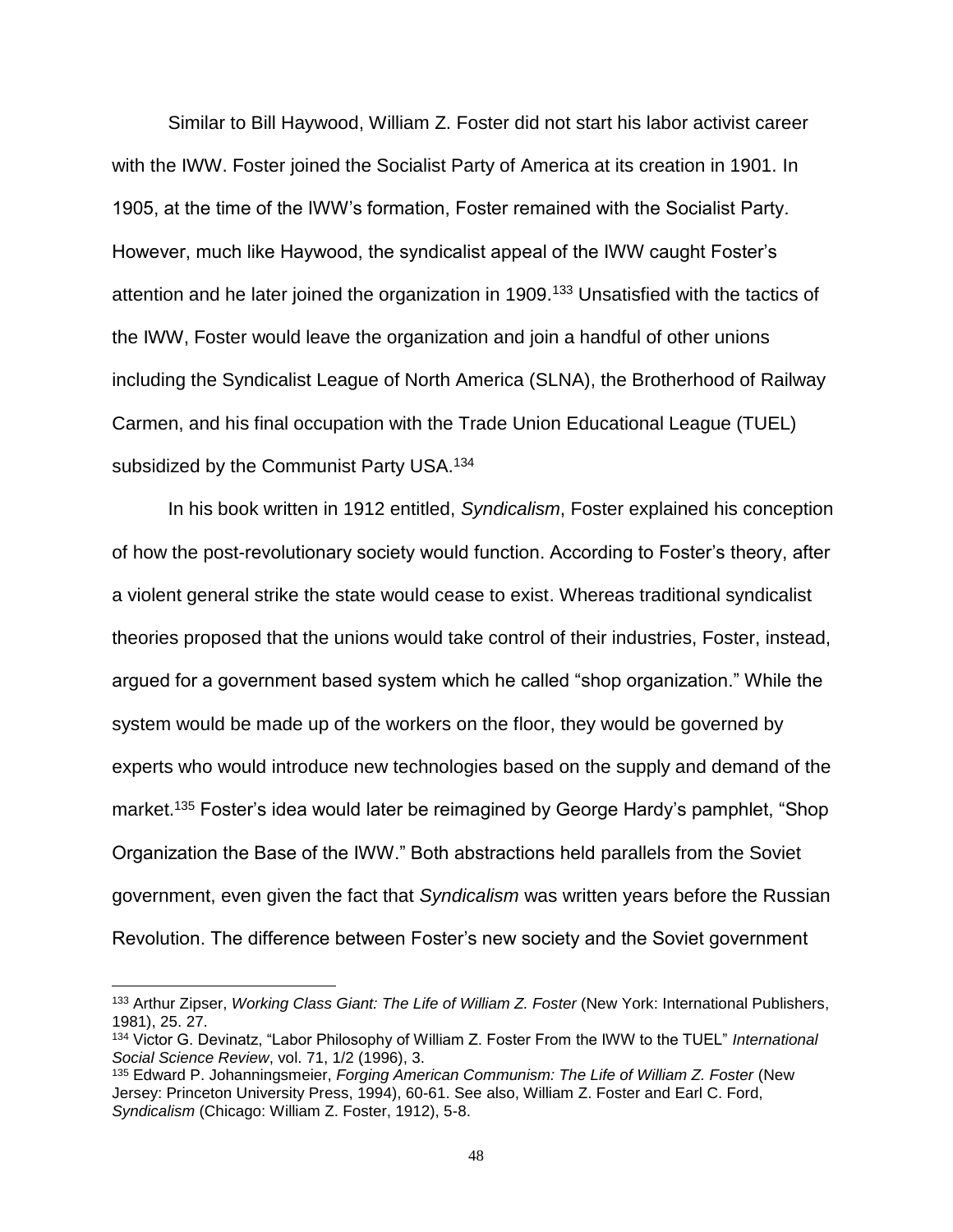was Foster imagined that the entire economic organization of capitalist society would be taken into the new society where as the Soviet government looked to "rebuild" the previous apparatus through the "creation of new technical personnel."<sup>136</sup> Determined not to abandon his life's work, Foster held onto his concept of a syndicalist society for years.

Determined to persuade IWW members to recognize the importance of his syndicalist way of thinking, Foster helped establish a section within the IWW called the "Syndicalist Militant Minority League" in 1912, which rivaled the Syndicalist League of North America (SLNA), and used the "boring from within" tactic. Different from the SLNA, which was an independent organization, Foster's group made an effort to work inside the IWW. However, this "boring from within" tactic was cut down by the success of the Lawrence textile strike as IWW locals regained faith in the IWW as a whole and rejected Foster's strategy.<sup>137</sup> Even though Foster and the IWW fought for a syndicalist nation at the time of the Lawrence strike, the two could not agree on which tactic to implement.

In an article written later in his life and many years with the Communist Party, Foster recollected his previous position as a syndicalist sympathizer. Foster stated,

In its basic aspects, Syndicalism, or more properly, Anarcho-Syndicalism, may be defined very briefly as that in the labor movement to confine the revolutionary class struggle of the workers to the economic field, to practically ignore the state, and to reduce the whole fight of the working class to simply a question of trade union action. Its fighting organization is the trade union; its basic method of class warfare is the strike, with the general strike as the revolutionary weapon; and its revolutionary goal is the setting up of a trade union "state" to conduct industry and all other social activities.<sup>138</sup>

<sup>136</sup> Johanningsmeier, *Forging American Communism*, 63.

<sup>137</sup> Devinatz, "The Labor Philosophy of William Z. Foster," 5.

<sup>138</sup> William Z. Foster, "Syndicalism in the United States." *The Communist* (November, 1935), 1044-57.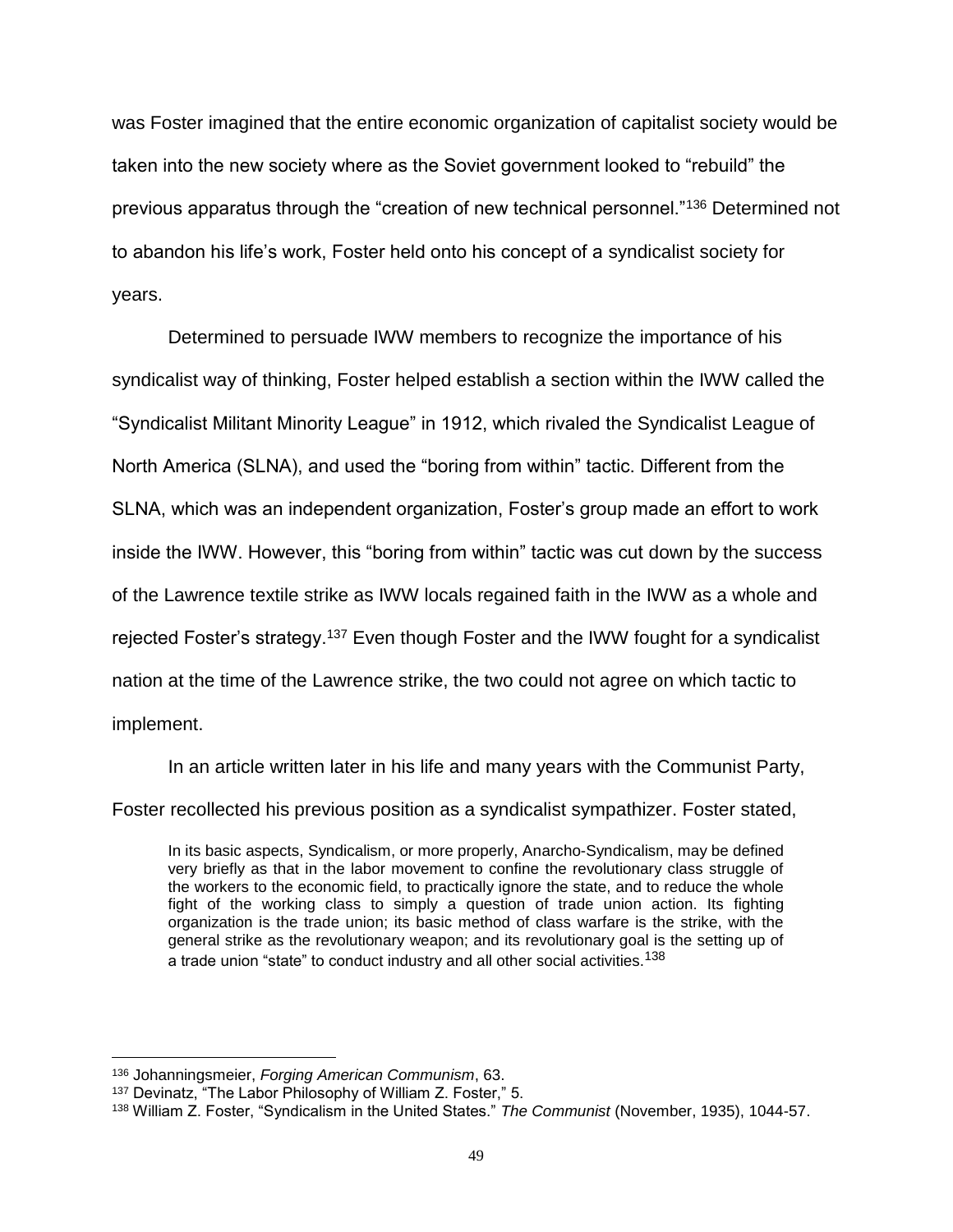Foster attested his disapproval of the simplistic solution syndicalism promised with an apology written in his book, *From Bryan to Stalin*, where he stated, "I did my share to help increase the syndicalist confusion."<sup>139</sup>

Foster's reminiscence exemplified the fine line labor activists were going through in the early years of the twentieth century. Not wanting to sound like a belligerent fanatic whose sole purpose was to produce chaos, Foster worked to construct a system where dramatic change could be accomplished with what sounded like a coherent plan of action. However, the limitations of syndicalism became apparent as the Soviet government illustrated a system that went beyond what the American labor movement had to offer. The success of the Russian Revolution challenged all who fought for the working class to reevaluate their own personal contribution. Much like Bill Haywood, Foster believed Communism was the next step towards achieving everything the workers had toiled over to build. What was left was to analyze the tactics that held the American working class back.

Foster wrote a piece in 1922 entitled, *Bankruptcy of the American Labor Movement*, which discussed why the labor movement in America was incompetent. He began his piece by debunking the two most thought of reasons behind the movement's inadequacy, which centered on the number of immigrants who made up the country's populous and the idea that a "prosperous" nation, such as the United States, could not fulfill the revolutionary spirit to have a successful labor movement.<sup>140</sup>

Foster challenged critics who felt that because the United States was made up of mostly immigrants the labor movement lacked communication and understanding

<sup>139</sup> William Z. Foster, *From Bryan to Stalin* (New York: International Publishers, 1937), 46.

<sup>140</sup> William Z. Foster, "Bankruptcy of the American Labor Movement." *Trade Union Education League*, no.4, 1922).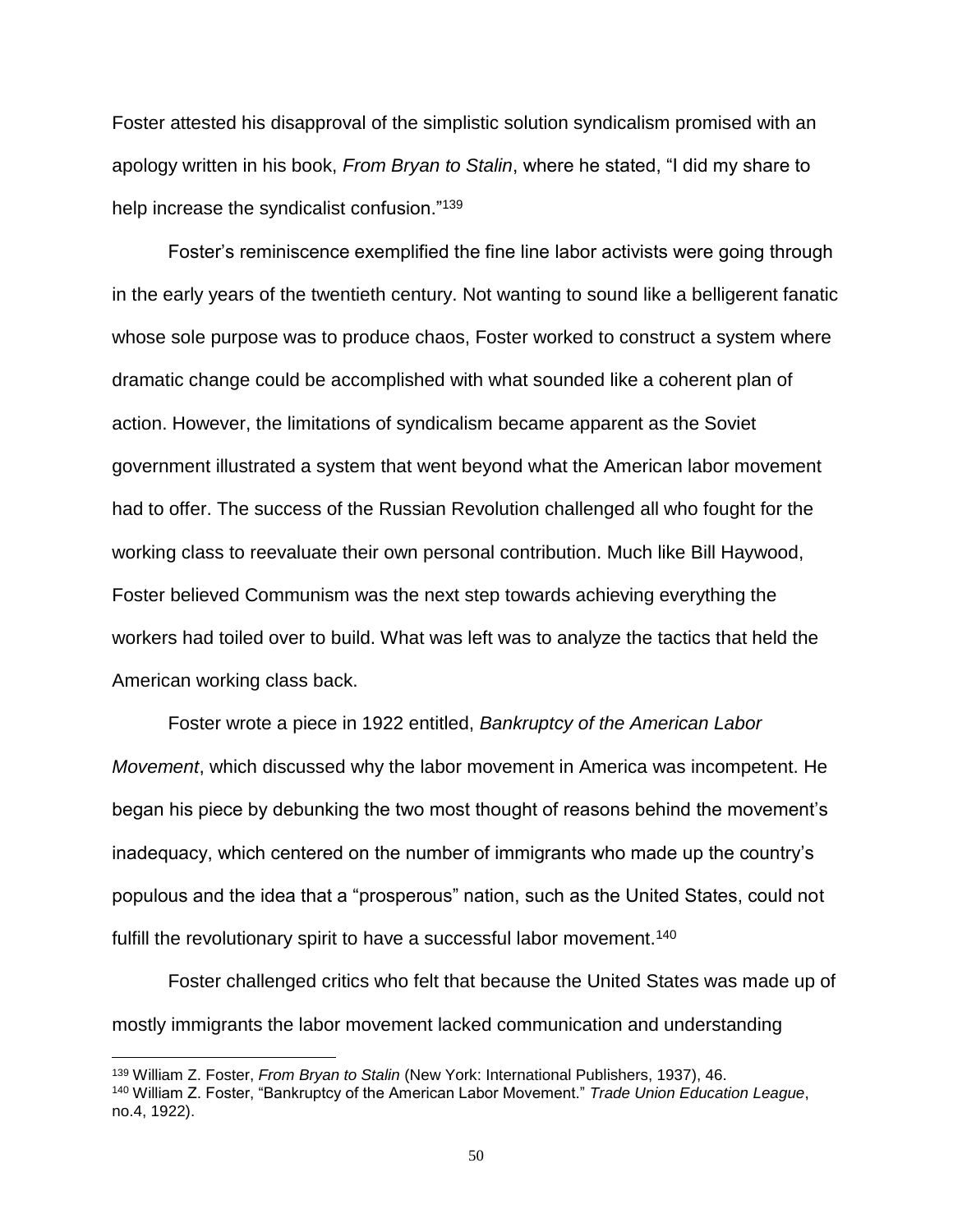between those who could potentially make up a union. Foster explained the idea of the "unorganizability" (sic) of foreign born workers was an excuse generated by union leaders to cover up their own insufficiency to organize. Immigrant workers were in fact, as Foster explained, more suitable than native Americans to organize because the majority of Americans were foreign born. In his defense, Foster stated major events where the main body of personnel were foreign, such as the Lawrence strike of 1912 and the packing house movement of 1917-1921 where Slavs made up the majority of strikers.<sup>141</sup>

Specific unions, such as the IWW, benefited especially from foreigners. As historian Saposs explained, "Those immigrants who came here with little or no knowledge of social philosophies quite often came under the influence of socialist and of I.W.W. propaganda... Consequently immigrant workers in many industrial centres (sic) manifested a distinct partiality for radical doctrines."<sup>142</sup>

What Foster and Saposs argued, then, was that the inability for the labor movement to become more effective was not caused by foreigners and their diverse linguistics. In a failing labor movement, Foster argued that foreigners were the exception. The working class masses within the United States were willing to fight for change and as Foster and Saposs argued the same masses were primarily made up of foreign born immigrants. Further down in his writing, Foster argued that prosperity was not a deterrent for America's lack of revolutionary spirit. Quite the contrary, Foster held the idea that a prosperous nation was a stimulus to labor organizations and radicalism altogether.

<sup>141</sup> Ibid., Under the section: Foreigners as Militants.

<sup>142</sup> Saposs, *Left Wing Unionism*, 114.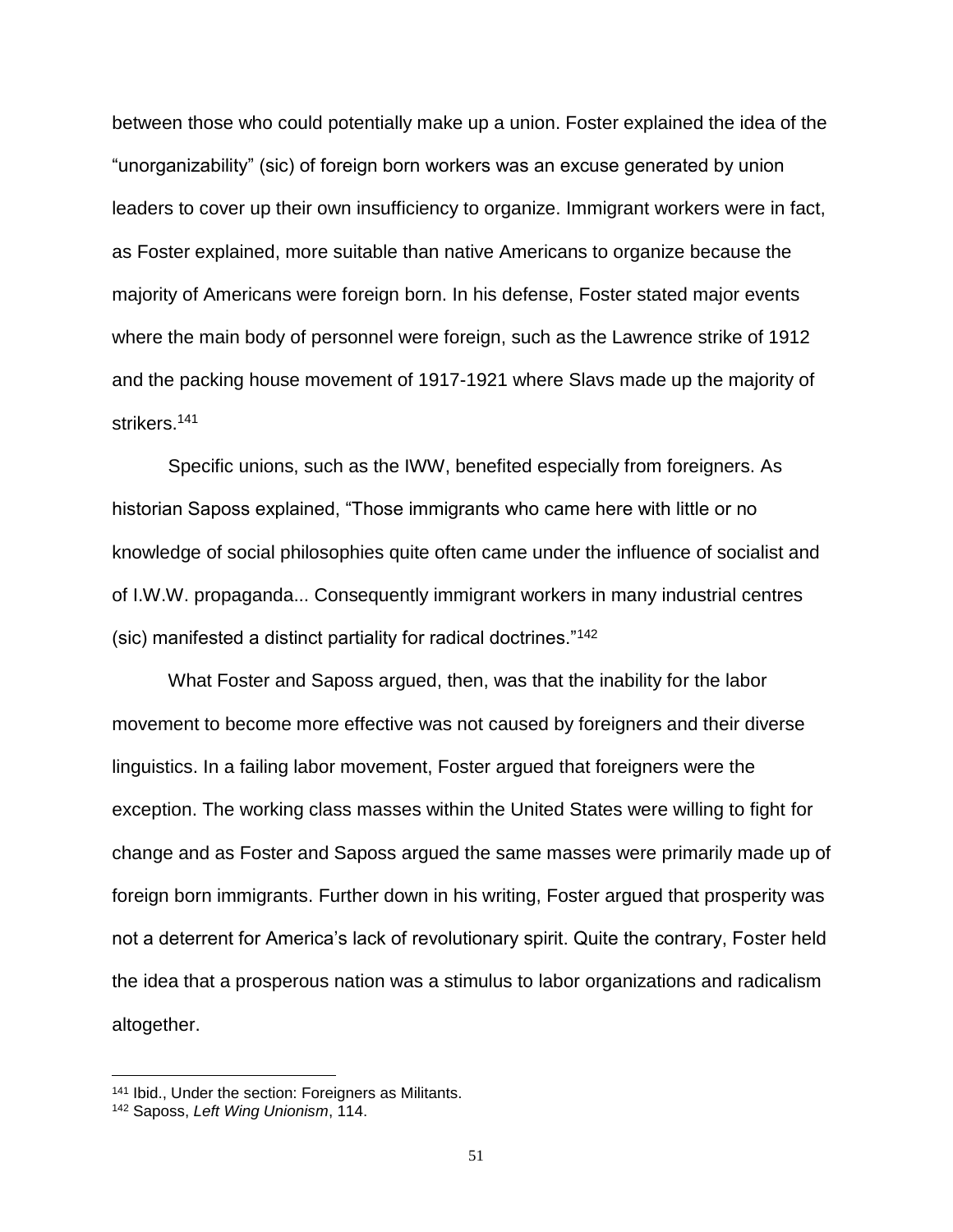Foster argued that workers see the most progress for labor movements in two dissimilar circumstances, which include periods of depression and during times of prosperity.<sup>143</sup> In such incidences when the masses are stripped of luxury and into privation they are likely to lash out, as well, when the pressure of an authoritative presence becomes eased one becomes more likely to expand voluntarily. Foster used Germany and Australia as examples of well-off countries whose labor movement surpassed the rest of the world. Australia was said to have a lack of labor making unemployment virtually nonexistent. As Foster stated, "It is exactly since opportunity is plentiful and labor scarce, which means that the employers are to some degree deprived of their powerful ally unemployment that the worker's fight is easier and they are encourage to make greater and greater demands upon their exploiters."<sup>144</sup> The other well to do country, Germany, before the war, was one of the most prosperous nations and still held the best organized and most intellectual radical working class. Arguing against the limitations of prosperity, Foster suggested that a thriving nation pushed the working class further towards a successful movement.

Lumping the United States into the same category, Foster explained the similarities between America's prosperity and that of Germany's and Australia's. During the war and the boom that followed, America was a prosperous nation, according to Foster, but instead of stagnation among unions there was a surge in labor activist activity.<sup>145</sup> If anything, Foster argued that the rise in good fortune for the United States encouraged unions to increase their presence. Foreigners made up the largest portion

<sup>143</sup> Foster, *Bankruptcy of the American Labor Movement*, Under the section: Prosperity Not A Deterrent. <sup>144</sup> Ibid.

<sup>&</sup>lt;sup>145</sup> Ibid., Foster described the strikes that occurred in 1919 where the United States saw the largest numbers of strikes in its history.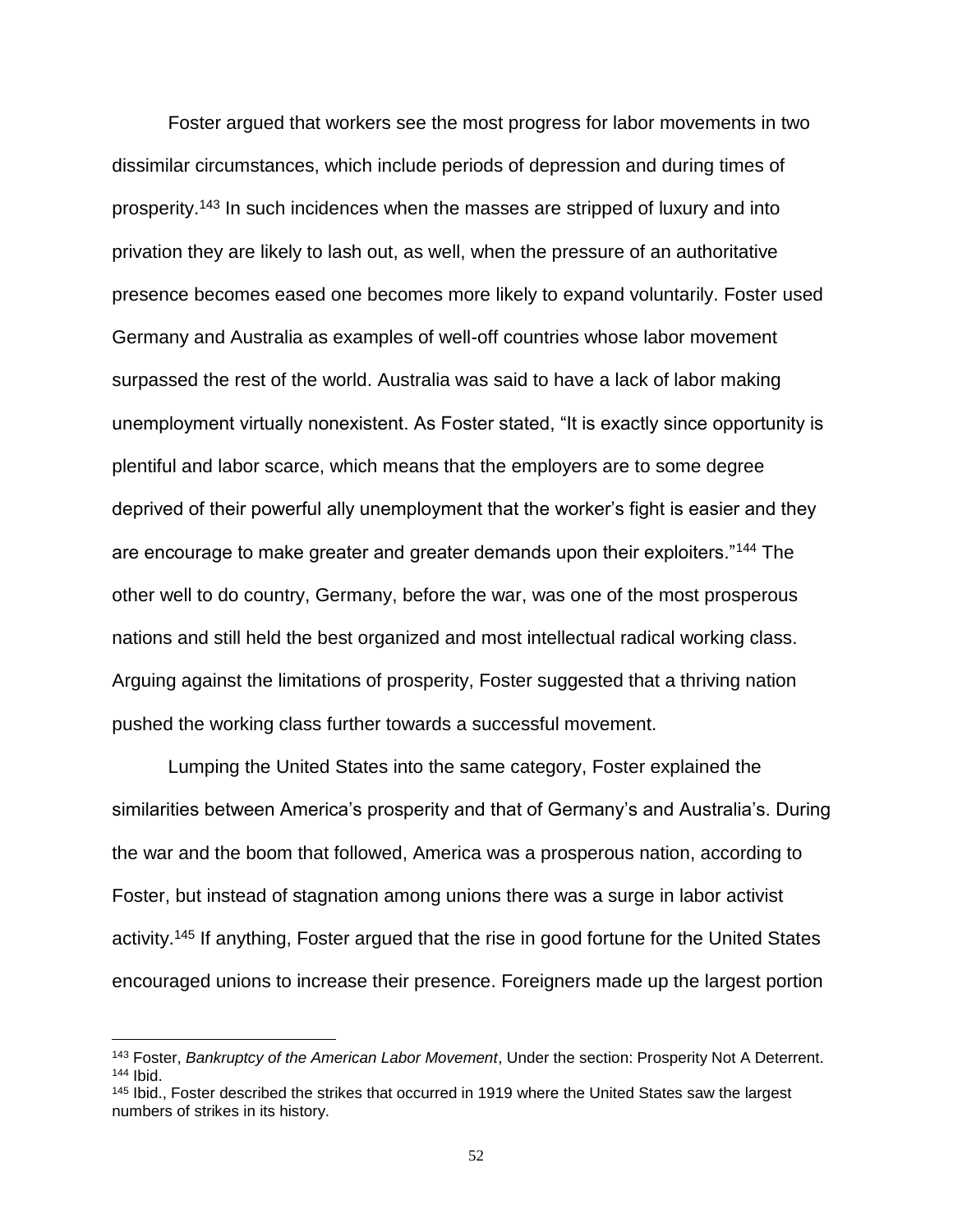of the labor movement and the prosperity Americans saw shortly after the war also came with an increase in labor activity. After examining the two most criticized reasons for America's lackluster labor movement Foster contested that the real blame fell on the tactic of dual unionism.

Dual unionism, as Foster understood it, crippled America's labor movement. In a dual setback, the policy of dual unionism led thousands of the very best militant workers to desert the mass labor organization and led them to waste their efforts to construct idealistic and impractical unions. Foster stated in the opening paragraph on his section on dual unionism that "Dual unionism has poisoned the very springs of progress in the American labor movement and is primarily responsible for its present sorry plight."<sup>146</sup> Whereas Foster understood the misconceptions people held about a union's connection with foreigners and how prosperity worked for a union's advantage he completely denounced any favorable outcome dual unionism gave towards the labor movement. Rooted as the movement's biggest obstacle, Foster attempted to persuade "dual unionist" groups to reconsider their tactic. At the 1911 convention of the IWW Foster urged members of the organization to disassemble and instead act as a militant minority boring from inside the already more powerful labor movement instead of building a dual industrial union outside the AFL.<sup>147</sup>

The question of dual unionism over boring from within was not a tactic Foster and Haywood agreed upon for many years. It was not until he was influenced by the Soviet government that Haywood accepted the idea and rejected the process of dual unionism. Foster, on the other hand, acted quickly in his activist career and did what he could to

<sup>146</sup> Ibid., *Bankruptcy of the American Labor Movement*, Under the section: Real Cause, Dual Unionism. <sup>147</sup> Dubofsky, *'Big Bill' Haywood,* 61.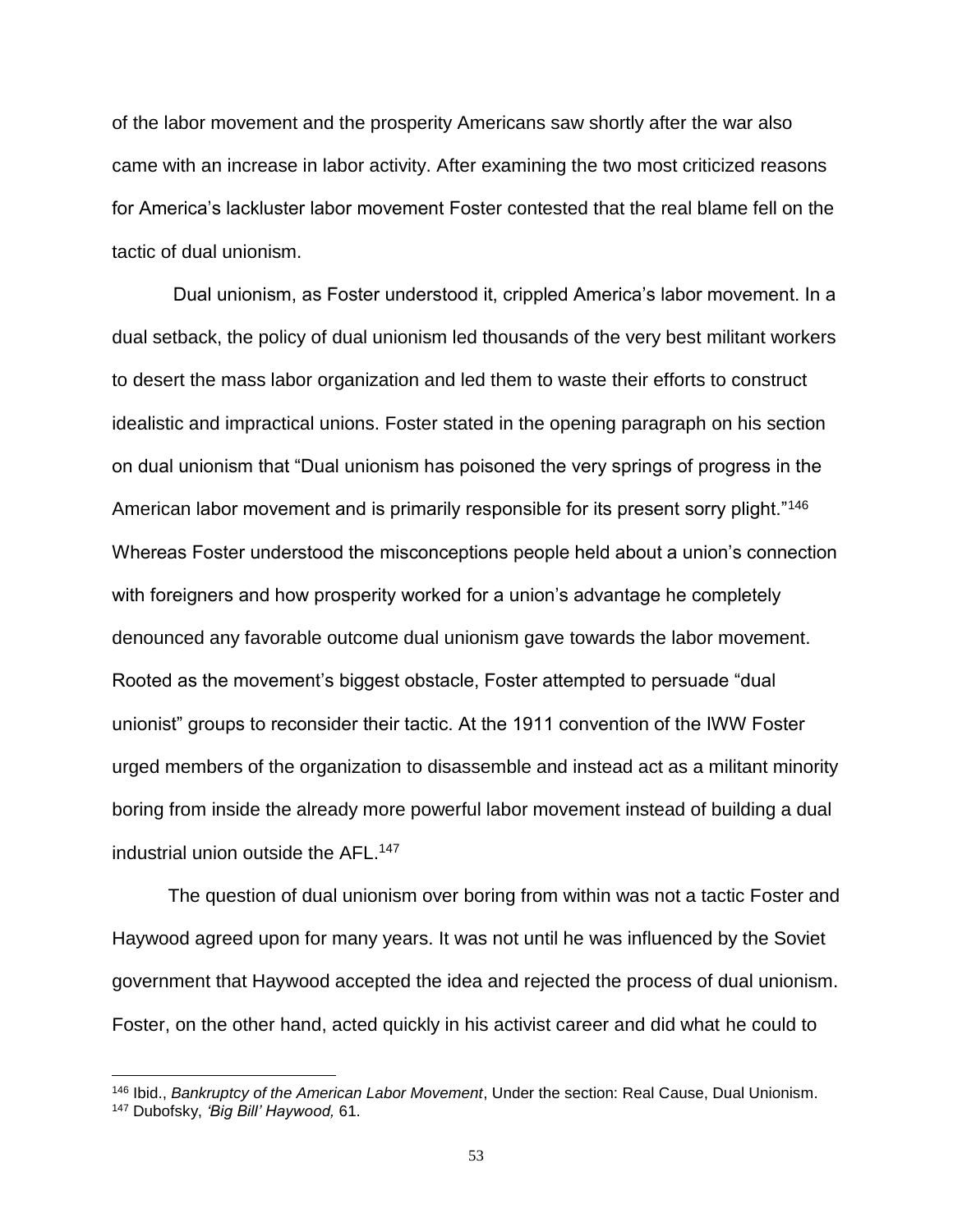coax members into his way of thinking by forming his own militant minority within the IWW. Foster wrote, "I am satisfied that the only way for the IWW to have the workers adopt and practice the principles of revolutionary unionism is to give up its attempt to create a new labor movement and by building up better fighting machines within the old unions... revolutionize those unions."<sup>148</sup> Foster attempted to show the progress European unions were having with this tactic as he used the CGT and British syndicalists for his examples. His opinion had no effect on his opponents, who saw his tactic of boring from within the AFL or any craft union as a waste of time and resources. While Haywood and the majority of the IWW felt the tactic of dual unionism was the path towards achieving a successful labor movement, Foster understood the same tactic as the most detrimental apparatus towards building a strong revolutionary presence.

Foster believed the standing militant minority was the best chance of maintaining and spreading any radicalized organization. The difference between the IWW and the AFL was a difference between a radical organization and one that was considered conservative. In order for the IWW to gain any type of success, as Foster argued, they needed to develop their militancy within existing unions, thereby incorporating their best organizers into conservative unions they hoped to radicalize. Dual unionism, as Foster saw it, was the most destructive tactic towards the militant minority. In his writings, Foster explained how significant a militant minority was to the labor movement by stating,

Every experienced labor man knows that the vital activities of the labor movement are carried on by a small minority of live individuals, so few in number as to be almost insignificant in comparison to the organization as a whole. The great mass of the membership are sloggish (sic) and unprogressive. In an average local union of 1,000 members, for example, not more than 100, or 10% of the whole will display enough interest and intelligence even to attend the regular meetings. And of this 100 usually not

<sup>148</sup> William Z. Foster, "As to My Candidacy," *Industrial Worker*, (November 2, 1911), 3.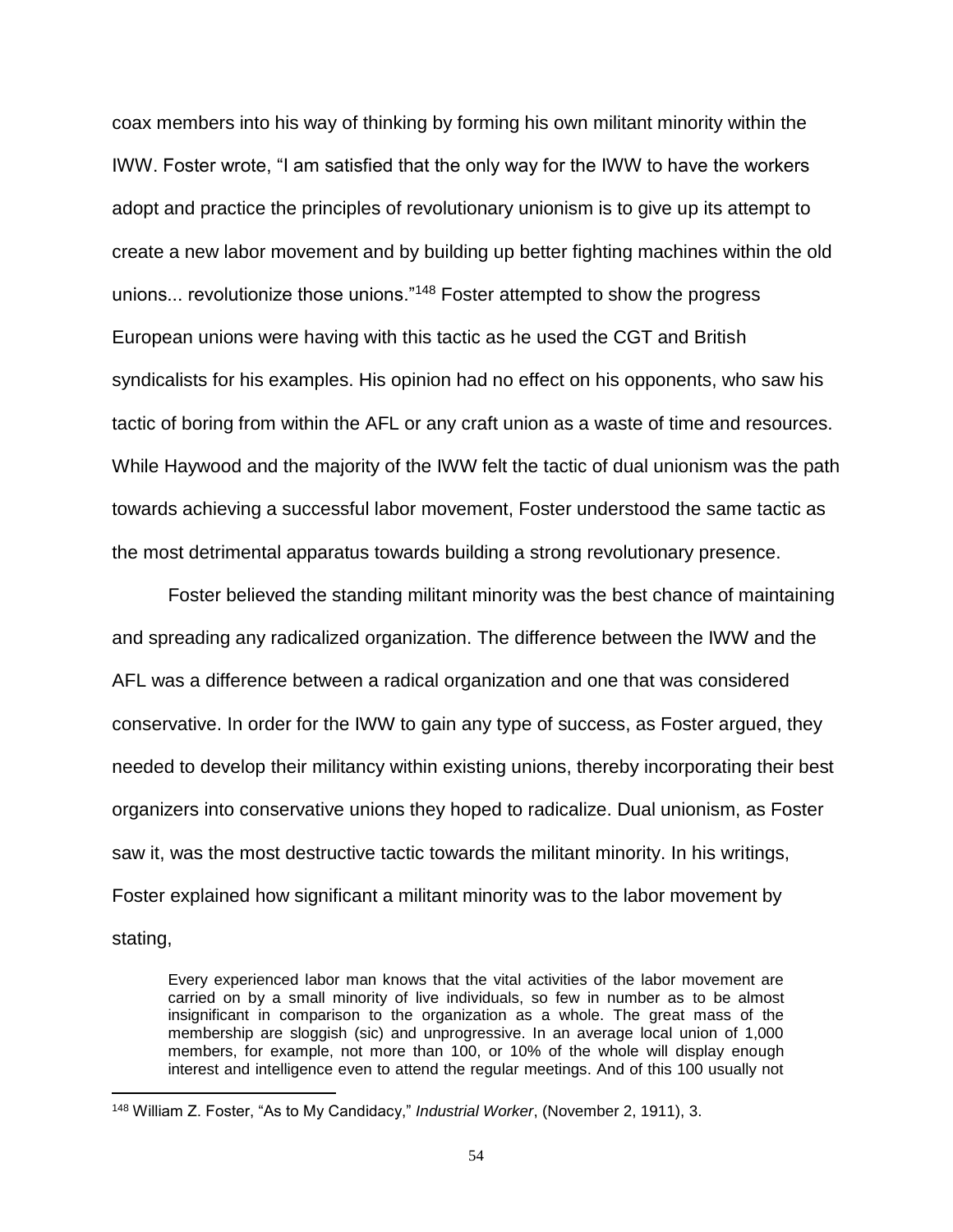more than half a dozen will take an active part in the process. In other words, the actual carrying on of the real work of the labor movement depends upon a minority, which in the present state of things does not exceed 1% of the mass.<sup>149</sup>

Enforcing the dual unionist tactic meant leveling the militant minority to an even smaller percentage, thereby reducing the primary source for an effective labor movement. In an effort to equalize their interest Foster implored the IWW to understand the advantage the AFL would receive if the trade union militants were removed through dual unionism. If the IWW continued down this tactical path, Foster warned that, it would allow Samuel Gompers of the AFL to maintain his already firm control of craft unions and eventually kill any chance of a revolutionary union from developing.<sup>150</sup>

Foster's quote also demonstrated the difference between those in higher level positions or as he categorized them as the militant minority and the rank and file of the IWW. Foster established a "militant minority" union, he petitioned for the IWW to support a militant minority, and he eventually left the IWW in favor of the more "revolutionary" tactics of the International Trade Union Educational League (ITUEL). He put all of his effort into constructing a militant minority whose sole purpose was to extend their revolutionary appeal to conservative unions. As the militant minority succeeded in their task they would then guide the rest of the rank and file down the same path. Understanding his position as a leader, Foster knew that without his effort in persuading the IWW away from its crippling tactic the labor organization was doomed to fail. However, his vision never came to fruition and therefore his relationship with the IWW ceased and his patience with syndicalism drew thin.

<sup>149</sup> Foster, *Bankruptcy of the American Labor Movement*, Under the section: Real Cause, Dual Unionism. <sup>150</sup> Devinatz, "The Labor Philosophy of William Z. Foster," 4.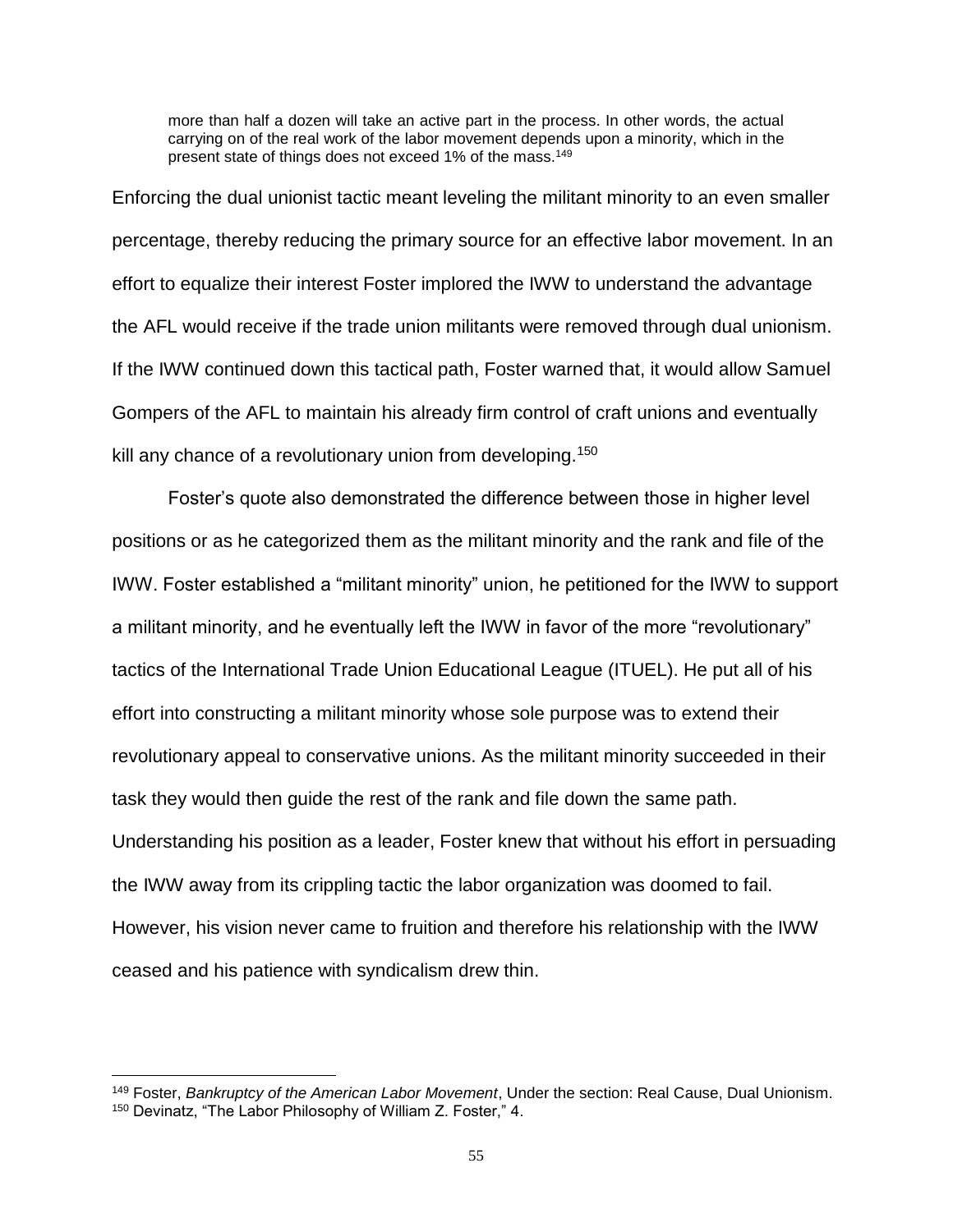It was not until he was invited by the American Communist Party to attend the Profintern's (Red International of Trade Unions) Congress in July 1921 that Foster found his lasting career. The success of the Russian Revolution impressed Foster, but only after years into its existence. He saw great promise after analyzing the Bolshevik's ability to run the factories, army and the government.<sup>151</sup> What impressed Foster more than the ideology of Communism was the tactics used by the Communists. As he stated in one of his writings years later with the Communist Party,

[M]y whole experience of many years in the revolutionary movement had prepared me to readily become a Communist. An especially powerful factor in predisposing me to accept the Communist position was the highly intelligent way in which Lenin and the other Comintern leaders had handled the boring-from-within question... But more decisive still for me was the effect of the reality of the Russian revolution itself.<sup>152</sup>

As for the question on whether the Communist movement in America was directed

solely by foreign influence, Foster made the answer clear that American labor activists

held their own agenda separate from that of the Soviet model before Communism

existed in Russia. While Foster was considered a member of the minority, he

represented the working class revolutionaries who believed in the tactics of boring from

within other labor groups. Even if the American Communist Party did not exist until after

the Soviet model was formed, similar tactics were used by the America labor

movement, which Foster championed. He fused his militant minority concept with the

success of Lenin's vanguard party. Foster stated,

The militant minority... works out the fighting programs and takes the lead in putting them into execution... The militant minority, made famous by the Russian Revolution as the "advance guard of the Proletariate," is the heart and brain and nerves of the labor movement all over the world.<sup>153</sup>

<sup>151</sup> Ibid., 8.

<sup>152</sup> Foster, From Bryan to Stalin, 156-157.

<sup>153</sup> William Z. Foster, *American Trade Unionism: Principles and Organization Strategy and Tactics* (New York: International Publishers, 1947), 66-67.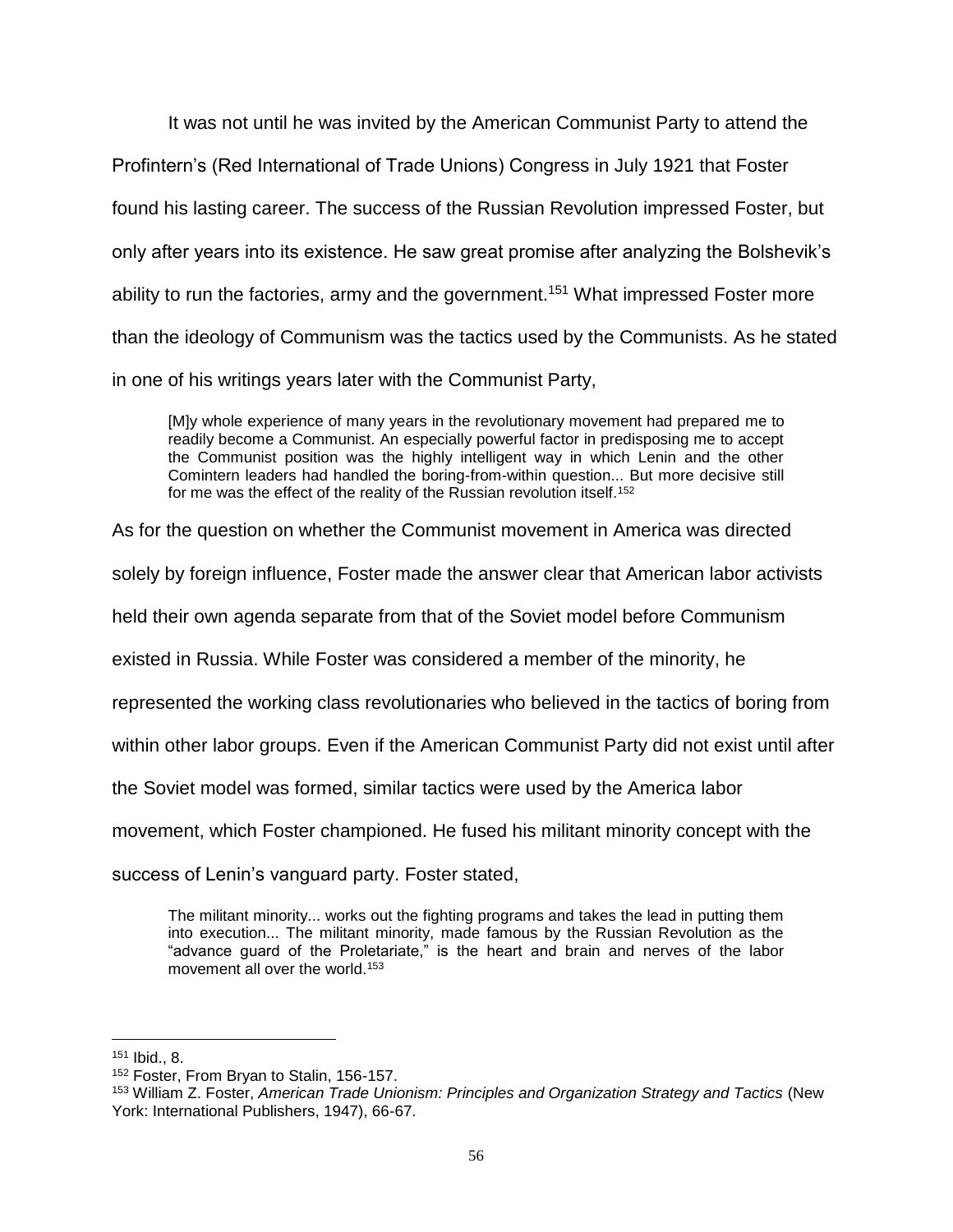The Bolsheviks used the tactic of boring from within by means of their militant minority or vanguard, as opposed to standing as a dual unionist organization. For Foster, the Communist Party was the pinnacle of everything he fought for during his years as an American labor activist. While Foster attempted to pull the IWW in his direction of interests the organization would not corporate. Instead, Foster left the group behind in favor of the Communist model and what he saw as a party that would provide the American labor movement's best chance at success.

#### James P. Cannon

 $\overline{a}$ 

Similar to both Haywood and Foster, James P. Cannon's involvement within the American labor movement was extensive, stretching from his early years with the Socialist Party of America, to his commitment within the IWW and finally his involvement with divisions within the Communist Party, including the CLP, the CPA, and the Workers Party of the United States, which acted as the first aboveground legal Communist Party in the United States.<sup>154</sup> Born in the working class hamlet of Rosedale, Kansas, Cannon joined a local SP group but found the organization limited. Wanting to do more for the labor movement, Cannon left his small town party to joined the IWW in 1911. As a member of the General Executive Board, Cannon invested his time organizing workers throughout the Midwest with desires of creating "one big union," in hopes of putting an end "to this whole damn capitalist claptrap," which was necessary to "make a society run by the workers and fit to live in."<sup>155</sup> He held no prejudices against the SP and only left the party for the IWW because he felt the IWW promised a more revolutionary

<sup>154</sup> Bryan D. Palmer, *James P. Cannon and the Origins of the American Revolutionary Left, 1890-1928*  (Chicago: University of Illinois Press, 2007), 16-17. <sup>155</sup> Ibid., 52.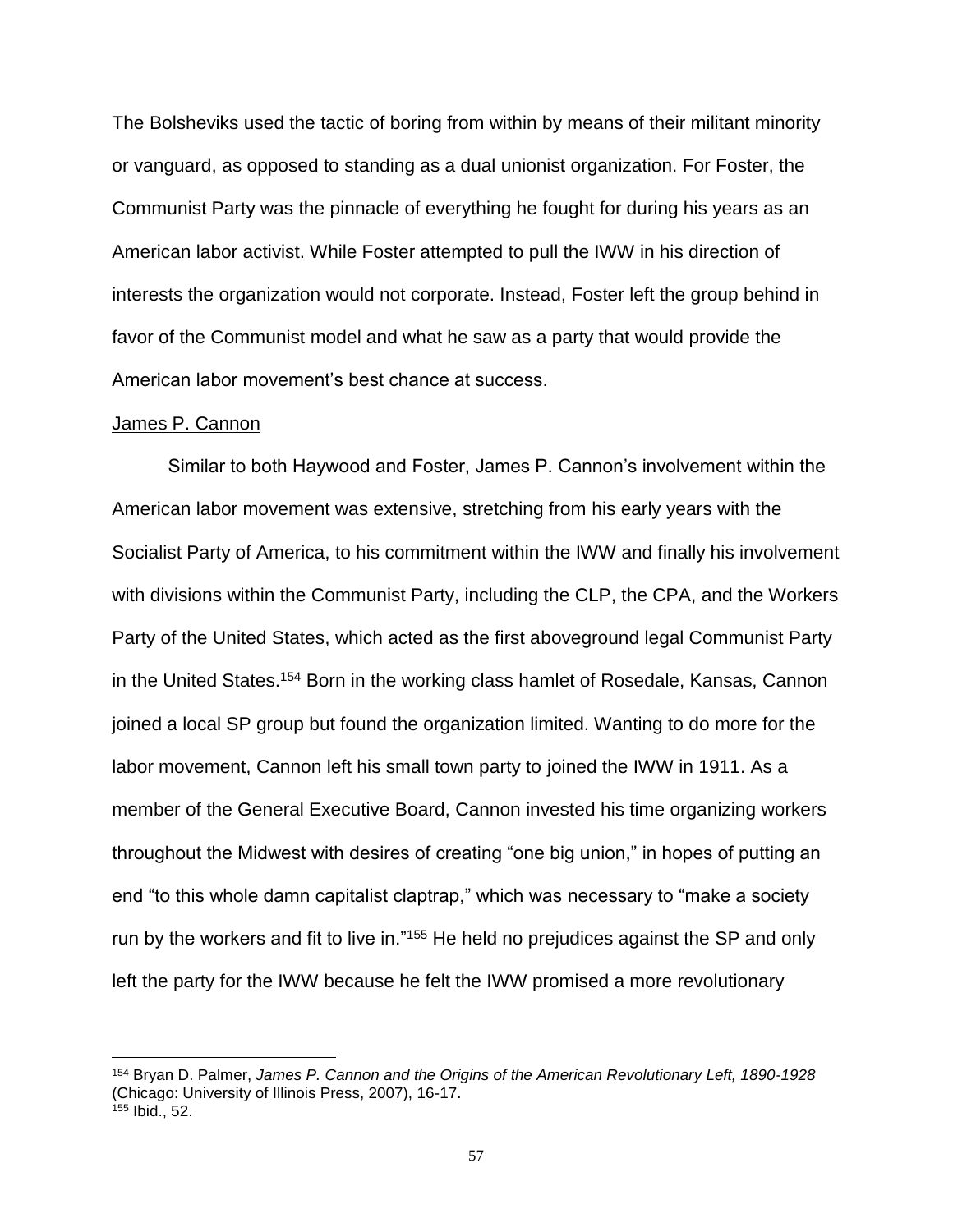appeal.<sup>156</sup> Whereas the SP conducted itself to change the capitalist structure through voting and elections, the IWW's "radical" model attacking capitalism through the handson approach of direct action. With a desire for immediate transformation Cannon sided with the IWW model.

However, the same revolutionary appeal that drew Cannon to the IWW lacked the stability to have a long lasting impact against capitalist America. Cannon stated that as "a revolutionary organization proclaiming an all-out fight against the capitalist system the IWW led many strikes which swelled the membership momentarily. But after the strikes were over, whether won or lost, stable union organization was not maintained."<sup>157</sup> The negligence of the IWW to engage sufficiently with political parties and their isolated method of encountering the public by means of street confrontations became criticized by Cannon who found himself once again as a member of an organization that lacked effectiveness.

Cannon was one of the many IWW members who left the organization in favor of the Communist Party. However, this did not mean Cannon abandoned his previous group. On the contrary, Cannon appealed to the IWW to reconsider their position on issues including their anti-Communist stance. As Cannon expressed in one of his writings while he was a Communist Party member, the IWW "are separated from the party mainly by doubt, hesitation, and pessimism. And they lack confidence in the party. All of these difficulties can be overcome by systematic work and a friendly, sympathetic attitude towards them."<sup>158</sup> Cannon believed the IWW could still be salvaged despite their

<sup>156</sup> Les Evans, *James P. Cannon As We Knew Him: By Thirty-three Comrades, Friends and Relatives* (New York: Pathfinder, 1976), 234.

<sup>157</sup> James P. Cannon, "The IWW," *Fourth International* vol. 16 (Summer, 1955), 75.

<sup>158</sup> James P. Cannon, "What Kind of a Party?," *The Worker* vol.6 (March 3, 1923), 1-2.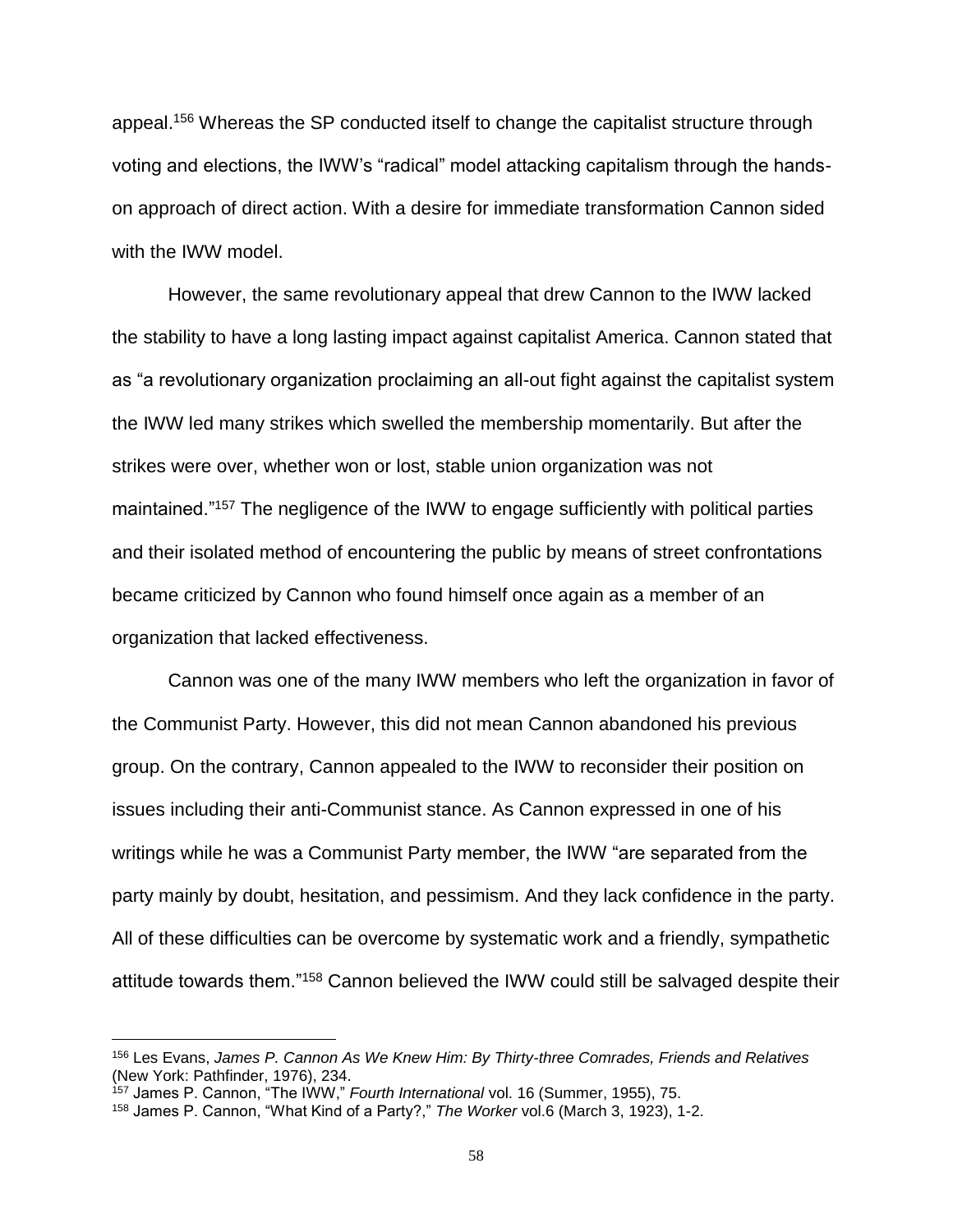preconditions. As well, Cannon was against exclusionists and felt the Communist Party should strive for additions to their ranks. Cannon's position contradicted his previous organization's approach towards gaining members. While Cannon cried out, "Broaden the Party!" as what he believed should stand as the Communist slogan, the IWW distanced themselves from other labor unions and also with the Communist Party.

In one of his writings, Cannon addressed the IWW's phobia towards political parties and attempted to clarify the differences between parties. Cannon stated, "The IWW has not yet come to the point where it makes a distinction between capitalist politics which are aimed against the working class and Communist politics which are aimed against the capitalists."<sup>159</sup> All of the differences the IWW held against politics took a toll on Cannon who confessed that he was "shaken up on my anti-political wobblyism."<sup>160</sup> It was not until the Bolshevik Revolution that Cannon found his true calling as an American labor activist. In his pamphlet titled, "The IWW: The Great Anticipation," Cannon addressed his views on politics by stating,

It took the First World War and the Russian Revolution to reveal in full scope the incompleteness of the governing thought of the IWW... The turning point came with the entrance of the United States into the First World War in the spring of 1917, and the Russian Revolution in the same year. Then "politics," which the IWW had disavowed and cast out, came back and broke down the door. From one side, this was shown when the Federal Government of the United States intervened directly to break up the concentration points of the IWW by wholesale arrests of its activists... From the other side, the same determining role of political action was demonstrated positively by the Russian Revolution. The Russian workers took the state power into their own hands and used that power to expropriate the capitalist and suppress all attempts at counterrevolution.<sup>161</sup>

The question was not, how can the radical labor movement progress against the power

of politics, but instead, how can the movement use politics to its advantage. By using

<sup>159</sup> Prometheus Research Library, *James P. Cannon and the Early Years of American Communism: Select Writings and Speeches, 1920-1928* (New York: Spartacist Publishing Company, 1992), Under the section: The IWW Convention.

<sup>160</sup> Palmer, *James P. Cannon and the Origins of the American Revolutionary Left*, 90.

<sup>161</sup> James P. Cannon, *The First Ten Years of American Communism* (New York: Pathfinder, 1962), 292.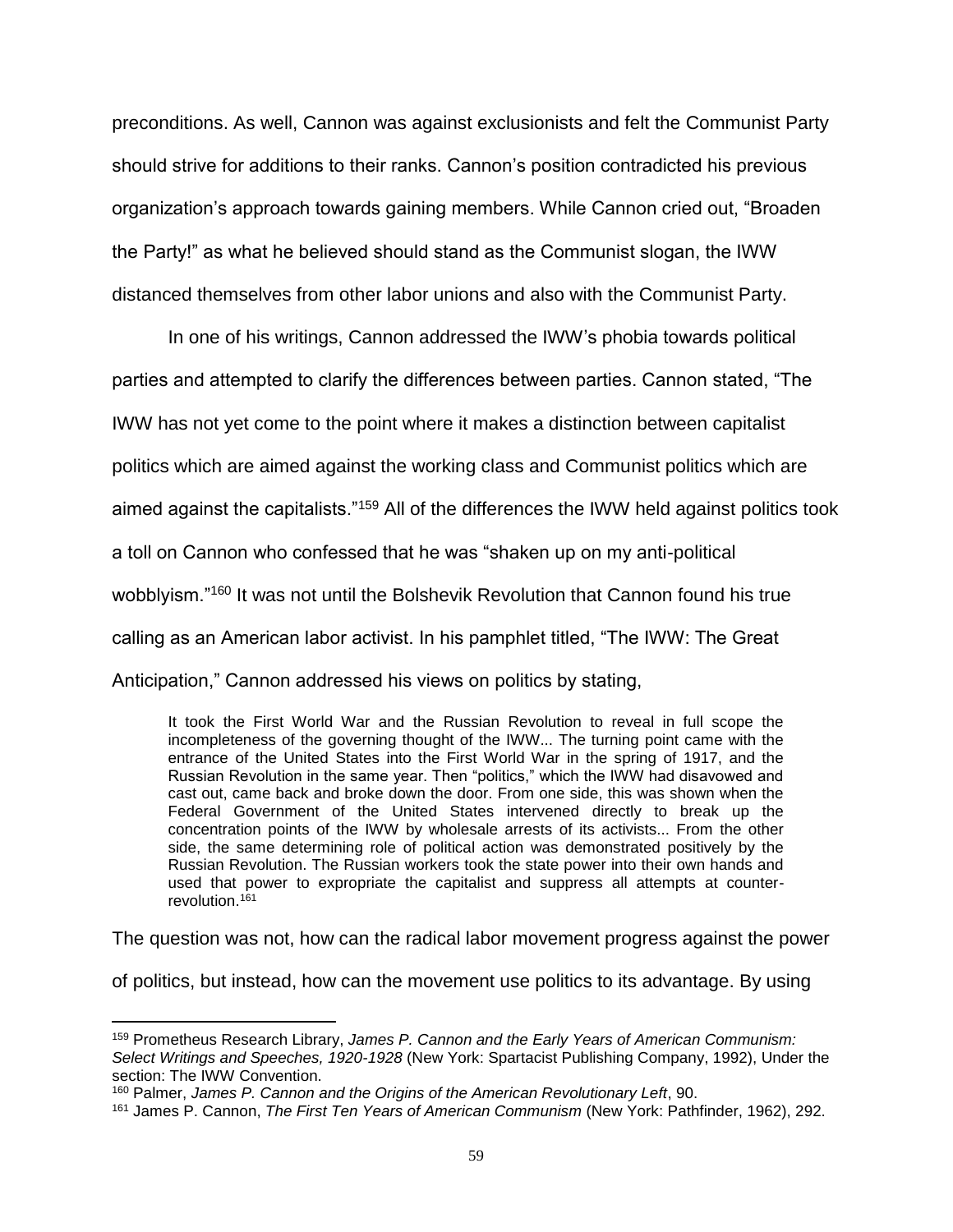politics to their benefit Cannon felt America's working class had a chance at making a difference for the labor movement. The juxtaposition between America's use of politics and the Bolshevik's control over politics led Cannon to reexamine his position with the IWW as well as the IWW's position within the American labor movement.

Finding irony in the ordeal, Cannon accused the IWW of situating itself as an intensely political organization. Cannon explained that the IWW was an organization "dominated by ideas and conceptions and not simply by immediate economic interests like an ordinary union," and "the fact that it decries politics and has nothing to do with elections does not alter the fact."<sup>162</sup> In an attempt similar to that of Zinoviev's, Cannon fought the IWW's predicament on politics by attacking the group's hypocrisy. In order for the IWW to join the Communist movement it first needed to understand what kind of organization it fell under, which, as Cannon, Zinoviev, Haywood and Foster argued, contradicted itself. While the IWW preached against politics it could not ignore its participation in political decisions, which not only confused members within the organization on how the group functioned it also limited its effectiveness towards the labor movement. Because the organization said one thing and acted in another its duplicity impaired its members to take action. Cannon fought for the GEB to address the confusion created by high level members.

Politics aside, Cannon made an effort to dissect the IWW's dissimilar opinion towards Communism by analyzing the tactical differences of boring from within and dual unionism that separated the two. Cannon argued that there was "a conflict of theory between the IWW and the Communists as to how the revolution will be made in the

<sup>162</sup> Prometheus Research Library, *James P. Cannon and the Early Years of American Communism*, Under the section: The IWW Convention.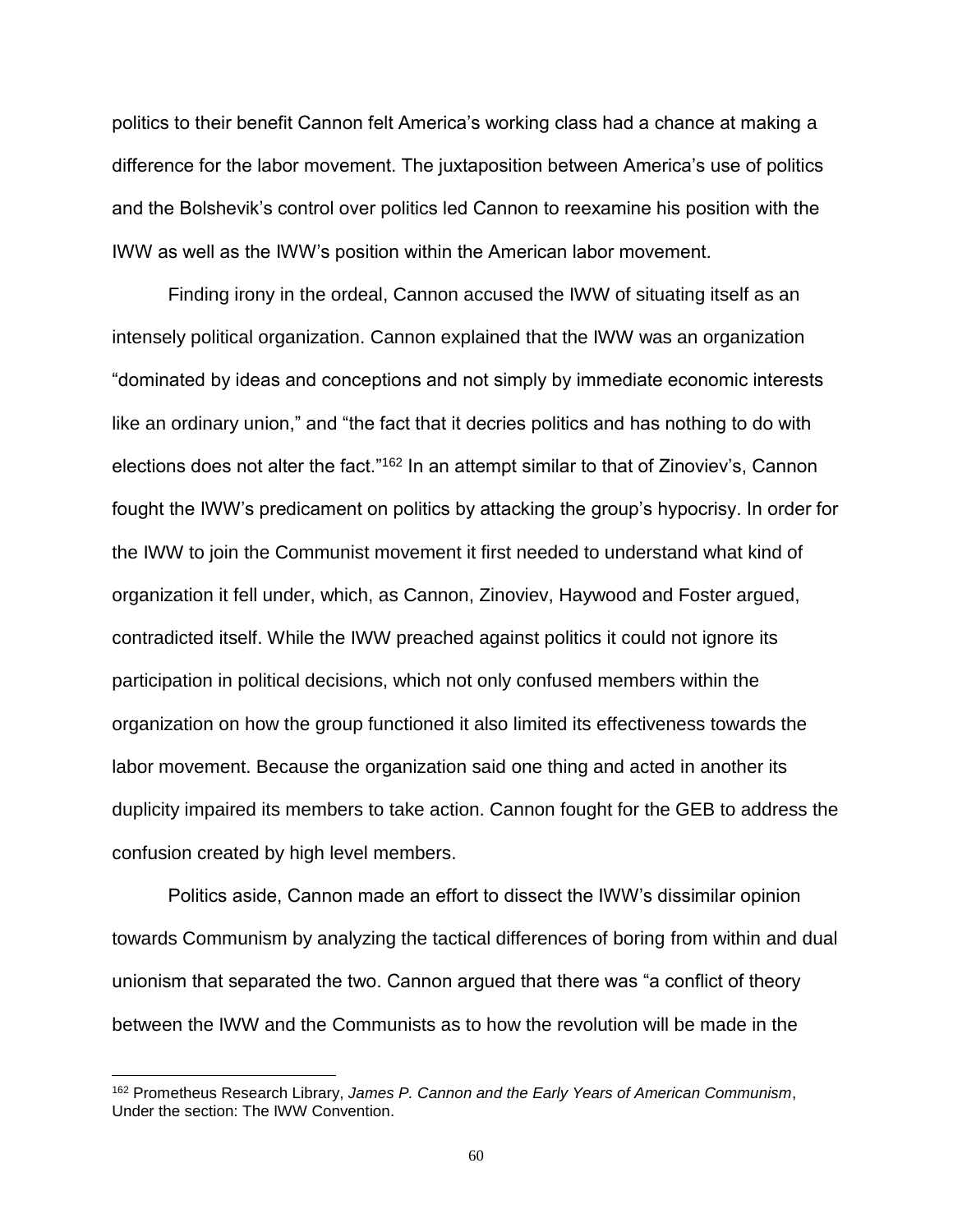future, and a conflict of ideas about immediate work as to whether it is better to work within the established conservative unions in order to revolutionize them or to undertake at once to build new unions of the IWW."<sup>163</sup> Similar to Foster and Haywood, Cannon went against the IWW's tactical stance as a "dual unionist" organization. After his experience within the IWW, and his contact with AFL unionists, Cannon fought for a middle ground between the two sides. As a way to relieve workers of their limited bureaucracies, Cannon proposed "a double" or new organizational breakthrough for workers who were abandoned by craft unions paired with "boring from within" already established unions, which would encourage a more revolutionary perspective.<sup>164</sup> Cannon did not disown "dual unionism" all together, but felt the tactic, by itself, was limited and needed additional strategies for it to be affective.

The IWW, as Cannon understood, was neither a union nor a party, but something of both with missing parts that only the Bolshevik Party could fulfill.<sup>165</sup> Between the two organizations, Cannon asserted that the only differences lay in the IWW's lack of a complete theorized notion, as well as a difference in the projected revolutionary unions in the future.

One of the biggest misunderstandings the IWW had against the Communist Party was the idea that the Red International of the Communist Party wanted to dissolve the IWW. The IWW, as an organization, took a personal oppositional stand against what they saw as Communist aggression. As Lenin and Zinoviev had stated, the Communist Party was in favor of the unification of all working class unions. They supported large divisions in both the AFL, like the United Mine Workers and divisions in the IWW, such

<sup>163</sup> Ibid.

<sup>164</sup> Palmer, *James P. Cannon*, 119.

<sup>165</sup> Cannon, "The IWW," Under the section: The Duality of the IWW.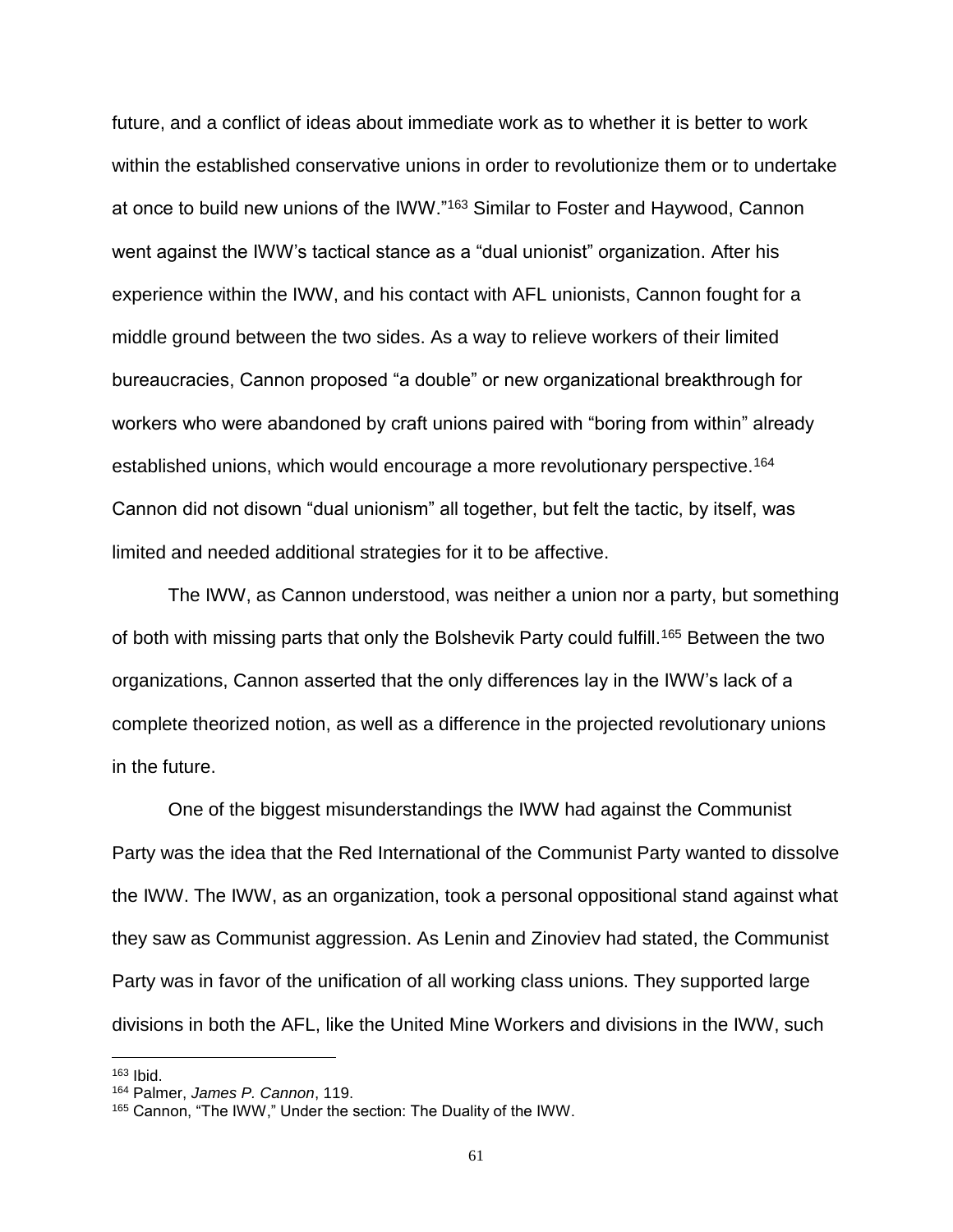as the Amalgamated Clothing Workers. The support was not intended to discriminate against one union over the other. However, because the IWW used the tactic of "dual unionism" they felt the Communist Party antagonized their organization by demanding a unification of all unions. Cannon attested that "there is no truth to this story."<sup>166</sup> The Communist approach was practical not theoretical, but because the IWW cloistered itself from outside unions their organization remained skeptical towards the Communist Party.

The extent to which the IWW was willing to go to avoid any affiliation with the Communist Party reached its pinnacle when the General Executive Board of the IWW charged their General Secretary of Treasury, George Harrison, of dishonesty and insubordination. Harrison was a Communist sympathizer who expressed his disapproval of censorship the IWW was enforcing. Cannon applauded Harrison's resistance who, during his trial, turned his defense into an offense by attacking the policy of censorship and heresy-hunting within the IWW. After expressing his due diligence for the IWW the charges of dishonesty and insubordination were dismissed and Harrison was completely vindicated.<sup>167</sup>

The trial showed, however, the sensitivity of the IWW over their relation with the Communist Party. After the Russian Revolution, every union became aware of the Communist model. As the party only became stronger the IWW panicked in fear that their organization would be swallowed up in the process. Shortly after his trial, Harrison wrote his pro-Soviet pamphlet entitled, *Red Dawn,* which called for a positive alliance of

<sup>166</sup> Prometheus Research Library, *James P. Cannon and the Early Years of American Communism*, Under the section: The Red International of Labor Unions

<sup>167</sup> Prometheus Research Library, *James P. Cannon and the Early Years of American Communism*, Under the section: The IWW Convention.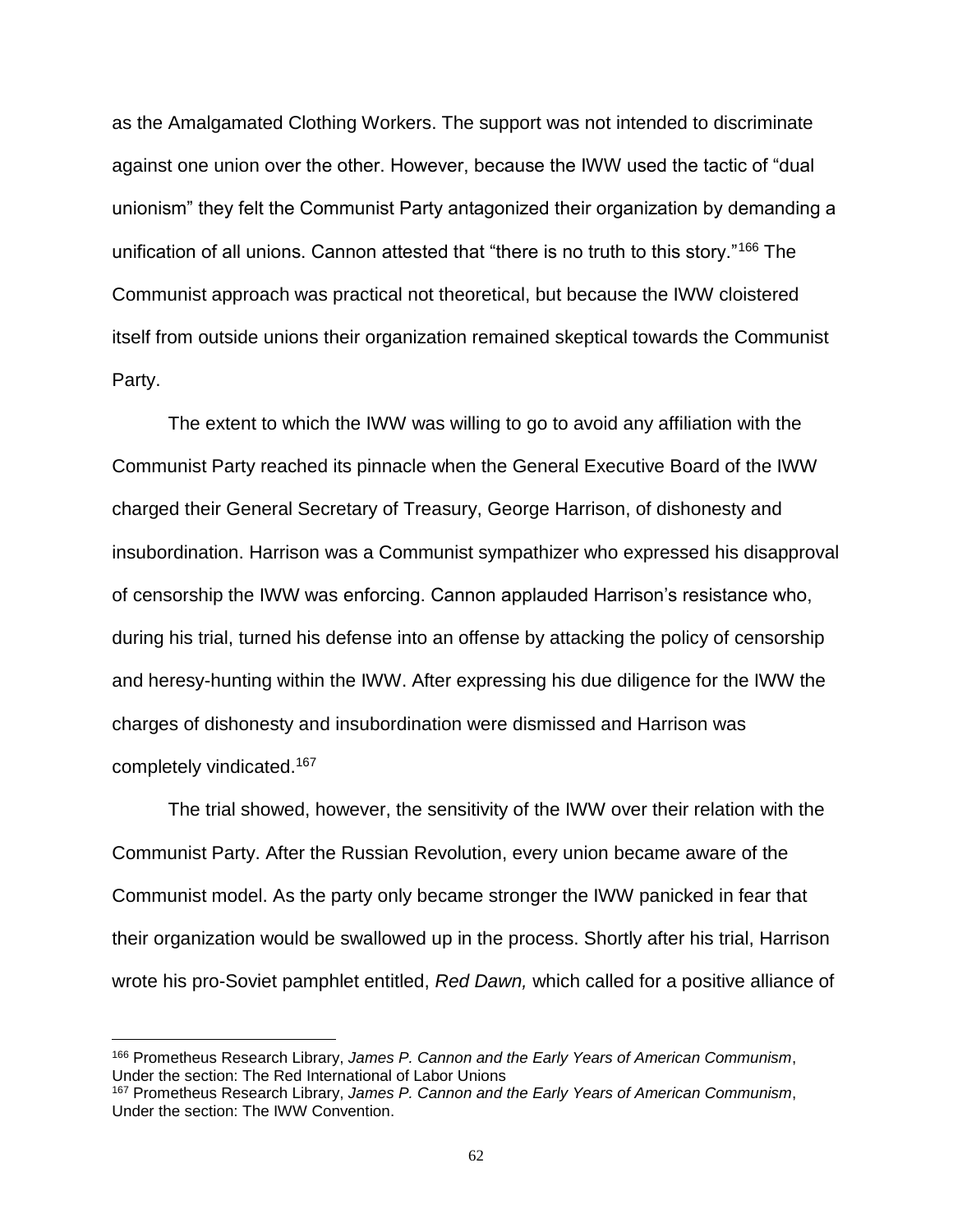the IWW and the newly formed Communist Party. In reference to the distress over politics, Harrison called the momentous historical transformation of the Russian Revolution as something of a new political day.<sup>168</sup> The change in the IWW's correlation with the Communist Party was swift as the two groups held great promises at the start of their relationship but quickly deteriorated due to the IWW's trepidation of outside organizations.

The collapse of the two groups' relationship was quick because the IWW was not prepared to handle the introduction of Communism in America. Americans in general were unaware of the events happening in Russia. As Cannon stated,

Maybe there was a little more international consciousness on the East Coast, in New York, but in the West we never heard of Lenin, Trotsky, or anybody else. The Russian Revolution awakened and reeducated the Left. You see, the revelation that this had been led by a party was a great blow to a simplistic Wobbly. They thought you didn't need any party. They thought all you needed was direct action. But [the Bolsheviks] had direct action plus an organized party plus theory... I had enough sense to realise (sic) that this was something different from ours and I had better study it a little bit.<sup>169</sup>

This quote from Cannon exemplified two important facts. Because the events over in Russia were unknown, the American labor movement had progressed from the late nineteenth century up until the establishment of Soviet Russia under its own domestic conditions. While pieces of the syndicalist model were adopted from different European countries by American labor activists, such as Foster and Haywood, the American labor movement perpetuated itself with minor foreign influence. This quote also epitomized the fact that those who left the IWW for the Communist Party did so as a means to expand the labor movement in America. As Cannon explained, those who were amongst the Communist and Trotskyist movement were referred to as "Wobblies who

 $\overline{a}$ <sup>168</sup> George Harrison, *Red Dawn: The Bolsheviki and the I.W.W.* (Chicago: I.W.W. Publication Bureau, 1918), 18.

<sup>169</sup> Palmer, *James P. Cannon*, 91.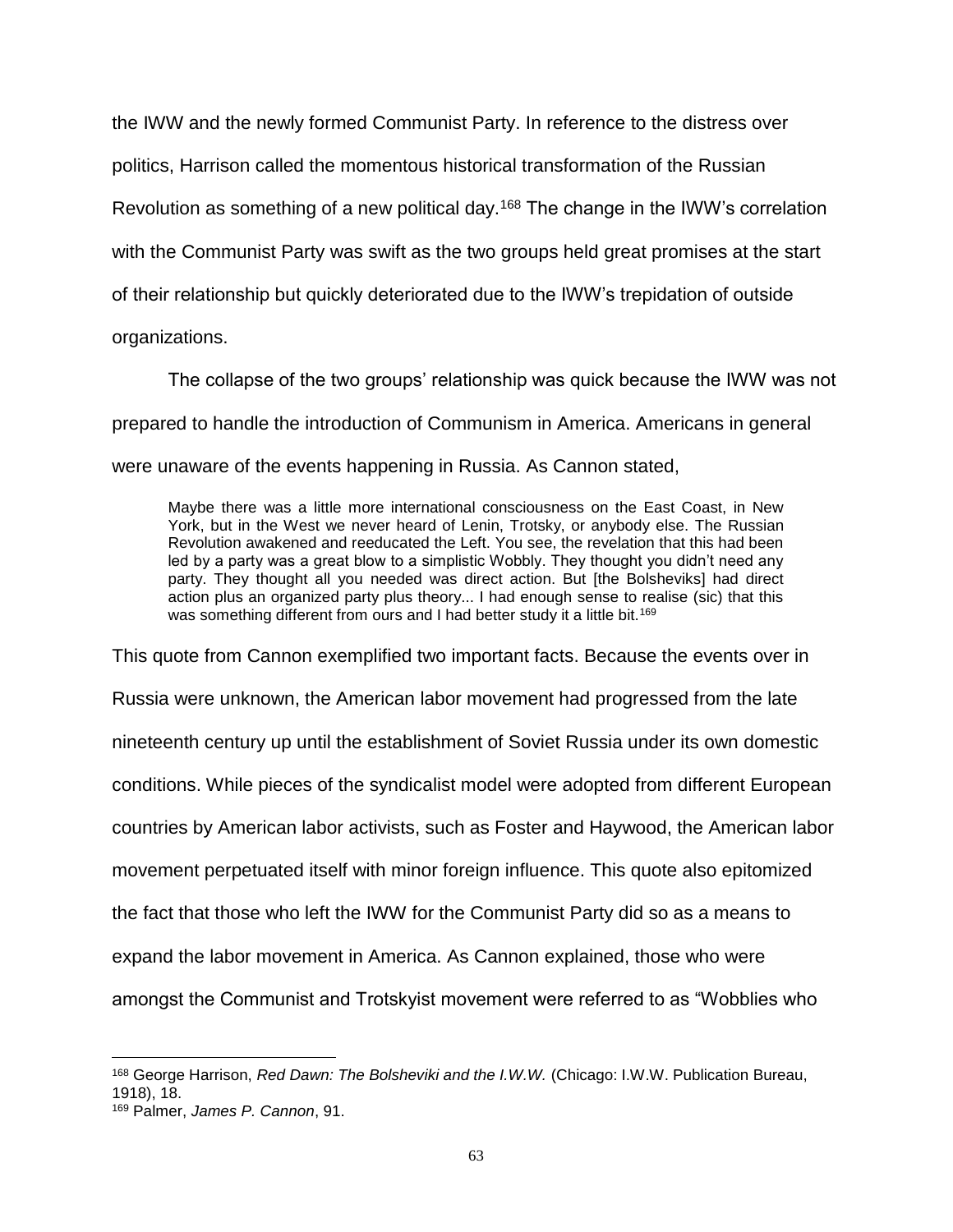had learned something."<sup>170</sup> Communism became the last milestone Cannon followed during America's labor movement.

## Haywood, Foster, and Cannon

Bill Haywood, William Z. Foster and James P. Cannon did not always agree on issues concerning the labor movement. Haywood and Foster disagreed on the appropriate tactic the IWW should implement at the 1911 IWW convention. While Haywood sided with the GEB to remain as a "dual unionist" organization, Foster's strategy was to depart from the IWW and permeate the AFL.<sup>171</sup> Out of the three, Foster championed for the tactic of "boring from within" the longest, which was the reason why his provisional time with the IWW was the shortest.

In 1921, Haywood traveled to Moscow for the Third Comintern congress. While Russians favored the IWW in the United States during this time, Lenin attacked the organization's tactics by describing them as that of "infantile" labor politics. Haywood defended himself by attacking Foster's position, without mentioning him by name. Haywood stated, "There are some fellows around here who say that there are 159,000 good reds in the AFL. Anybody who says that is a damned fool."<sup>172</sup> Haywood's antagonistic position against the AFL remained even after his interview with Max Eastman, where he admitted that some AFL members should be educated by members of his group. At the time of the Comintern congress, Haywood was pushed into a corner and justified his tactic by attacking what he felt was the real childish method and pointed the finger at Foster who fought for the opposing method longer than anyone else.

<sup>170</sup> Ibid., 86.

<sup>171</sup> Dubofsky, '*Big Bill' Haywood*, 61.

<sup>172</sup> Vladimir Lenin, "Left-Wing Communism: An Infantile Disorder,"*Collected Works*, vol. 31 (Aril-May, 1920), 38; William Haywood, *Truth*, (Sept. 16, 1921), 2. Taken from, Edward P. Johanningsmeier, *Forging American Communism: The Life of William Z. Foster* (New Jersey: Princeton University Press), 1994.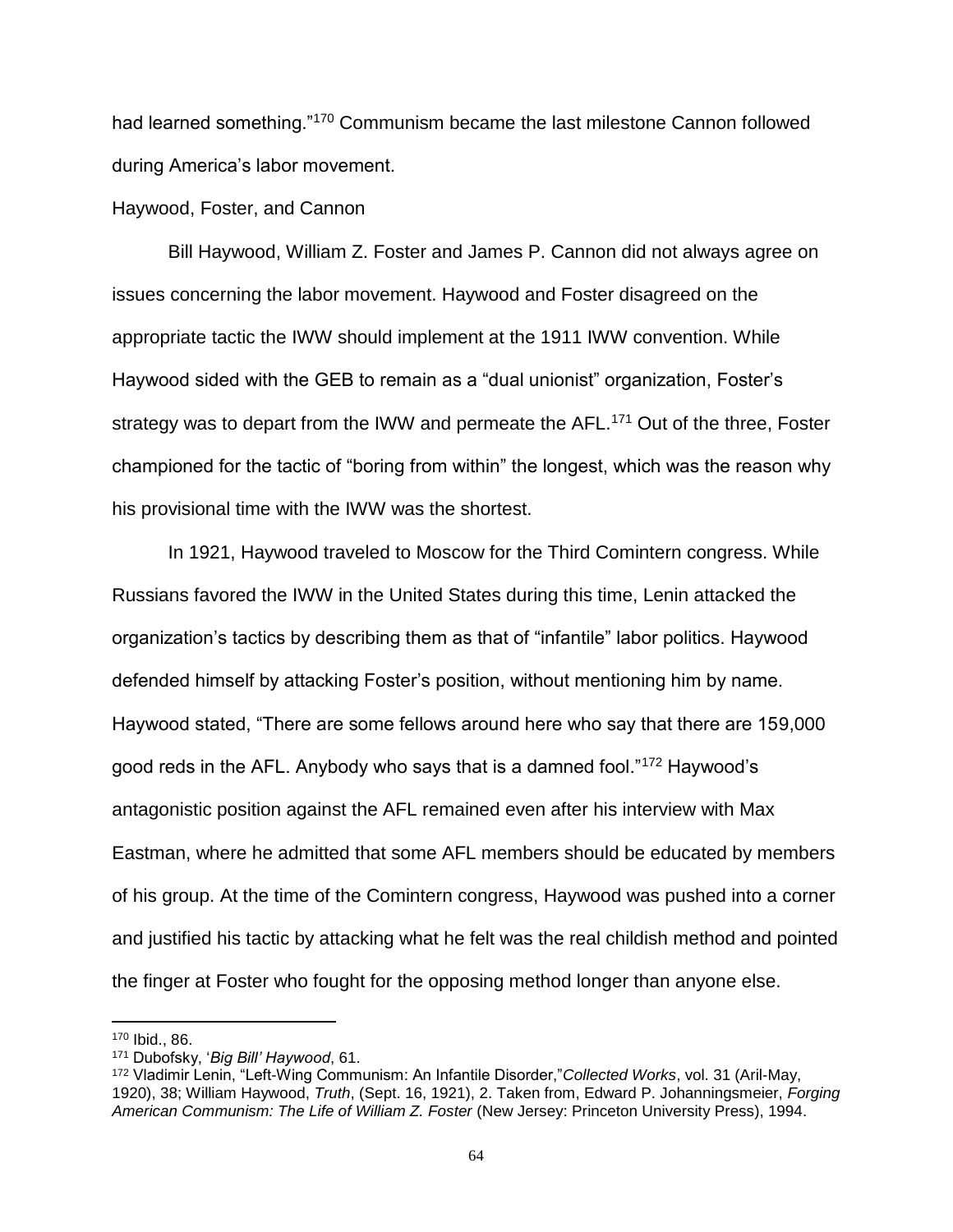Foster did not side with Cannon from the start of the Communist movement either. When Cannon and illustrator-poet Ralph Chaplin paid a visit to Foster in 1920 in hopes of building members for the newly found underground Communist movement in America, Foster declined. He deprecated the Soviet Union as consisting of the first proletarian state.<sup>173</sup> It was not until a few years latter that Foster would accept a position within the Trade Union Education League, that was later made affiliate with the Profintern in 1923 and, in turn, a contributor of the Communist Party.

While the three did not concur on the same tactics or party affiliation at the same time they all shared a common approach towards furthering not only themselves, but the labor movement in general by adjusting their interests to the most progressive revolutionary organization. In other words, each sized up their current organization and its successor in two ways, which included its popularity and its revolutionary appeal. All three started out in a different union before entering the IWW and all three ended up joining Communism. Through these three examples one can see the temporary appeal the IWW had on its members in higher level positions. While the revolutionary appeal brought all three men to the organization the stagnation of its popularity drove them away. This also speaks volumes for the American labor movement as American workers went through dramatic change during the first half of the twentieth century with the introduction of new technologies as well as the establishment of new ideas, including Communism. Because the early years of the twentieth century saw considerable change for labor groups it was not uncommon for members of unions to pass from one organization to another. This is especially true for higher level members

<sup>173</sup> Palmer, *James P. Cannon*, 86.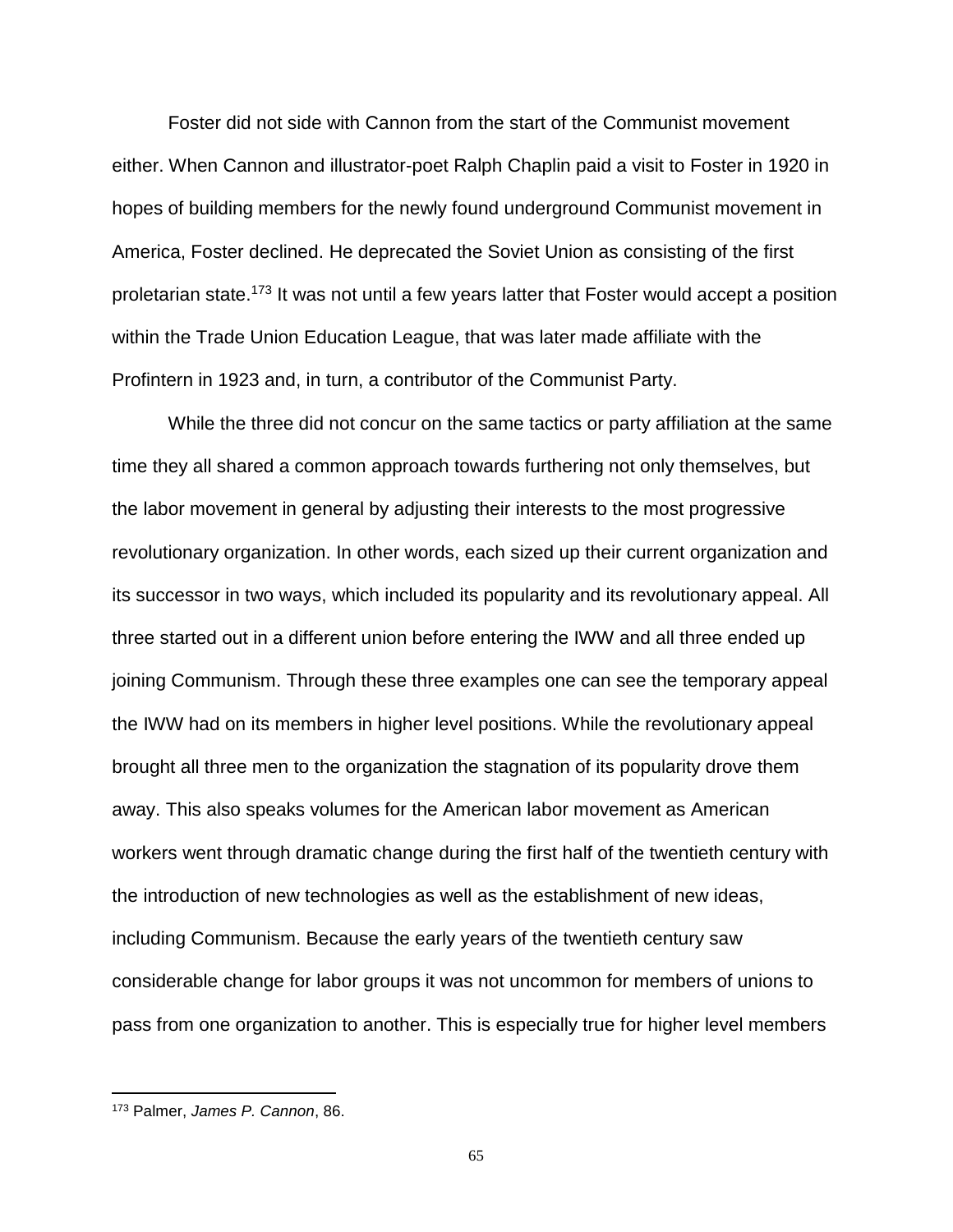such as Haywood, Foster and Cannon who looked for the best opportunity to have a successful labor movement.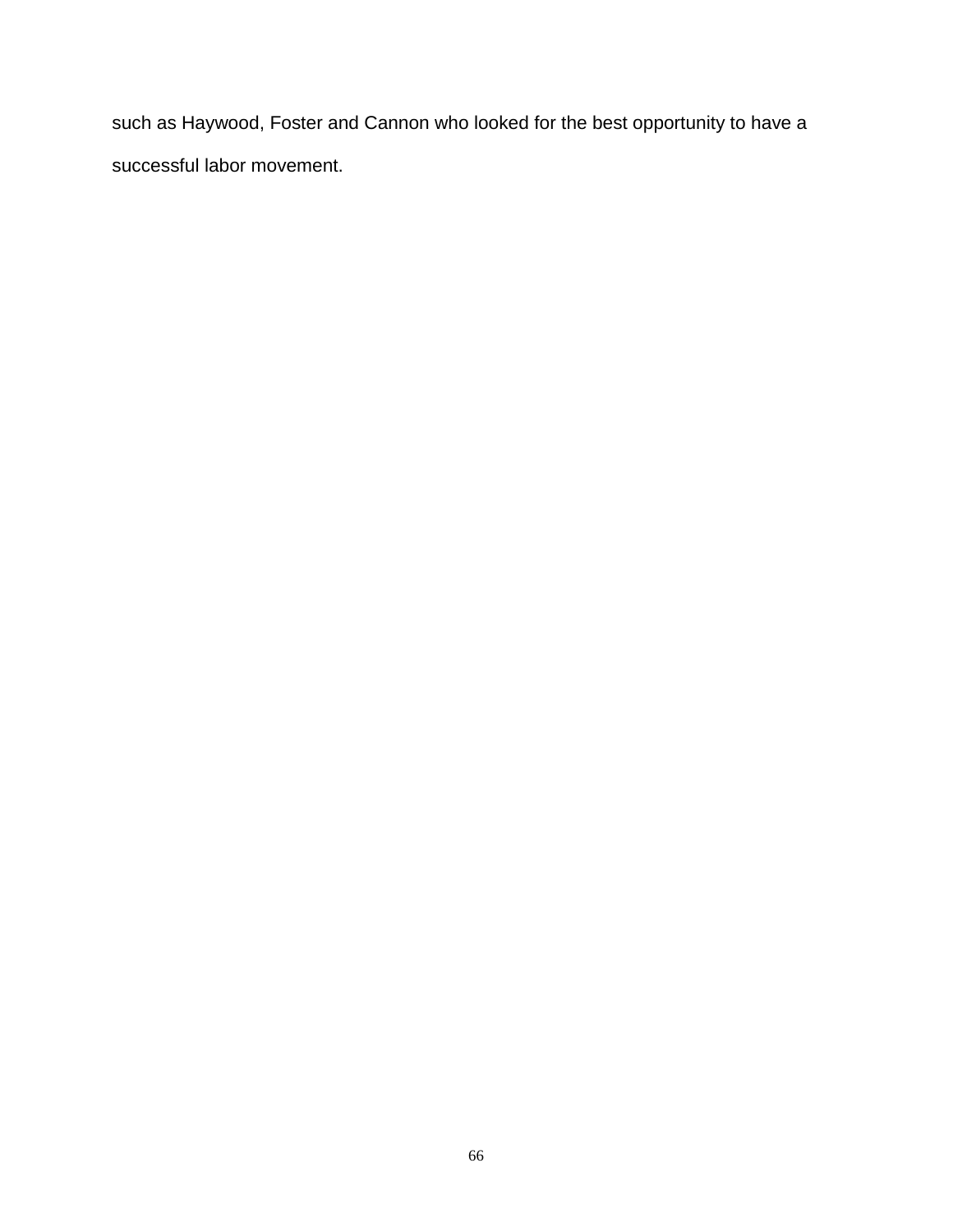### **CONCLUSION**

The Industrial Workers of the World has been described as a anarchosyndicalist, radical, revolutionary industrialized union. While historians cannot agree on one specific label for the IWW, the group holds a general acceptance as an organization that fought capitalism by separating itself from corrupt politicians. IWW members were expected to gain influence by means of self promotion and were prohibited from infiltrating other organizations for fear that its own members would become corrupt. This is better known as the "dual unionist" and "boring from within" dilemma. Publicized as a "dual unionist" group the IWW increased its membership as workers looked for a union that differentiated itself from the American Federation of Labor and other unions that were questioned as "too political." Because politics were connected with capitalism, the IWW pushed against any affiliation with political groups. The IWW's main goal was to topple capitalism in favor of the industrial workers' fortune. However, the limitations of the IWW were questioned with the introduction of the Communist Party.

The Industrial Workers of the World's relationship with the Communist Party held great promise towards achieving success within the progressive American labor movement shortly after World War I. The General Executive Board of the IWW was excited to see the success of a proletarian state after the triumph of the Russian Revolution, which vindicated what members saw as hope for their own prosperity. However, once the details of the party were revealed the IWW held reservations. The differences that stood out between the two groups revolved around politics and the tactics that were used to gain members. The IWW's inability to alter its position politically or tactically hindered the organization into almost total collapse. Divisions

67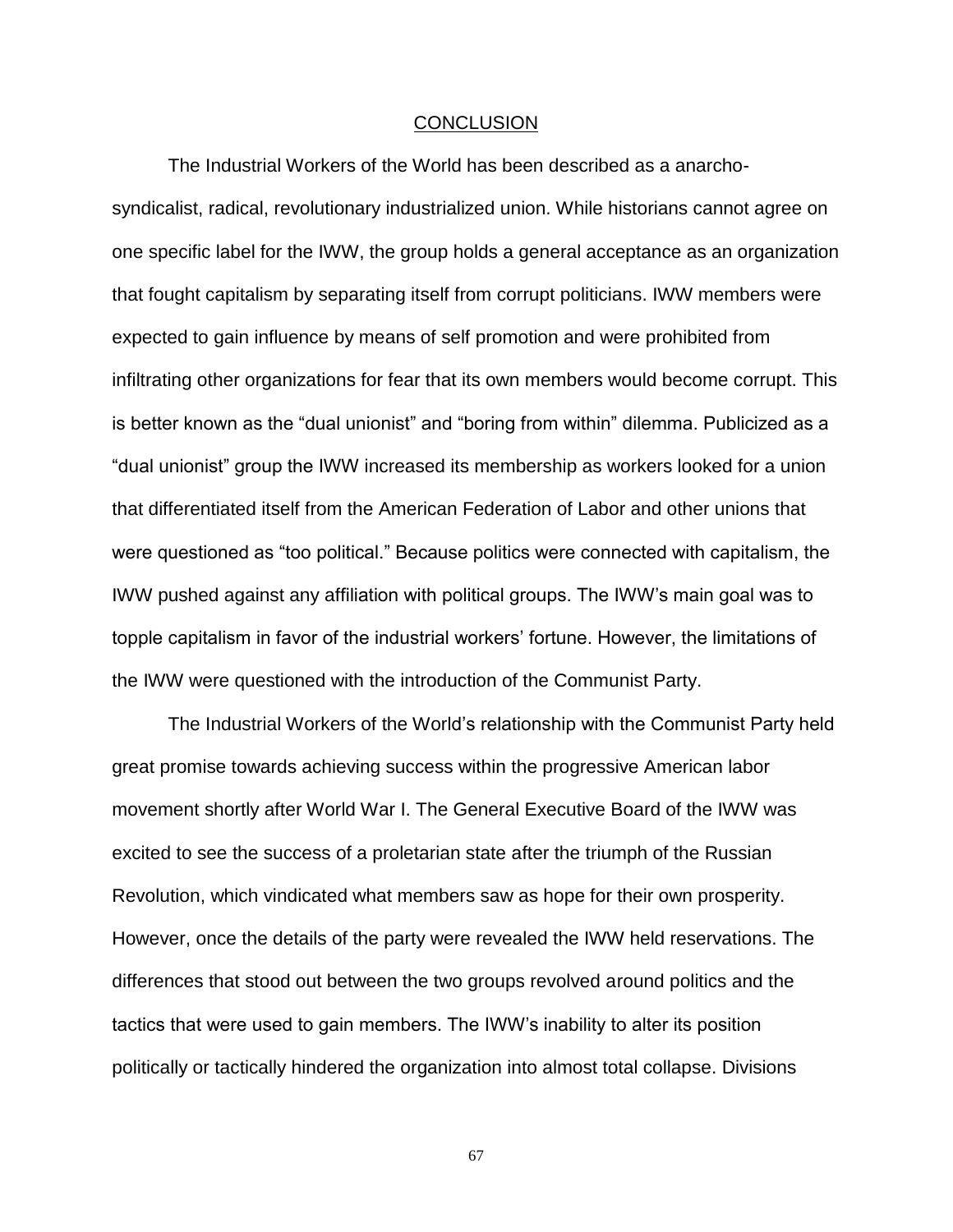within the organization developed as IWW leaders became frustrated with the groups' lack of improvement due to these crippling restraints. A large push of ex-IWW members leaving their organization to join the Communist Party would follow.

The tactics of "dual unionism" and "boring from within" were at odds for the IWW, which consistently chose to seclude itself from other unions by using the "dual unionist" method in hopes that America's working class would automatically join their revolutionary organization. While the group had a surge in membership in the early 1910s after a handful of successful strikes, the organization was not designed for longevity. As a "dual unionist" group, the IWW limited itself from tapping into the political pipeline or infiltrating craft unions, such as the AFL. The group's inability to alter its position was argued against by members who felt the IWW constitution limited the organization's potential. While men who held higher level positions within the IWW challenged the GEB to reevaluate the union's tactical and political stance, their opinion went unheeded and eventually led them to choose alternative labor groups.

The Communist parties in America followed a similar path to that of the IWW's as bitter rivals restrained the multitude of Communist parties from uniting. As well, both the IWW and the Communist parties were attacked by the federal government during the "Red Scare," making recruiting difficult. Nevertheless, the Comintern lent out support to the groups mentioned by means of financial aid and recognition of their organization. The IWW, however, was skeptical of the influence the Communist Party perpetuated and saw the party as a threat rather than a ally. The head of the Comintern, Zinoviev, attempted to ease the hostility the IWW felt towards the Communist Party with his letter

68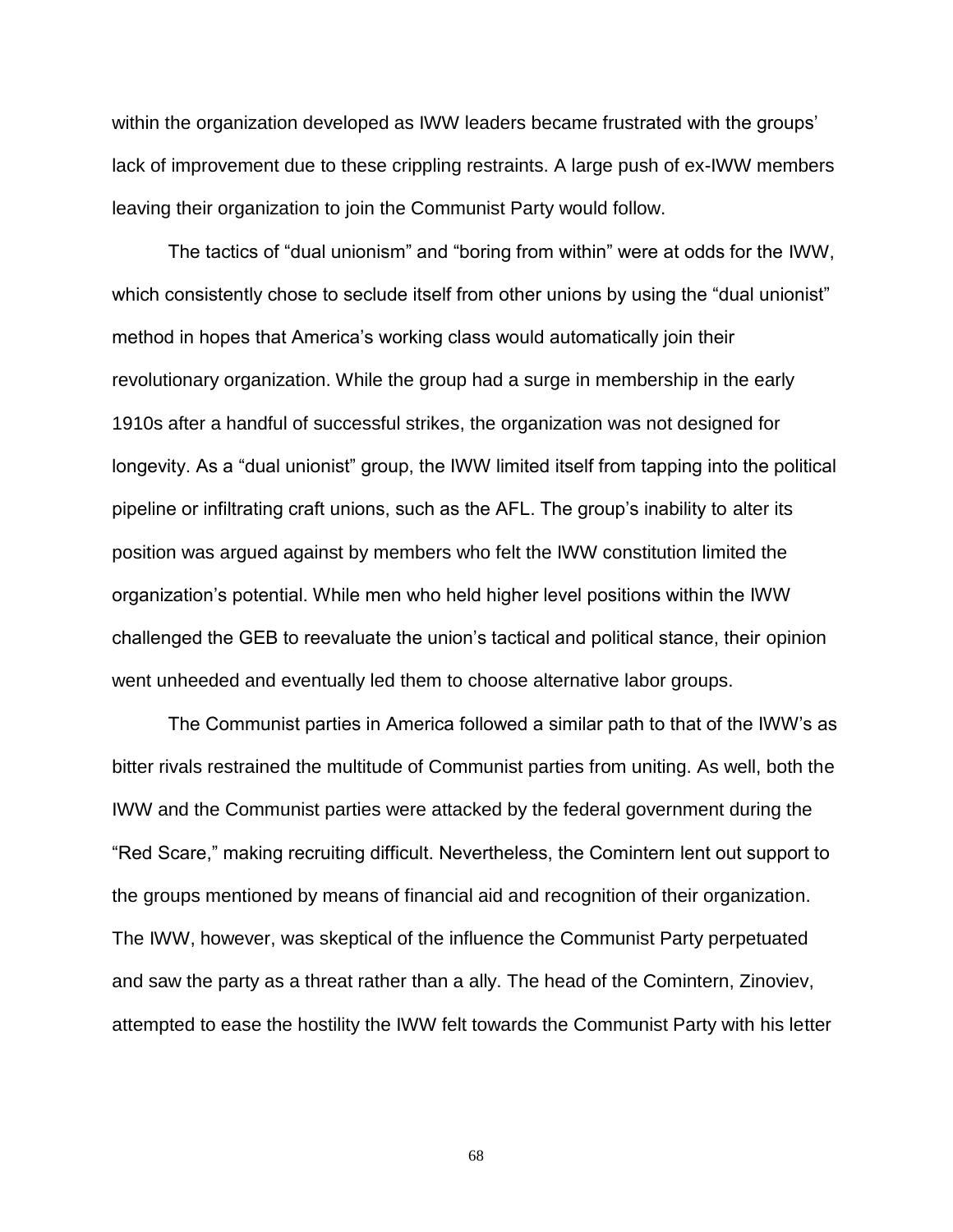that highlighted the differences between the two groups. During which time, however, the IWW remained firm in its distance away from Communism.

Haywood, Foster and Cannon would play crucial roles for both the IWW and the Communist Party in each groups' effects towards the labor movement. All three eventually understood the significance of utilizing the method of "boring from within" other unions, even if Haywood realized only after he joined the Communist Party. These three men symbolized the inadequacy with the IWW's tactics and the solution of abandoning the organization in order to further the labor movement. While each of these men had a part in creating the IWW they did not disconnect themselves from the rest of the labor movement by remaining chained to the organization. In other words, they used the IWW to benefit their needs in furthering the movement and were not used by the IWW for the sole purpose of aiding the organization. Because the IWW was not willing to change its methods it was left behind by the more successful unions and party organizations. During a time of uncertainty and dramatic change the last maneuvers an organization wanted to enforce was stagnation and separation.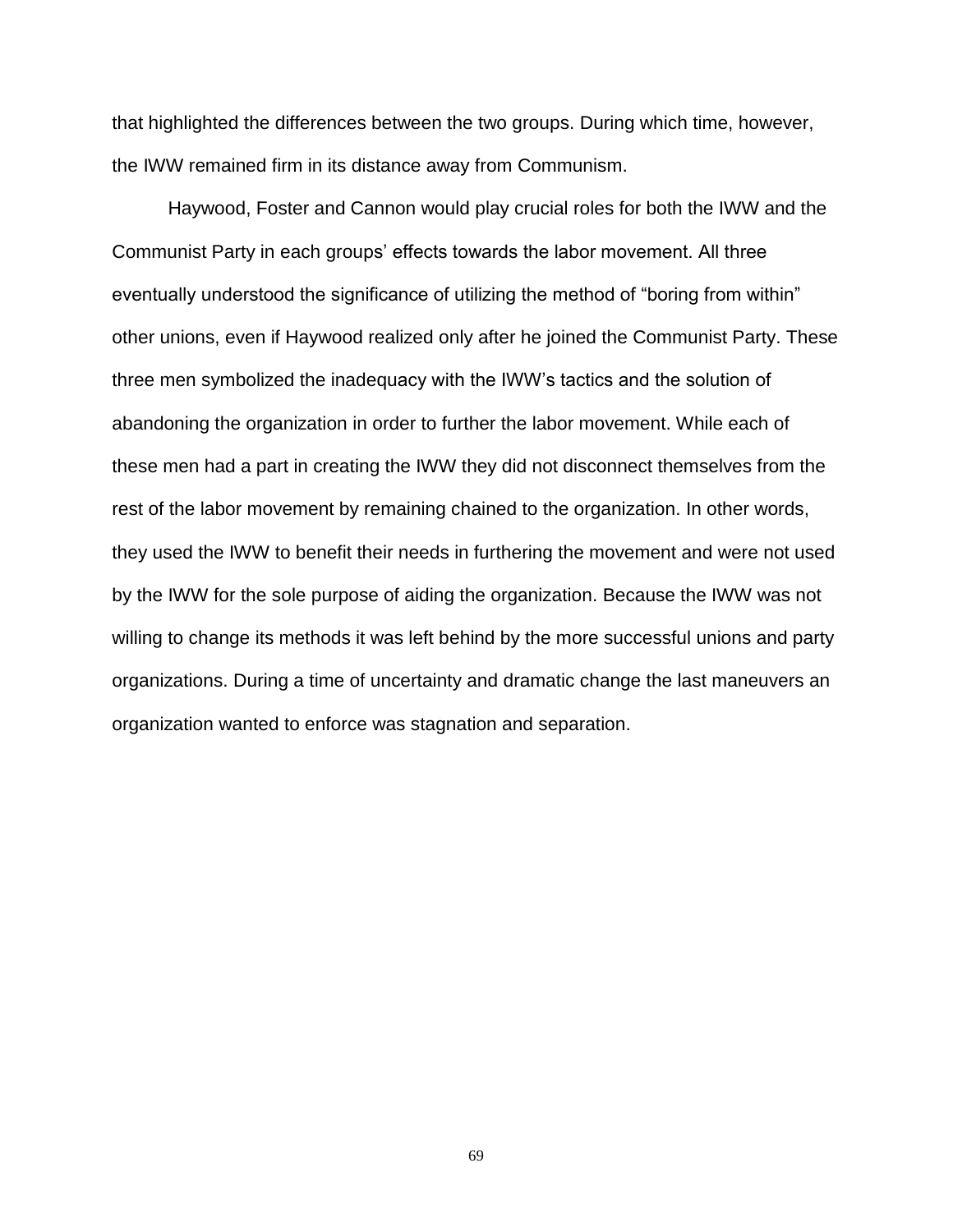## REFERENCES

## Primary Sources

*American Civil Liberties Union.* "The Truth about the I.W.W. Prisoners." New York, (April 1922). 3.

Associated Press. "Communists, Unite!" *The Ohio Socialist*, October 29th, 1919.

- Associated Press. "Sabotage and Arson Plotted by the I.W.W.: Schemes to Burn Crops and Wreck Machinery Discovered by Federal Agents," *New York Times*, September 6, 1917.
- Associated Press. "Telling of I.W.W. Sabotage.: Documents in Chicago Trial Show Plot Against Air Program," *New York Times*, May 10, 1918.

Associated Press. "Wails of the I.W.W." *New York Times*, May 18, 1921.

*Bulletin*. Chicago: Industrial Workers of the World, 1919.

Cannon, P. James. Letter to the American Commission. "We Want the Comintern to Give Us Assistance," November 27, 1922.

Cannon, P. James. "What Kind of a Party?," *The Worker*, vol.6 (March 3, 1923).

ECCI letter to "Comrades and Fellow Workers," 25 January 1921.

- Foster, Z. William. "As to My Candidacy," *Industrial Worker*, (November 2, 1911).
- Foster, Z. William. "Bankruptcy of the American Labor Movement." *Trade Union Education League*, no. 4, (October, 1922).
- Foster, Z. William. "Letter from William Z. Foster in Chicago to Grigorii Zinoviev in Moscow," February 17, 1923.
- Foster, Z. William. "Syndicalism in the United States." *The Communist* (November, 1935).
- Hardy, George, "Shop Organization the Base of the I.W.W.," *The One Big Union Monthly. (*June 1920).
- Harrison, George. *Red Dawn: The Bolsheviki and the I.W.W.* Chicago: I.W.W. Publication Bureau, 1918.

Haywood, D. William*. International Socialist Review*, 12 February, 1912.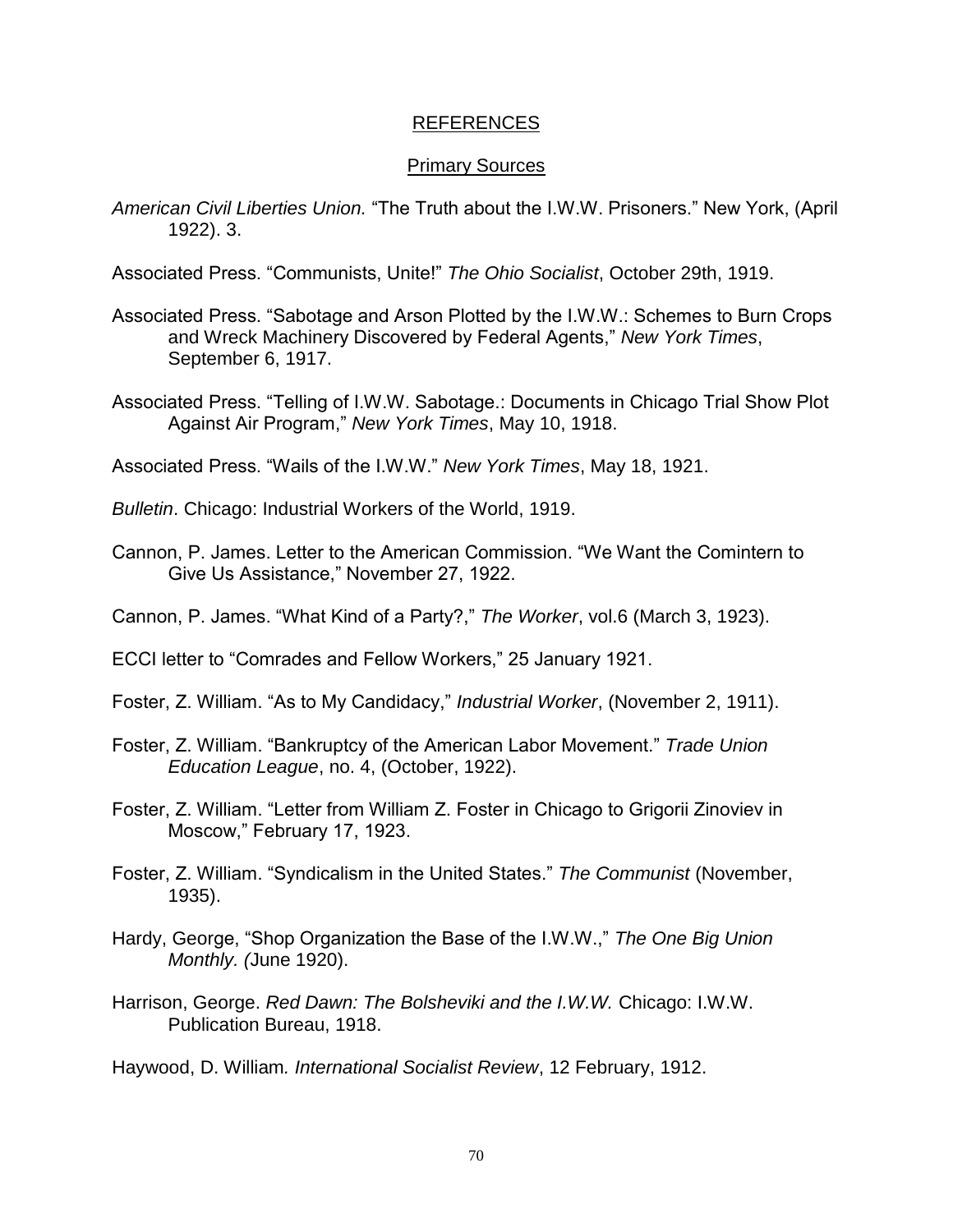- Haywood, D. William. Interviewed by Max Eastman. April, 1921. "Bill Haywood, Communist," *The Liberator*.
- Haywood, William. "History of Nevada: 1881," *Miners Magazine* vol. 7 (February, 1900).
- Kuhn, Henry. "Letter from Henry Kuhn in New York to Boris Reinstein in Moscow," December 9, 1919.
- New York Legislative Documents: One hundred and Forty-Fourth Session. 1921. *Statement on Philadelphia Marine Transport Workers*. Thomas Whitehead, 1932.
- *One Big Union of the I.W.W.* (Chicago: Industrial Workers of the World, 1915).
- "Preamble and Constitution of the Industrial Workers of the World" Chicago: I.W.W. Publishing Bureau, 1916.
- *Solidarity,* no. 95. August 28, 1920. 2.
- *Solidarity*, no. 100, October 2, 1920. 4.
- Vapnek, Lara, *Elizabeth Gurley Flynn: Modern American Revolutionary*. Colorado: Westview Press, 2015.
- Zinoviev Gregory, "To the Central Committees of the American Communist Party and the American Communist Labour Party," January 12, 1920.

Zinoviev, Grigory. "To the I.W.W.: A Special Message from the Communist International." Melbourne: Proletarian Publishing Association, January 1920.

## Secondary Sources

- Archer, A. R. *Second Congress of the Communist International: Minutes of the Proceedings, Vol. 2*. London: New Park Publications, 1977.
- Brissenden, F. Paul. *The I.W.W.: A Study of American Syndicalism.* New York: Columbian University, 1919.
- Bukharin, Nikolai. *Historical Materialism: A System of Sociology*. Moscow: International Publishers, 1925.

Cannon, P. James. *The First Ten Years of American Communism*. New York: Pathfinder, 1962.

## Cannon, P. James. "The IWW," *Fourth International,* vol. 16 (Summer, 1955).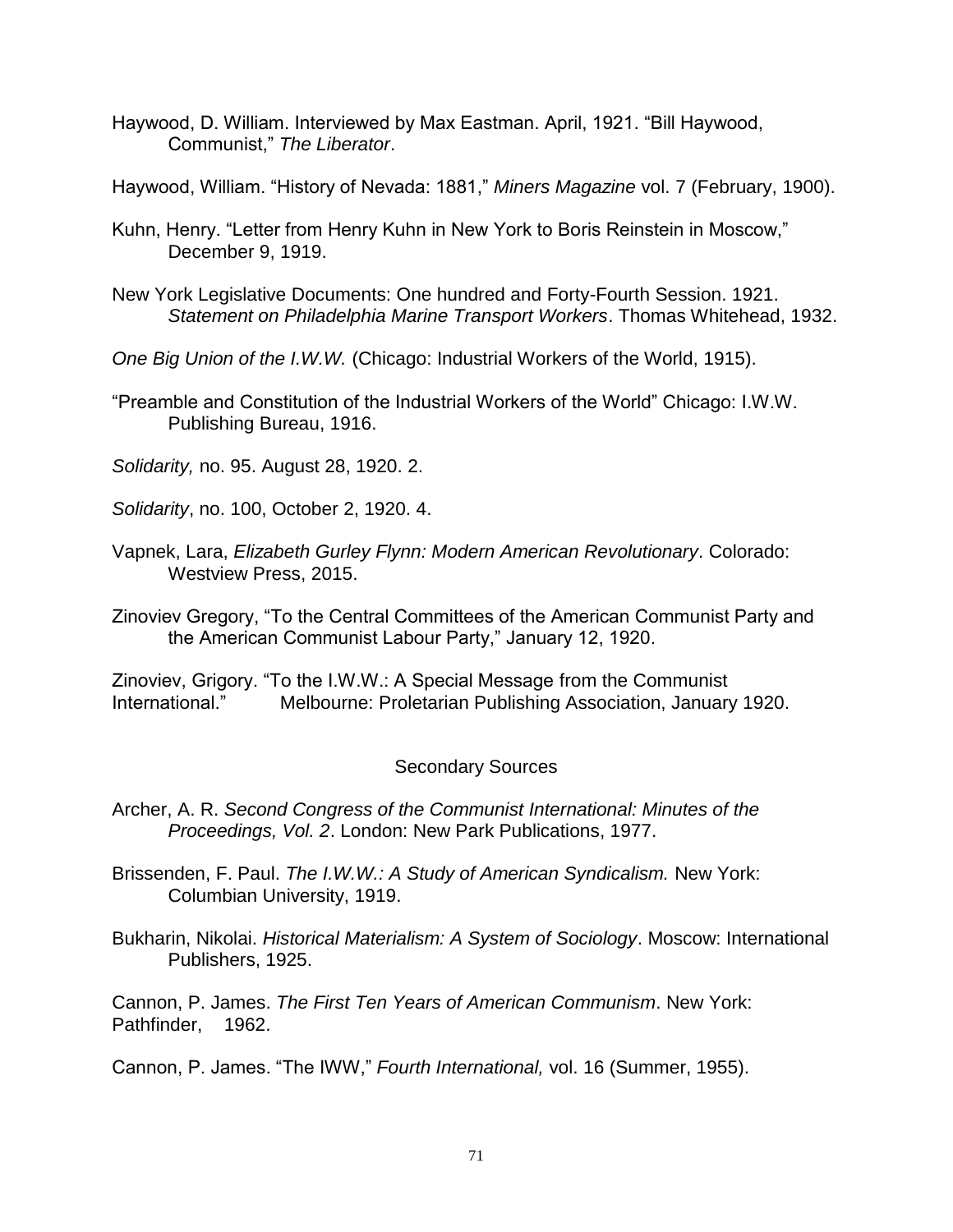- Ceplair, Larry. *Anti-Communism in Twentieth-Century America: A Critical History.* Santa Barbara: Praeger, 2011.
- Chaplin, Ralph. *Wobbly: The Rough-and-Tumble Story of an American Radical.* New York: Da Capo Press, 1972.
- Cochran, Robert. *Labor and Communism: The Conflict that Shaped American Unions*. New Jersey: Princeton University Press, 1977.
- Conlin, R. Joseph. *Big Bill Haywood and the Radical Union Movement*. New York: Syracuse University Press, 1969.
- Conlin, R. Joseph. *Bread and Roses Too: Studies of the Wobblies.* Connecticut: Greenwood Publishing Corporation, 1969.
- Darlinton, Ralph. *Radical Unionism: The Rise and Fall of Revolutionary Syndicalism*. Chicago: Haymarket Books, 2008.
- Devinatz, G. Victor. "Labor Philosophy of William Z. Foster From the IWW to the TUEL" *International Social Science Review*, vol. 71, 1/2 (1996).
- Dubofsky, Melvyn. *'Big Bill' Haywood*. New York: St. Martin's Press, 1987.
- Dubofsky, Melvyn. *Hard Work: The Making of Labor History.* Urbana: University of Illinois Press, 2000.
- Dubofsky, Melvyn. "The Rise and Fall of Revolution Syndicalism in the United States" *Revolutionary Syndicalism*, 213.
- Dubofsky, Melvyn. *We Shall Be All: A History of the Industrial Workers of the World.* Chicago: Quadrangle Books, 1969.
- Evans, Les. *James P. Cannon As We Knew Him: By Thirty-three Comrades, Friends and Relatives*. New York: Pathfinder, 1976.
- Foster, Z. William. *American Trade Unionism: Principles and Organization Strategy and Tactics.* New York: International Publishers, 1947.
- Foster, Z. William. *From Bryan to Stalin*. New York: International Publishers, 1937.
- Foster, Z. William. *History of the Communist Party of the United States*. New York: International Publishers, 1952.
- Foster, Z. William and Ford, C. Earl. *Syndicalism*. Chicago: William Z. Foster, 1912.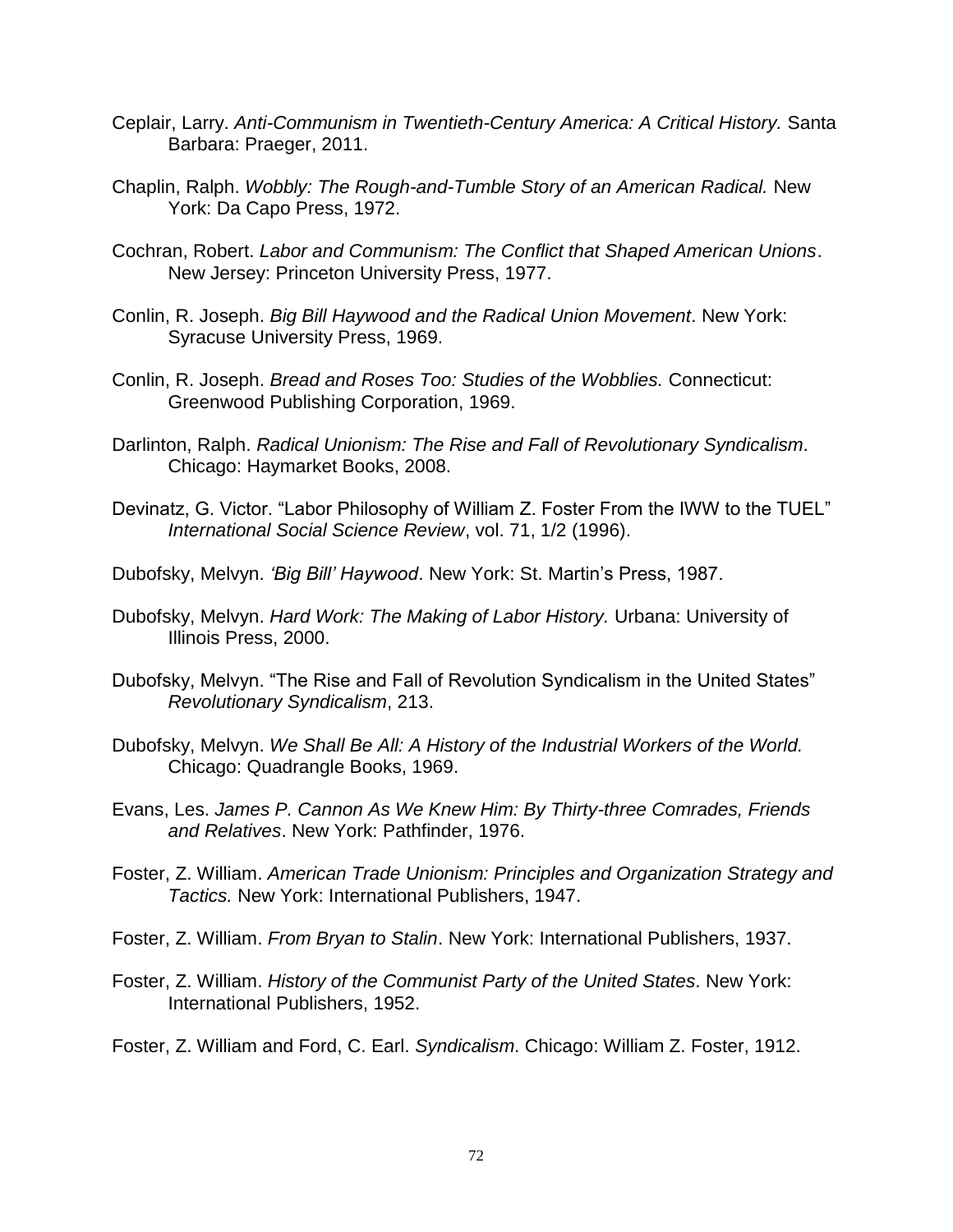Gambs, S. John. *The Decline of the I.W.W.* New York: Columbia University Press, 1932.

- Gramsci, Antonio. *Selections from Political Writings, 1910-1920.* London: Lawrence & Wishart, 1977.
- Haywood, D. William. *The Autobiography of William D. Haywood*. New York: International Publishers, 1929.

Jaffe, F. Julian. *Crusade Against Radicalism: New York During the Red Scare, 1914- 1924*. New York: Kennikat Press, 1972.

- Johanningsmeier, P. Edward. *Forging American Communism: The Life of William Z. Foster*. New Jersey: Princeton University Press, 1994.
- Klehr, Harvey and Haynes, E. John. *The American Communist Movement: Storming Heaven Itself*. New York: Twayne Publishers, 1992.
- Klehr, Harvey and Haynes, E. John and Firsov, I. Fridrikh. *The Secret World of American Communism*. New Haven: Yale University Press, 1996.
- Lenin, I. Vladimir. "Theses on the Fundamental Tasks of the Second Congress of the Communist International," *Progress Publishers*, vol. 31. (July, 2015).
- Linder Walter and Stevens Martin. "Dual Unionism: Outmoded Strategy or Useful Tactic?" *New England Free Press* vol. 12, no.1 (July-August, 1967).
- Lozovsky Alexandr. *Resolutions et Decisions: Du l-er Congrés International des Syndicats Réolutionnaires*. Moscow: Feltrinelli, 1921.
- Marx, Karl. *The Communist Manifesto*. Oxford: University Press, 1992.

Palmer, D. Bryan. *James P. Cannon and the Origins of the American Revolutionary Left, 1890-1928.* Chicago: University of Illinois Press, 2007.

- Prometheus Research Library. *James P. Cannon and the Early Years of American Communism: Select Writings and Speeches, 1920-1928.* New York: Spartacist Publishing Company, 1992.
- Rees, Tim and Thorpe Andrew. *International Communism and the Communist International 1919-1943*. Manchester: Manchester University Press, 1998.
- Riddell, John. *Workers of the World and Oppressed People, Unite!: Proceedings and Documents of the Second Congress*, 1920. New York: Pathfinder, 1991.
- Saposs, J. David. *Left Wing Unionism: A Study of Radical Policies and Tactics.* New York: International Publishers, 1926.